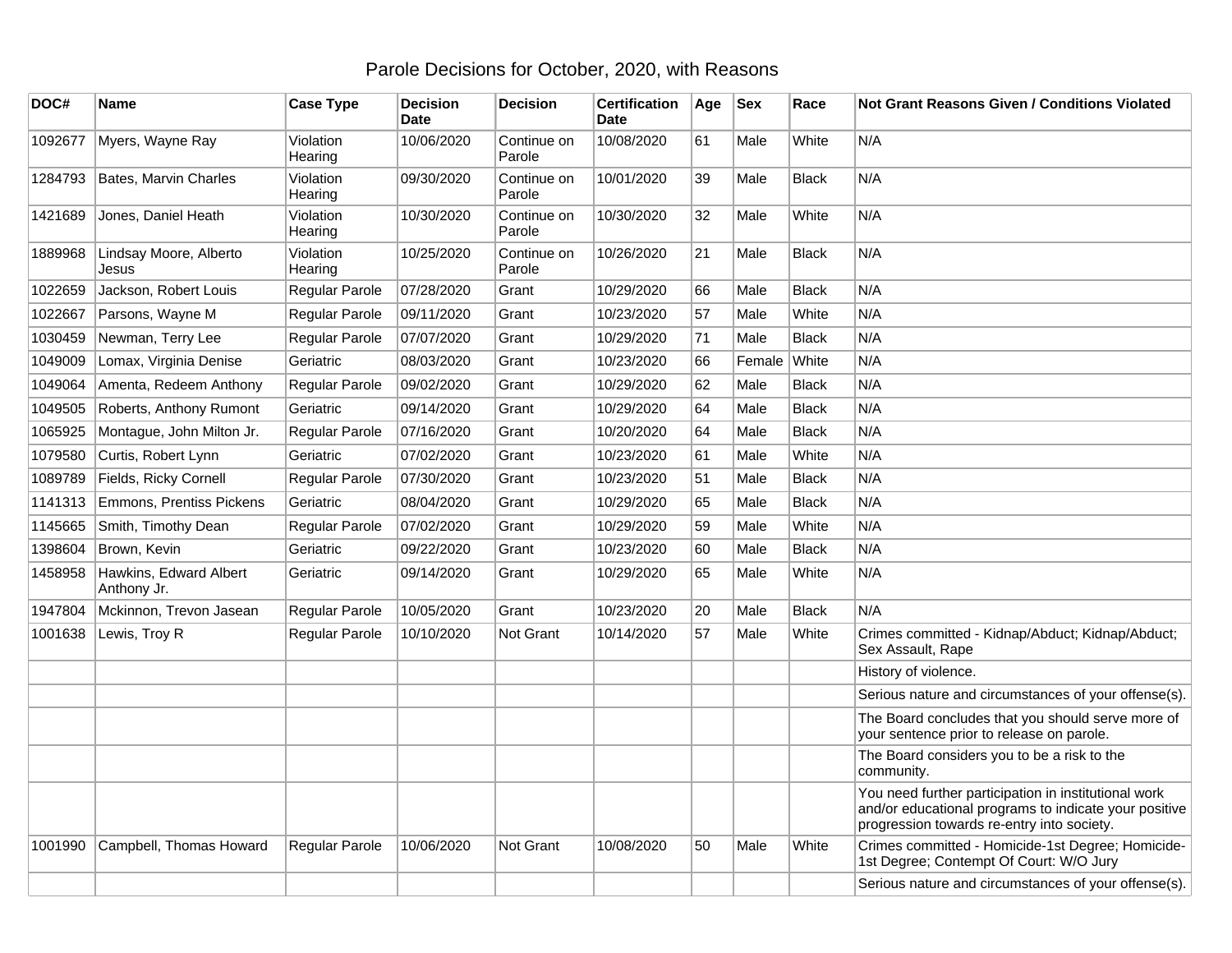| DOC#    | Name                    | <b>Case Type</b> | <b>Decision</b><br><b>Date</b> | <b>Decision</b>  | <b>Certification</b><br><b>Date</b> | Age | <b>Sex</b> | Race         | <b>Not Grant Reasons Given / Conditions Violated</b>                                                                                                        |
|---------|-------------------------|------------------|--------------------------------|------------------|-------------------------------------|-----|------------|--------------|-------------------------------------------------------------------------------------------------------------------------------------------------------------|
| 1001990 | Campbell, Thomas Howard | Regular Parole   | 10/06/2020                     | Not Grant        | 10/08/2020                          | 50  | Male       | White        | The Board concludes that you should serve more of<br>your sentence prior to release on parole.                                                              |
| 1002852 | Capers, Larry B. Jr.    | Regular Parole   | 10/06/2020                     | Not Grant        | 10/08/2020                          | 46  | Male       | <b>Black</b> | Crimes committed - Homicide-1st Degree; Robbery;<br><b>Burglary</b>                                                                                         |
|         |                         |                  |                                |                  |                                     |     |            |              | Release at this time would diminish seriousness of<br>crime                                                                                                 |
|         |                         |                  |                                |                  |                                     |     |            |              | The Board concludes that you should serve more of<br>your sentence prior to release on parole.                                                              |
|         |                         |                  |                                |                  |                                     |     |            |              | You need further participation in institutional work<br>and/or educational programs to indicate your positive<br>progression towards re-entry into society. |
|         |                         |                  |                                |                  |                                     |     |            |              | You need to show a longer period of stable<br>adjustment.                                                                                                   |
| 1004074 | Hancock, Ronnie Lamont  | Regular Parole   | 10/20/2020                     | <b>Not Grant</b> | 10/26/2020                          | 46  | Male       | <b>Black</b> | History of substance abuse.                                                                                                                                 |
|         |                         |                  |                                |                  |                                     |     |            |              | The Board concludes that you should serve more of<br>your sentence prior to release on parole.                                                              |
|         |                         |                  |                                |                  |                                     |     |            |              | The Board considers you to be a risk to the<br>community.                                                                                                   |
|         |                         |                  |                                |                  |                                     |     |            |              | You need further participation in institutional work<br>and/or educational programs to indicate your positive<br>progression towards re-entry into society. |
|         |                         |                  |                                |                  |                                     |     |            |              | You need to show a longer period of stable<br>adjustment.                                                                                                   |
| 1005023 | Cooper, Willie          | Geriatric        | 10/23/2020                     | <b>Not Grant</b> | 10/26/2020                          | 68  | Male       | <b>Black</b> | Extensive criminal record                                                                                                                                   |
|         |                         |                  |                                |                  |                                     |     |            |              | Serious nature and circumstances of your offense(s).                                                                                                        |
|         |                         |                  |                                |                  |                                     |     |            |              | The Board concludes that you should serve more of<br>your sentence prior to release on parole.                                                              |
| 1005439 | Daniels, James Delano   | Regular Parole   | 09/30/2020                     | Not Grant        | 10/05/2020                          | 46  | Male       | <b>Black</b> | Crimes committed - Murder: 1st Degree; Malicious<br>Bodily Injury; Cocaine-Sell                                                                             |
|         |                         |                  |                                |                  |                                     |     |            |              | Serious nature and circumstances of your offense(s).                                                                                                        |
|         |                         |                  |                                |                  |                                     |     |            |              | The Board concludes that you should serve more of<br>your sentence prior to release on parole.                                                              |
| 1006915 | Thomas, Abe             | Regular Parole   | 09/30/2020                     | Not Grant        | 10/05/2020                          | 65  | Male       | <b>Black</b> | Extensive criminal record                                                                                                                                   |
|         |                         |                  |                                |                  |                                     |     |            |              | History of violence.                                                                                                                                        |
|         |                         |                  |                                |                  |                                     |     |            |              | Serious nature and circumstances of your offense(s).                                                                                                        |
|         |                         |                  |                                |                  |                                     |     |            |              | You need further participation in institutional work<br>and/or educational programs to indicate your positive<br>progression towards re-entry into society. |
|         |                         |                  |                                |                  |                                     |     |            |              | You need to show a longer period of stable<br>adjustment.                                                                                                   |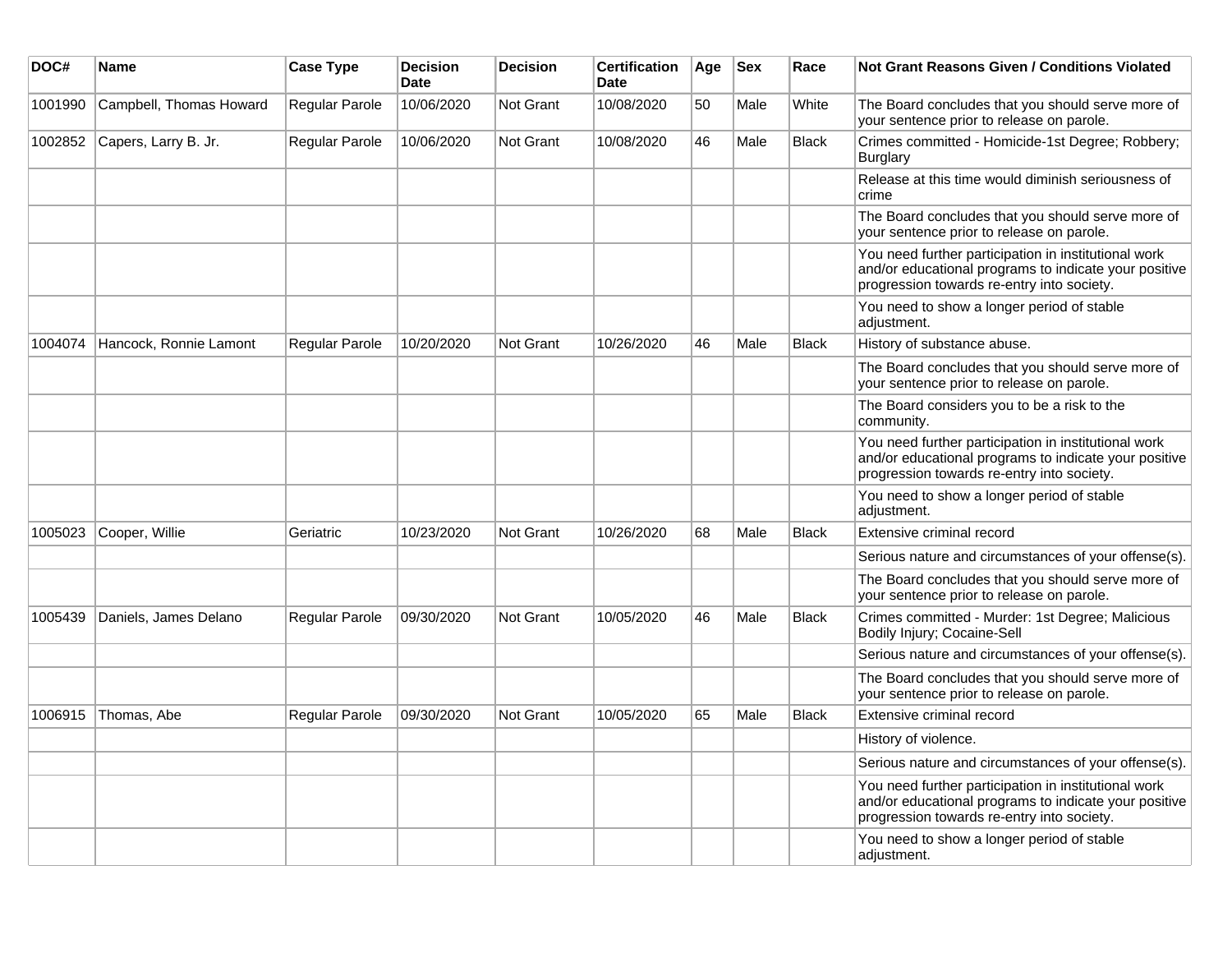| DOC#    | Name                       | <b>Case Type</b>      | <b>Decision</b><br><b>Date</b> | <b>Decision</b>  | <b>Certification</b><br><b>Date</b> | Age | <b>Sex</b>   | Race         | Not Grant Reasons Given / Conditions Violated                                                                                                               |
|---------|----------------------------|-----------------------|--------------------------------|------------------|-------------------------------------|-----|--------------|--------------|-------------------------------------------------------------------------------------------------------------------------------------------------------------|
| 1009588 | Heard, Aubrey Lawrence     | Regular Parole        | 10/25/2020                     | Not Grant        | 10/30/2020                          | 50  | Male         | Black        | Crimes committed - Kidnap/Abduct; Sex Assault,<br>Rape; Parole Violation                                                                                    |
|         |                            |                       |                                |                  |                                     |     |              |              | You need further participation in institutional work<br>and/or educational programs to indicate your positive<br>progression towards re-entry into society. |
|         |                            |                       |                                |                  |                                     |     |              |              | You need to show a longer period of stable<br>adjustment.                                                                                                   |
|         |                            |                       |                                |                  |                                     |     |              |              | Your prior failure(s) and/or convictions while under<br>community supervision indicate that you are unlikely<br>to comply with conditions of release.       |
| 1010490 | Vigue, Jack Ray            | <b>Regular Parole</b> | 10/20/2020                     | Not Grant        | 10/26/2020                          | 70  | Male         | White        | Crimes committed - Forcible Sodomy; Larc-Grand;<br>Larc-Grand                                                                                               |
|         |                            |                       |                                |                  |                                     |     |              |              | The Board concludes that you should serve more of<br>your sentence prior to release on parole.                                                              |
|         |                            |                       |                                |                  |                                     |     |              |              | Your prior failure(s) and/or convictions while under<br>community supervision indicate that you are unlikely<br>to comply with conditions of release.       |
| 1010636 | Mcdaniel, Pryor Jr.        | Dual Eligibility      | 10/25/2020                     | Not Grant        | 10/28/2020                          | 63  | Male         | <b>Black</b> | Release at this time would diminish seriousness of<br>crime                                                                                                 |
|         |                            |                       |                                |                  |                                     |     |              |              | Serious nature and circumstances of your offense(s).                                                                                                        |
|         |                            |                       |                                |                  |                                     |     |              |              | You need further participation in institutional work<br>and/or educational programs to indicate your positive<br>progression towards re-entry into society. |
| 1011981 | Fleming, Frederick William | <b>Regular Parole</b> | 10/05/2020                     | <b>Not Grant</b> | 10/08/2020                          | 74  | Male         | <b>Black</b> | Extensive criminal record                                                                                                                                   |
|         |                            |                       |                                |                  |                                     |     |              |              | Release at this time would diminish seriousness of<br>crime                                                                                                 |
|         |                            |                       |                                |                  |                                     |     |              |              | Serious nature and circumstances of your offense(s).                                                                                                        |
|         |                            |                       |                                |                  |                                     |     |              |              | The Board concludes that you should serve more of<br>your sentence prior to release on parole.                                                              |
| 1012216 | Swanson, Valerie Oters     | Regular Parole        | 09/30/2020                     | Not Grant        | 10/05/2020                          | 62  | Female White |              | Crimes committed - Homicide-1st Degree                                                                                                                      |
|         |                            |                       |                                |                  |                                     |     |              |              | Serious nature and circumstances of your offense(s).                                                                                                        |
|         |                            |                       |                                |                  |                                     |     |              |              | The Board concludes that you should serve more of<br>your sentence prior to release on parole.                                                              |
| 1012437 | Penn, Anthony Wesley Jr.   | Regular Parole        | 10/06/2020                     | <b>Not Grant</b> | 10/08/2020                          | 44  | Male         | <b>Black</b> | Crimes committed - Homicide-1st Degree; Robbery;<br>Robbery                                                                                                 |
|         |                            |                       |                                |                  |                                     |     |              |              | Release at this time would diminish seriousness of<br>crime                                                                                                 |
|         |                            |                       |                                |                  |                                     |     |              |              | Serious nature and circumstances of your offense(s).                                                                                                        |
|         |                            |                       |                                |                  |                                     |     |              |              | You need to show a longer period of stable<br>adjustment.                                                                                                   |
| 1012619 | Hall, David Joel           | Regular Parole        | 10/25/2020                     | Not Grant        | 10/26/2020                          | 59  | Male         | White        | Crimes committed - Homicide-1st Degree;<br>Kidnap/Abduct; Unauth Use Of Veh                                                                                 |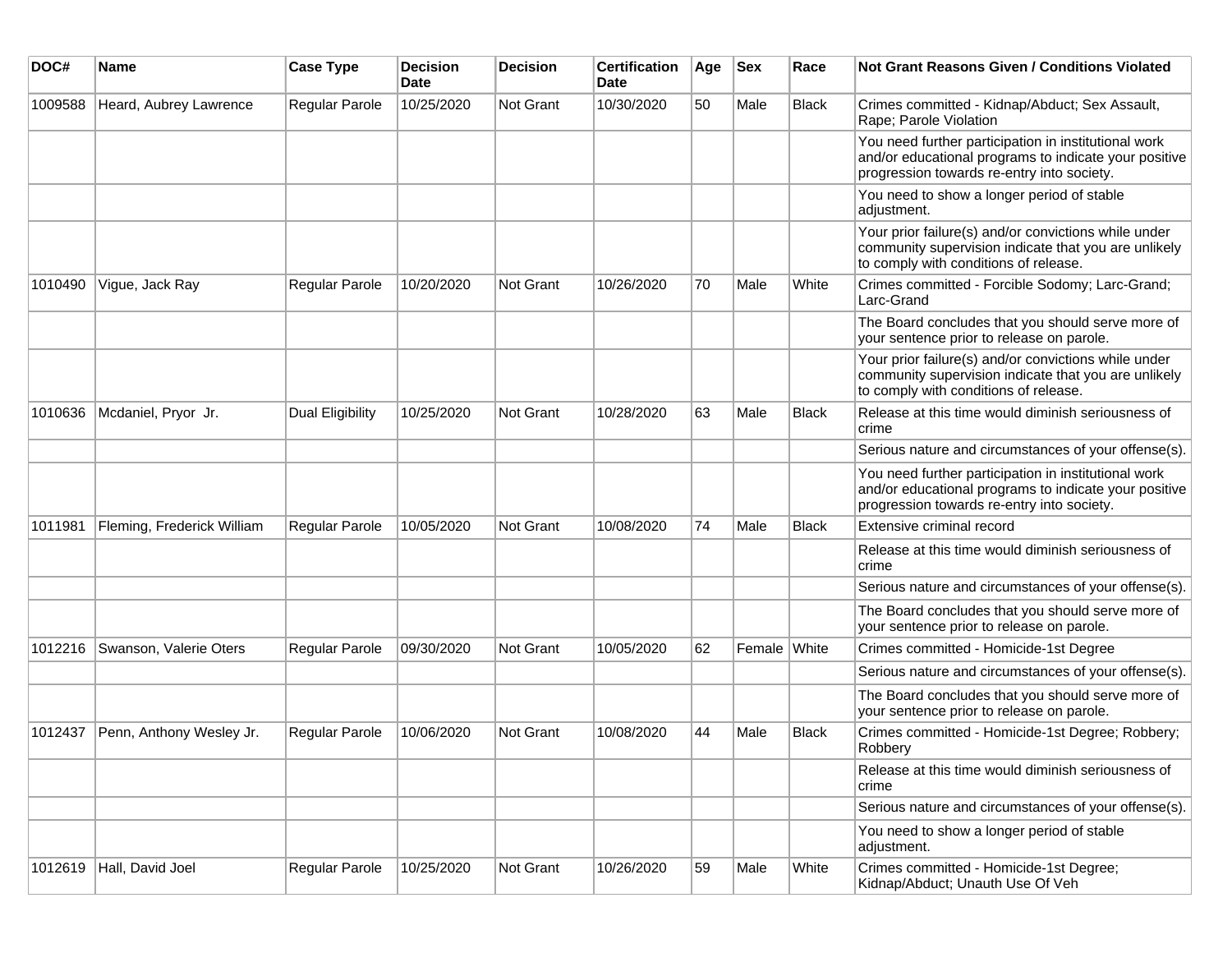| DOC#    | Name                    | <b>Case Type</b> | <b>Decision</b><br><b>Date</b> | <b>Decision</b> | <b>Certification</b><br>Date | Age | <b>Sex</b> | Race         | <b>Not Grant Reasons Given / Conditions Violated</b>                                                                                                        |
|---------|-------------------------|------------------|--------------------------------|-----------------|------------------------------|-----|------------|--------------|-------------------------------------------------------------------------------------------------------------------------------------------------------------|
| 1012619 | Hall, David Joel        | Regular Parole   | 10/25/2020                     | Not Grant       | 10/26/2020                   | 59  | Male       | White        | Serious nature and circumstances of your offense(s).                                                                                                        |
|         |                         |                  |                                |                 |                              |     |            |              | The Board concludes that you should serve more of<br>your sentence prior to release on parole.                                                              |
| 1013229 | Brooks, Jessie James    | Regular Parole   | 10/24/2020                     | Not Grant       | 10/28/2020                   | 54  | Male       | White        | Crimes committed - Sex Assault, Rape; Sex Assault,<br>Rape; Sex Assault, Rape                                                                               |
|         |                         |                  |                                |                 |                              |     |            |              | Serious nature and circumstances of your offense(s).                                                                                                        |
|         |                         |                  |                                |                 |                              |     |            |              | The Board concludes that you should serve more of<br>your sentence prior to release on parole.                                                              |
|         |                         |                  |                                |                 |                              |     |            |              | You need further participation in institutional work<br>and/or educational programs to indicate your positive<br>progression towards re-entry into society. |
| 1016050 | Hiney, Tod Kennet       | Geriatric        | 10/18/2020                     | Not Grant       | 10/26/2020                   | 60  | Male       | White        | Conviction of a new crime while incarcerated                                                                                                                |
|         |                         |                  |                                |                 |                              |     |            |              | Crimes committed - Robbery; Robbery; Robbery                                                                                                                |
|         |                         |                  |                                |                 |                              |     |            |              | Extensive criminal record                                                                                                                                   |
|         |                         |                  |                                |                 |                              |     |            |              | You need further participation in institutional work<br>and/or educational programs to indicate your positive<br>progression towards re-entry into society. |
| 1018729 | Henderson, Ronald Lee   | Regular Parole   | 10/04/2020                     | Not Grant       | 10/08/2020                   | 55  | Male       | White        | Crimes committed - Homicide-1st Degree; Kidnap<br>Adult; Robbery                                                                                            |
|         |                         |                  |                                |                 |                              |     |            |              | History of violence.                                                                                                                                        |
|         |                         |                  |                                |                 |                              |     |            |              | Release at this time would diminish seriousness of<br>crime                                                                                                 |
|         |                         |                  |                                |                 |                              |     |            |              | Serious nature and circumstances of your offense(s).                                                                                                        |
| 1019452 | Hart, James Kensell     | Regular Parole   | 10/08/2020                     | Not Grant       | 10/09/2020                   | 43  | Male       | <b>Black</b> | No Interest in Parole                                                                                                                                       |
| 1020064 | Wilson, Gregory William | Regular Parole   | 10/25/2020                     | Not Grant       | 10/28/2020                   | 55  | Male       | White        | Crimes committed - Murder: 2nd Degree; Assault:<br>Malicious, Victim Severely Injured; Firearm: Use In<br>Commission Of Felony, 1st Off                     |
|         |                         |                  |                                |                 |                              |     |            |              | Release at this time would diminish seriousness of<br>crime                                                                                                 |
|         |                         |                  |                                |                 |                              |     |            |              | The Board concludes that you should serve more of<br>your sentence prior to release on parole.                                                              |
| 1022934 | Unroe, Calvin Wayne     | Regular Parole   | 10/23/2020                     | Not Grant       | 10/26/2020                   | 57  | Male       | White        | Crimes committed - Forcible Sodomy; Cocaine-<br>Possess; Trespassing                                                                                        |
|         |                         |                  |                                |                 |                              |     |            |              | Release at this time would diminish seriousness of<br>crime                                                                                                 |
|         |                         |                  |                                |                 |                              |     |            |              | Serious nature and circumstances of your offense(s).                                                                                                        |
|         |                         |                  |                                |                 |                              |     |            |              | The Board considers you to be a risk to the<br>community.                                                                                                   |
| 1023225 | Greenlaw, Thomas George | Regular Parole   | 10/17/2020                     | Not Grant       | 10/26/2020                   | 61  | Male       | White        | Crimes committed - Robbery; Robbery; Assault &<br>Battery - Family Member                                                                                   |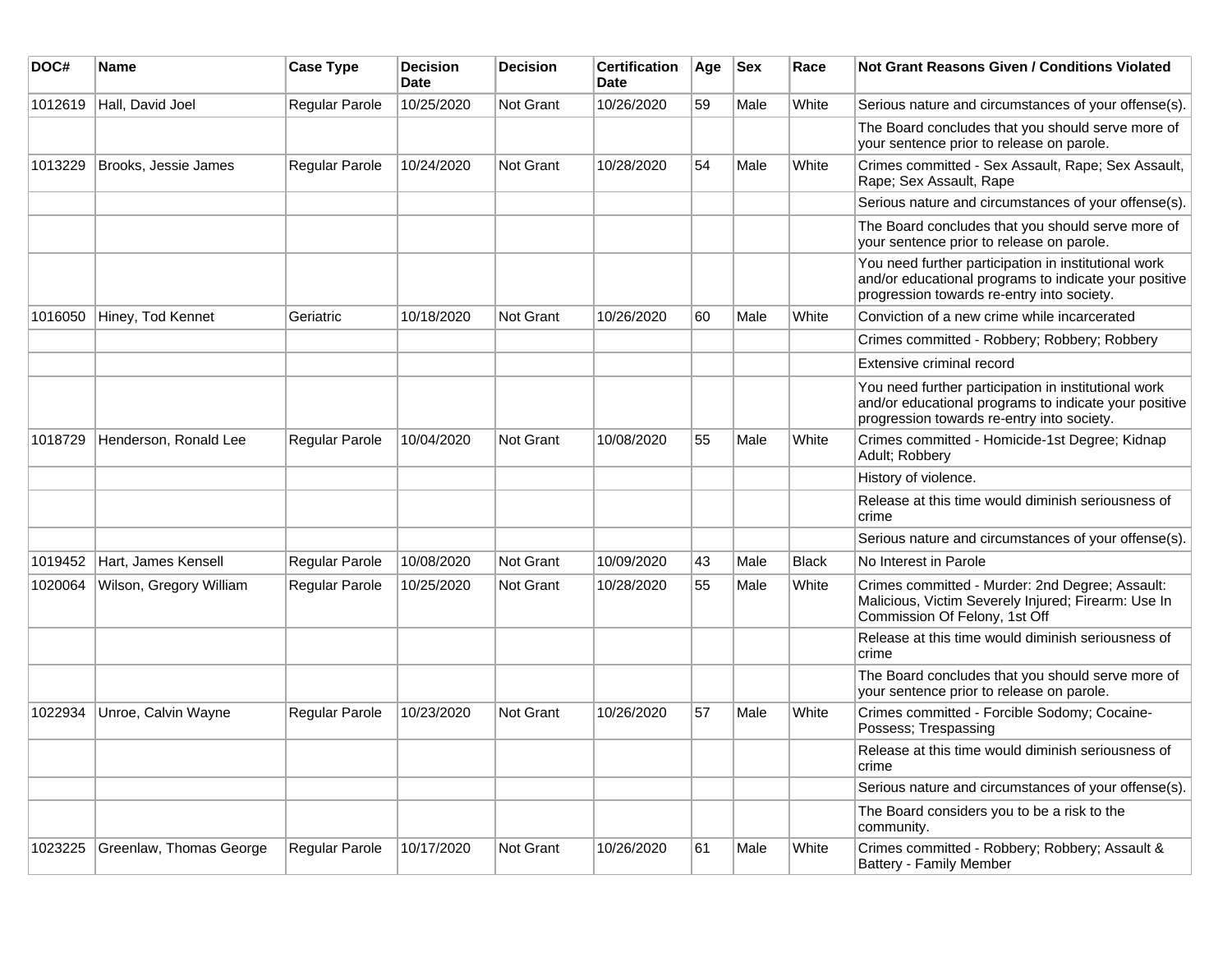| DOC#    | Name                    | <b>Case Type</b>        | <b>Decision</b><br><b>Date</b> | <b>Decision</b> | <b>Certification</b><br>Date | Age | <b>Sex</b> | Race         | Not Grant Reasons Given / Conditions Violated                                                                                                               |
|---------|-------------------------|-------------------------|--------------------------------|-----------------|------------------------------|-----|------------|--------------|-------------------------------------------------------------------------------------------------------------------------------------------------------------|
| 1023225 | Greenlaw, Thomas George | Regular Parole          | 10/17/2020                     | Not Grant       | 10/26/2020                   | 61  | Male       | White        | Extensive criminal record                                                                                                                                   |
|         |                         |                         |                                |                 |                              |     |            |              | You need further participation in institutional work<br>and/or educational programs to indicate your positive<br>progression towards re-entry into society. |
|         |                         |                         |                                |                 |                              |     |            |              | You need to show a longer period of stable<br>adjustment.                                                                                                   |
|         |                         |                         |                                |                 |                              |     |            |              | Your prior failure(s) and/or convictions while under<br>community supervision indicate that you are unlikely<br>to comply with conditions of release.       |
| 1023384 | Johnson, George Edward  | <b>Regular Parole</b>   | 10/05/2020                     | Not Grant       | 10/08/2020                   | 47  | Male       | <b>Black</b> | Crimes committed - Homicide-1st Degree                                                                                                                      |
|         |                         |                         |                                |                 |                              |     |            |              | Extensive criminal record                                                                                                                                   |
|         |                         |                         |                                |                 |                              |     |            |              | Serious nature and circumstances of your offense(s).                                                                                                        |
|         |                         |                         |                                |                 |                              |     |            |              | The Board concludes that you should serve more of<br>your sentence prior to release on parole.                                                              |
| 1023819 | Mills, Michael Christop | <b>Regular Parole</b>   | 10/14/2020                     | Not Grant       | 10/26/2020                   | 50  | Male       | White        | Crimes committed - Stat Rape-No Force; Stat Rape-<br>No Force; Carnal Know: Of Child 13-14Y: W/O Force                                                      |
|         |                         |                         |                                |                 |                              |     |            |              | Extensive criminal record                                                                                                                                   |
|         |                         |                         |                                |                 |                              |     |            |              | You need further participation in institutional work<br>and/or educational programs to indicate your positive<br>progression towards re-entry into society. |
|         |                         |                         |                                |                 |                              |     |            |              | Your prior failure(s) and/or convictions while under<br>community supervision indicate that you are unlikely<br>to comply with conditions of release.       |
| 1024381 | Fields, Victor          | <b>Dual Eligibility</b> | 10/16/2020                     | Not Grant       | 10/26/2020                   | 62  | Male       | <b>Black</b> | Release at this time would diminish seriousness of<br>crime                                                                                                 |
|         |                         |                         |                                |                 |                              |     |            |              | Serious nature and circumstances of your offense(s).                                                                                                        |
|         |                         |                         |                                |                 |                              |     |            |              | The Board concludes that you should serve more of<br>your sentence prior to release on parole.                                                              |
| 1025376 | Millard, Terry Wayne    | Regular Parole          | 10/26/2020                     | Not Grant       | 10/28/2020                   | 61  | Male       | White        | Serious nature and circumstances of your offense(s).                                                                                                        |
|         |                         |                         |                                |                 |                              |     |            |              | The Board concludes that you should serve more of<br>your sentence prior to release on parole.                                                              |
|         |                         |                         |                                |                 |                              |     |            |              | You need further participation in institutional work<br>and/or educational programs to indicate your positive<br>progression towards re-entry into society. |
| 1025417 | Jordan, Sammy Junior    | Regular Parole          | 10/20/2020                     | Not Grant       | 10/26/2020                   | 64  | Male       | <b>Black</b> | Release at this time would diminish seriousness of<br>crime                                                                                                 |
|         |                         |                         |                                |                 |                              |     |            |              | Serious nature and circumstances of your offense(s).                                                                                                        |
|         |                         |                         |                                |                 |                              |     |            |              | The Board concludes that you should serve more of<br>your sentence prior to release on parole.                                                              |
| 1026031 | White, Michael Lamont   | Regular Parole          | 09/30/2020                     | Not Grant       | 10/06/2020                   | 44  | Male       | Black        | Release at this time would diminish seriousness of<br>crime                                                                                                 |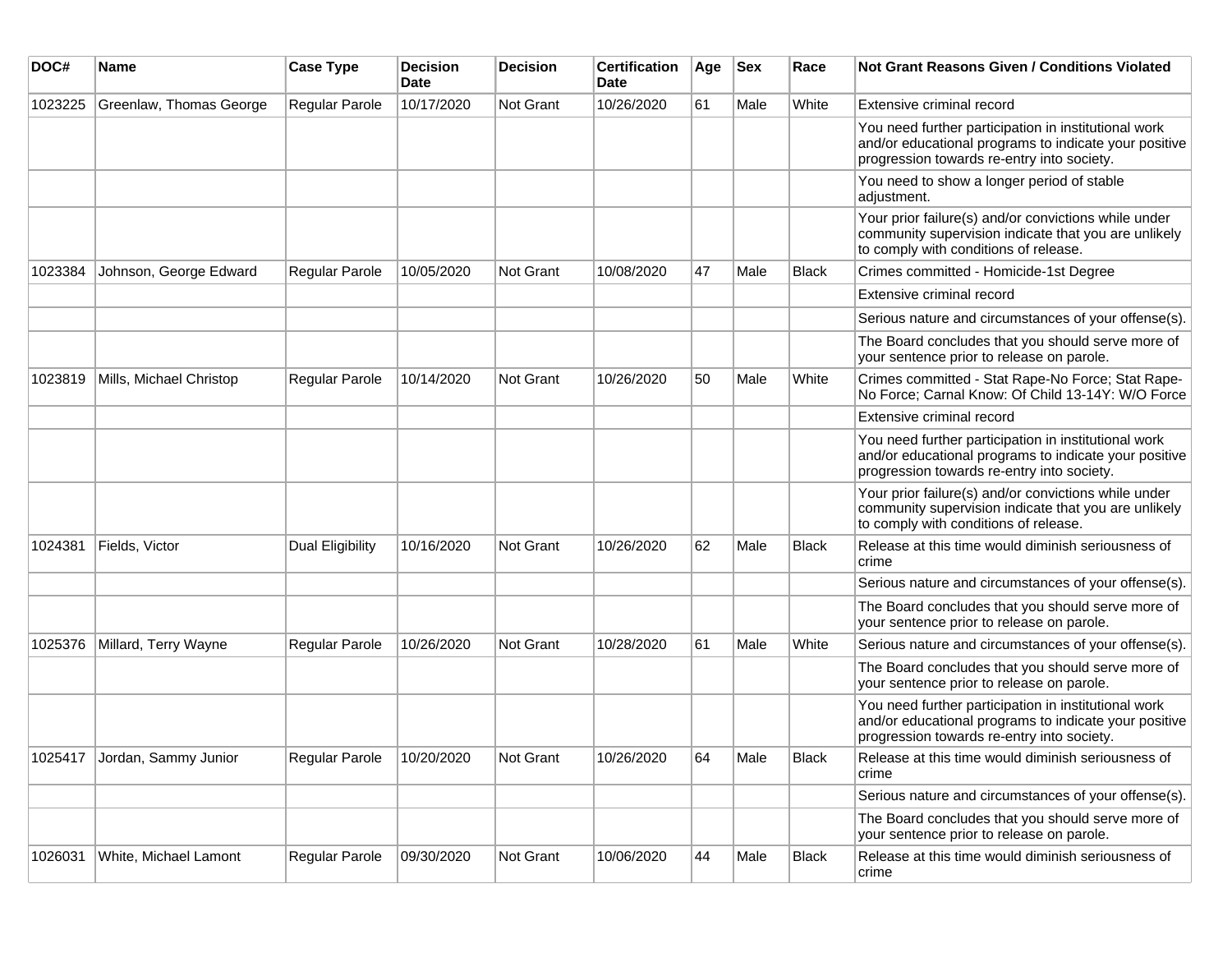| DOC#    | Name                    | <b>Case Type</b> | <b>Decision</b><br><b>Date</b> | <b>Decision</b> | <b>Certification</b><br>Date | Age | <b>Sex</b>     | Race         | <b>Not Grant Reasons Given / Conditions Violated</b>                                                                                                  |
|---------|-------------------------|------------------|--------------------------------|-----------------|------------------------------|-----|----------------|--------------|-------------------------------------------------------------------------------------------------------------------------------------------------------|
| 1026031 | White, Michael Lamont   | Regular Parole   | 09/30/2020                     | Not Grant       | 10/06/2020                   | 44  | Male           | <b>Black</b> | Serious nature and circumstances of your offense(s).                                                                                                  |
|         |                         |                  |                                |                 |                              |     |                |              | The Board concludes that you should serve more of<br>your sentence prior to release on parole.                                                        |
| 1026040 | Radcliff, Robin Kalleen | Regular Parole   | 10/19/2020                     | Not Grant       | 10/26/2020                   | 62  | Female White   |              | Extensive criminal record                                                                                                                             |
|         |                         |                  |                                |                 |                              |     |                |              | Release at this time would diminish seriousness of<br>crime                                                                                           |
|         |                         |                  |                                |                 |                              |     |                |              | Serious nature and circumstances of your offense(s).                                                                                                  |
|         |                         |                  |                                |                 |                              |     |                |              | The Board concludes that you should serve more of<br>your sentence prior to release on parole.                                                        |
|         |                         |                  |                                |                 |                              |     |                |              | Your prior failure(s) and/or convictions while under<br>community supervision indicate that you are unlikely<br>to comply with conditions of release. |
| 1026050 | Gary, Lois Vanessa      | Regular Parole   | 10/29/2020                     | Not Grant       | 10/30/2020                   | 50  | Female   Black |              | Crimes committed - Sex Assault, Rape; Aggravated<br>Sexual Battery: Victim <13 Yrs; Grand Larceny: >=<br>\$200 Not From A Person                      |
|         |                         |                  |                                |                 |                              |     |                |              | Release at this time would diminish seriousness of<br>crime                                                                                           |
|         |                         |                  |                                |                 |                              |     |                |              | The Board concludes that you should serve more of<br>your sentence prior to release on parole.                                                        |
| 1028723 | Davis, Nigel Uron       | Regular Parole   | 10/25/2020                     | Not Grant       | 10/28/2020                   | 46  | Male           | <b>Black</b> | Crimes committed - Robbery; Malicious Wounding;<br>Wounding - Attempted                                                                               |
|         |                         |                  |                                |                 |                              |     |                |              | Release at this time would diminish seriousness of<br>crime                                                                                           |
|         |                         |                  |                                |                 |                              |     |                |              | Serious nature and circumstances of your offense(s).                                                                                                  |
|         |                         |                  |                                |                 |                              |     |                |              | The Board concludes that you should serve more of<br>your sentence prior to release on parole.                                                        |
|         |                         |                  |                                |                 |                              |     |                |              | The Board considers you to be a risk to the<br>community.                                                                                             |
| 1029351 | Artis, Alfonza Leonard  | Geriatric        | 10/13/2020                     | Not Grant       | 10/26/2020                   | 68  | Male           | <b>Black</b> | Crimes committed - Kidnap/Abduct; Sex Assault,<br>Rape; Forcible Sodomy                                                                               |
|         |                         |                  |                                |                 |                              |     |                |              | History of violence.                                                                                                                                  |
|         |                         |                  |                                |                 |                              |     |                |              | Serious nature and circumstances of your offense(s).                                                                                                  |
|         |                         |                  |                                |                 |                              |     |                |              | The Board concludes that you should serve more of<br>your sentence prior to release on parole.                                                        |
| 1029835 | Vowels, James D         | Regular Parole   | 10/11/2020                     | Not Grant       | 10/14/2020                   | 54  | Male           | Black        | Extensive criminal record                                                                                                                             |
|         |                         |                  |                                |                 |                              |     |                |              | Serious nature and circumstances of your offense(s).                                                                                                  |
|         |                         |                  |                                |                 |                              |     |                |              | Your prior failure(s) and/or convictions while under<br>community supervision indicate that you are unlikely<br>to comply with conditions of release. |
|         |                         |                  |                                |                 |                              |     |                |              | Your record indicates a serious disregard for the<br>property rights of others.                                                                       |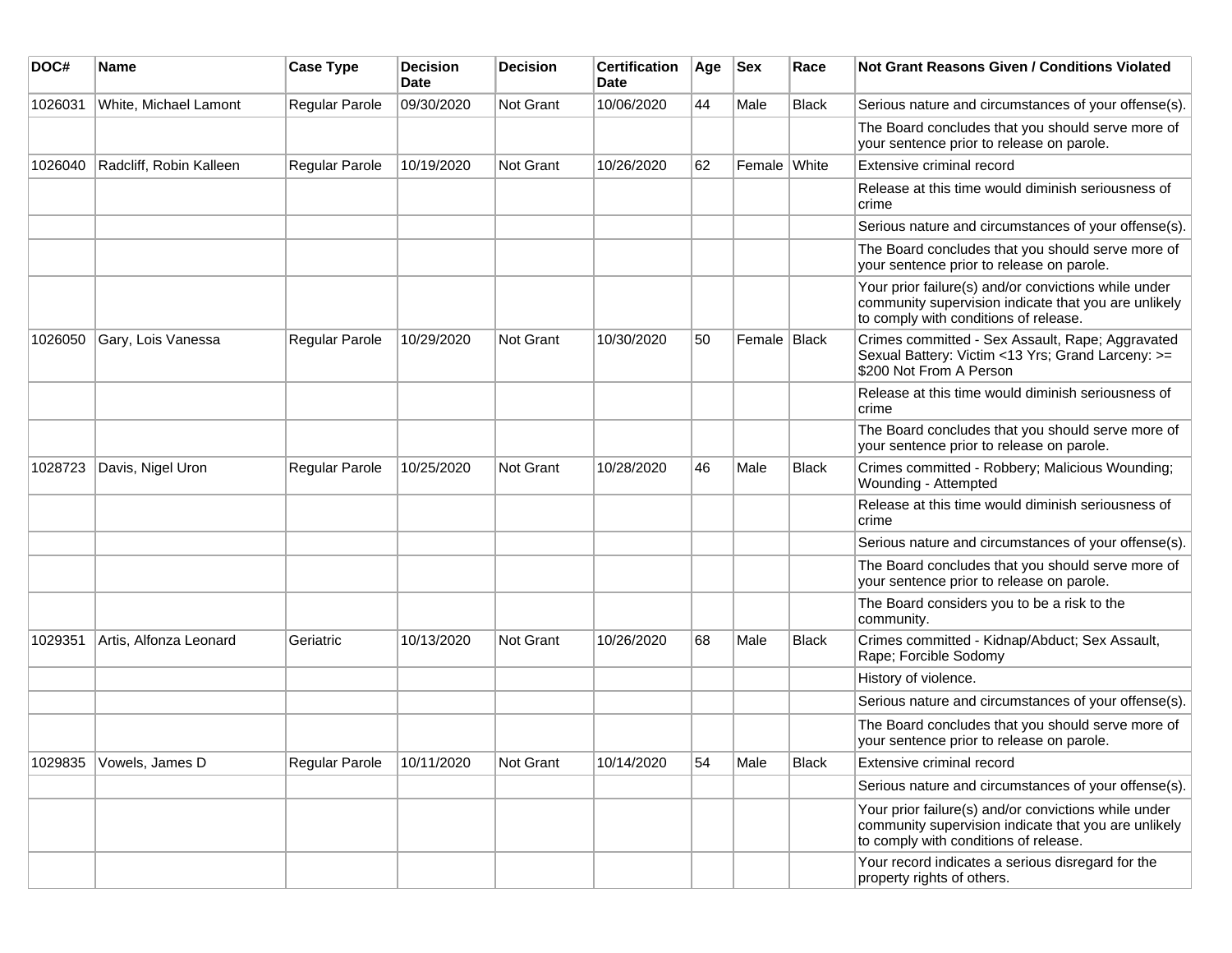| DOC#    | Name                     | <b>Case Type</b>      | <b>Decision</b><br><b>Date</b> | <b>Decision</b> | <b>Certification</b><br>Date | Age | $ $ Sex | Race         | Not Grant Reasons Given / Conditions Violated                                                                                                                   |
|---------|--------------------------|-----------------------|--------------------------------|-----------------|------------------------------|-----|---------|--------------|-----------------------------------------------------------------------------------------------------------------------------------------------------------------|
| 1031513 | Williams, Keith Donnell  | Regular Parole        | 10/05/2020                     | Not Grant       | 10/08/2020                   | 63  | Male    | <b>Black</b> | Crimes committed - Sex Assault, Rape; Sex Assault,<br>Rape; Sex Assault, Rape                                                                                   |
|         |                          |                       |                                |                 |                              |     |         |              | Serious nature and circumstances of your offense(s).                                                                                                            |
|         |                          |                       |                                |                 |                              |     |         |              | The Board considers you to be a risk to the<br>community.                                                                                                       |
| 1031817 | Catron, James Eugene     | Regular Parole        | 09/30/2020                     | Not Grant       | 10/05/2020                   | 62  | Male    | <b>Black</b> | Serious nature and circumstances of your offense(s).                                                                                                            |
|         |                          |                       |                                |                 |                              |     |         |              | The Board concludes that you should serve more of<br>your sentence prior to release on parole.                                                                  |
| 1034329 | Williams, Edward         | Geriatric             | 09/30/2020                     | Not Grant       | 10/05/2020                   | 69  | Male    | <b>Black</b> | Crimes committed - Object Sexual Penetration:<br>Victim <13 Yrs; Aggravated Sexual Battery: Victim<br><13 Yrs; Rape: Intercourse W/ Victim <13 Yrs              |
|         |                          |                       |                                |                 |                              |     |         |              | Release at this time would diminish seriousness of<br>crime                                                                                                     |
|         |                          |                       |                                |                 |                              |     |         |              | Serious nature and circumstances of your offense(s).                                                                                                            |
|         |                          |                       |                                |                 |                              |     |         |              | The Board concludes that you should serve more of<br>your sentence prior to release on parole.                                                                  |
|         |                          |                       |                                |                 |                              |     |         |              | The Board considers you to be a risk to the<br>community.                                                                                                       |
| 1035345 | Kemp, Michael Anthony    | Regular Parole        | 10/15/2020                     | Not Grant       | 10/26/2020                   | 60  | Male    | <b>Black</b> | Other                                                                                                                                                           |
|         |                          |                       |                                |                 |                              |     |         |              | Serious nature and circumstances of your offense(s).                                                                                                            |
|         |                          |                       |                                |                 |                              |     |         |              | The Board concludes that you should serve more of<br>your sentence prior to release on parole.                                                                  |
| 1036234 | Curtis, James Edmond     | Geriatric             | 10/17/2020                     | Not Grant       | 10/26/2020                   | 79  | Male    | White        | Crimes committed - Rape: Intercourse By<br>Force/Threat/Intimidation; Rape: Intercourse W/<br>Victim <13 Yrs; Sodomy: By Force Or Victim<br><b>Helplessness</b> |
|         |                          |                       |                                |                 |                              |     |         |              | Release at this time would diminish seriousness of<br>crime                                                                                                     |
|         |                          |                       |                                |                 |                              |     |         |              | Serious nature and circumstances of your offense(s).                                                                                                            |
|         |                          |                       |                                |                 |                              |     |         |              | The Board concludes that you should serve more of<br>your sentence prior to release on parole.                                                                  |
| 1036969 | Jennings, Daniel Lorenzo | <b>Regular Parole</b> | 10/20/2020                     | Not Grant       | 10/26/2020                   | 61  | Male    | <b>Black</b> | Crimes committed - Kidnap/Abduct; Kidnap/Abduct;<br>Kidnap/Abduct                                                                                               |
|         |                          |                       |                                |                 |                              |     |         |              | Release at this time would diminish seriousness of<br>crime                                                                                                     |
|         |                          |                       |                                |                 |                              |     |         |              | Serious nature and circumstances of your offense(s).                                                                                                            |
|         |                          |                       |                                |                 |                              |     |         |              | The Board concludes that you should serve more of<br>your sentence prior to release on parole.                                                                  |
| 1037736 | Delotch, Neville Lerenzo | Regular Parole        | 10/03/2020                     | Not Grant       | 10/06/2020                   | 47  | Male    | <b>Black</b> | Crimes committed - Homicide-1st Degree; Larc-<br>Grand; Parole Violation                                                                                        |
|         |                          |                       |                                |                 |                              |     |         |              | Serious nature and circumstances of your offense(s).                                                                                                            |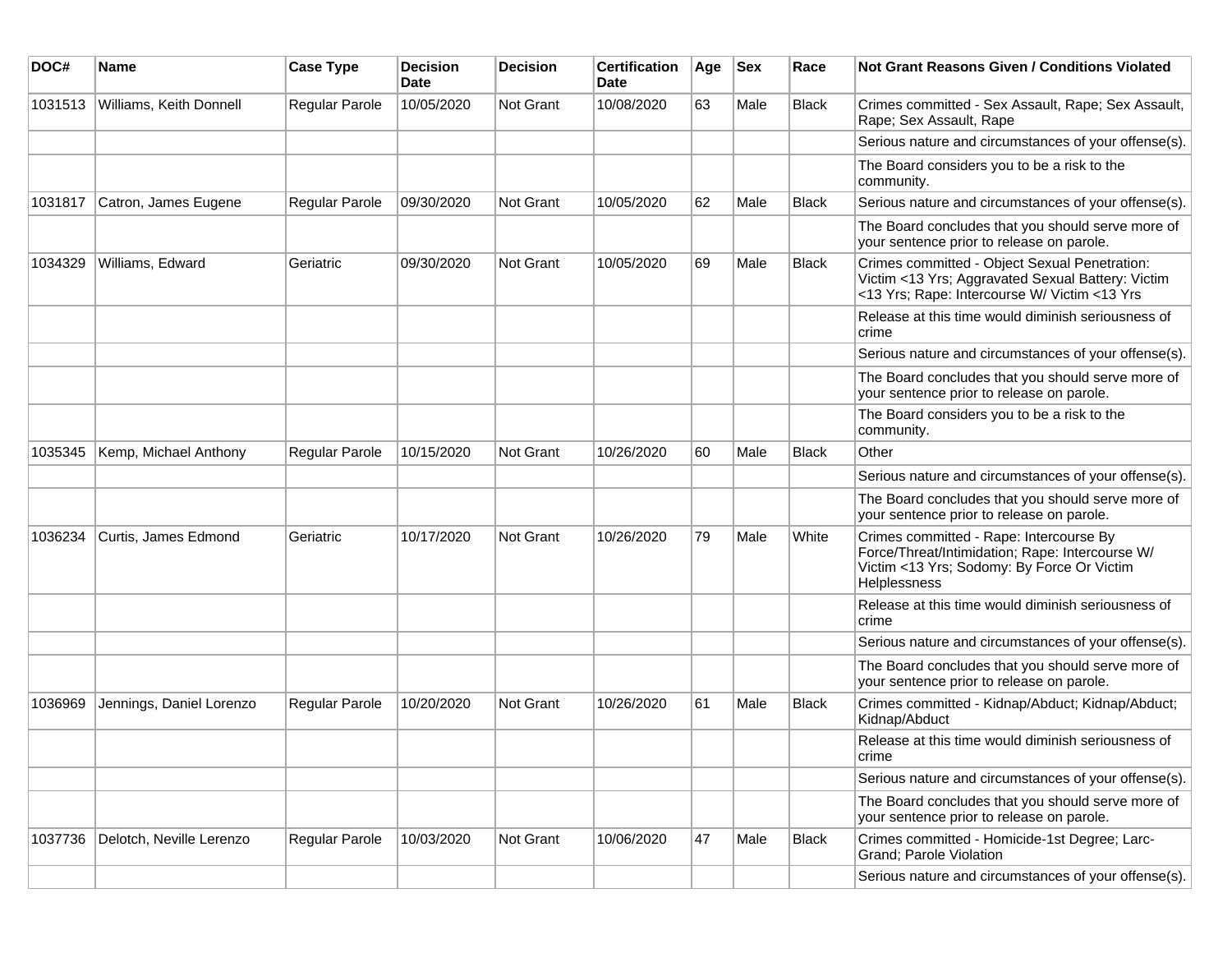| DOC#    | Name                     | <b>Case Type</b> | <b>Decision</b><br>Date | <b>Decision</b>  | <b>Certification</b><br>Date | Age | <b>Sex</b> | Race         | <b>Not Grant Reasons Given / Conditions Violated</b>                                                                                                          |
|---------|--------------------------|------------------|-------------------------|------------------|------------------------------|-----|------------|--------------|---------------------------------------------------------------------------------------------------------------------------------------------------------------|
| 1037736 | Delotch, Neville Lerenzo | Regular Parole   | 10/03/2020              | Not Grant        | 10/06/2020                   | 47  | Male       | <b>Black</b> | The Board concludes that you should serve more of<br>your sentence prior to release on parole.                                                                |
| 1038295 | Berg, Donald James III   | Regular Parole   | 10/06/2020              | Not Grant        | 10/09/2020                   | 58  | Male       | White        | Crimes committed - Kidnap/Abduct; Sex Assault,<br>Rape; Burglary                                                                                              |
|         |                          |                  |                         |                  |                              |     |            |              | Release at this time would diminish seriousness of<br>crime                                                                                                   |
|         |                          |                  |                         |                  |                              |     |            |              | Serious nature and circumstances of your offense(s).                                                                                                          |
| 1040142 | Dupree, Willis Earl      | Dual Eligibility | 10/05/2020              | <b>Not Grant</b> | 10/08/2020                   | 68  | Male       | White        | Crimes committed - Kidnap/Abduct                                                                                                                              |
|         |                          |                  |                         |                  |                              |     |            |              | Release at this time would diminish seriousness of<br>crime                                                                                                   |
|         |                          |                  |                         |                  |                              |     |            |              | Serious nature and circumstances of your offense(s).                                                                                                          |
|         |                          |                  |                         |                  |                              |     |            |              | The Board concludes that you should serve more of<br>your sentence prior to release on parole.                                                                |
| 1040561 | Ezzell, William Ellis    | Geriatric        | 10/06/2020              | <b>Not Grant</b> | 10/08/2020                   | 61  | Male       | White        | Crimes committed - Aggravated Sexual Battery; Sex<br>Asslt-Attempted Rape                                                                                     |
|         |                          |                  |                         |                  |                              |     |            |              | Serious nature and circumstances of your offense(s).                                                                                                          |
|         |                          |                  |                         |                  |                              |     |            |              | The Board concludes that you should serve more of<br>your sentence prior to release on parole.                                                                |
| 1040625 | Ramey, Charlie Joe Sr.   | Geriatric        | 10/01/2020              | <b>Not Grant</b> | 10/06/2020                   | 69  | Male       | White        | History of violence.                                                                                                                                          |
|         |                          |                  |                         |                  |                              |     |            |              | Release at this time would diminish seriousness of<br>crime                                                                                                   |
|         |                          |                  |                         |                  |                              |     |            |              | Serious nature and circumstances of your offense(s).                                                                                                          |
| 1040999 | Cooley, Willie A         | Geriatric        | 10/20/2020              | Not Grant        | 10/28/2020                   | 60  | Male       | <b>Black</b> | Release at this time would diminish seriousness of<br>crime                                                                                                   |
|         |                          |                  |                         |                  |                              |     |            |              | Serious nature and circumstances of your offense(s).                                                                                                          |
|         |                          |                  |                         |                  |                              |     |            |              | The Board concludes that you should serve more of<br>your sentence prior to release on parole.                                                                |
| 1041301 | Jaccard, Douglas Albert  | Geriatric        | 10/04/2020              | Not Grant        | 10/08/2020                   | 70  | Male       | White        | Crimes committed - Murder: 1st Degree;<br>(Attempted)Capital Murder: Law Enforcement<br>Officer; (Attempted)Capital Murder: Law<br><b>Enforcement Officer</b> |
|         |                          |                  |                         |                  |                              |     |            |              | Extensive criminal record                                                                                                                                     |
|         |                          |                  |                         |                  |                              |     |            |              | History of violence.                                                                                                                                          |
|         |                          |                  |                         |                  |                              |     |            |              | Release at this time would diminish seriousness of<br>crime                                                                                                   |
|         |                          |                  |                         |                  |                              |     |            |              | Serious nature and circumstances of your offense(s).                                                                                                          |
| 1042978 | Boone, Henry Thomas      | Regular Parole   | 10/24/2020              | Not Grant        | 10/28/2020                   | 55  | Male       | Black        | Crimes committed - Homicide-1st Degree; Robbery;<br>Damage Property                                                                                           |
|         |                          |                  |                         |                  |                              |     |            |              | History of substance abuse.                                                                                                                                   |
|         |                          |                  |                         |                  |                              |     |            |              | Serious nature and circumstances of your offense(s).                                                                                                          |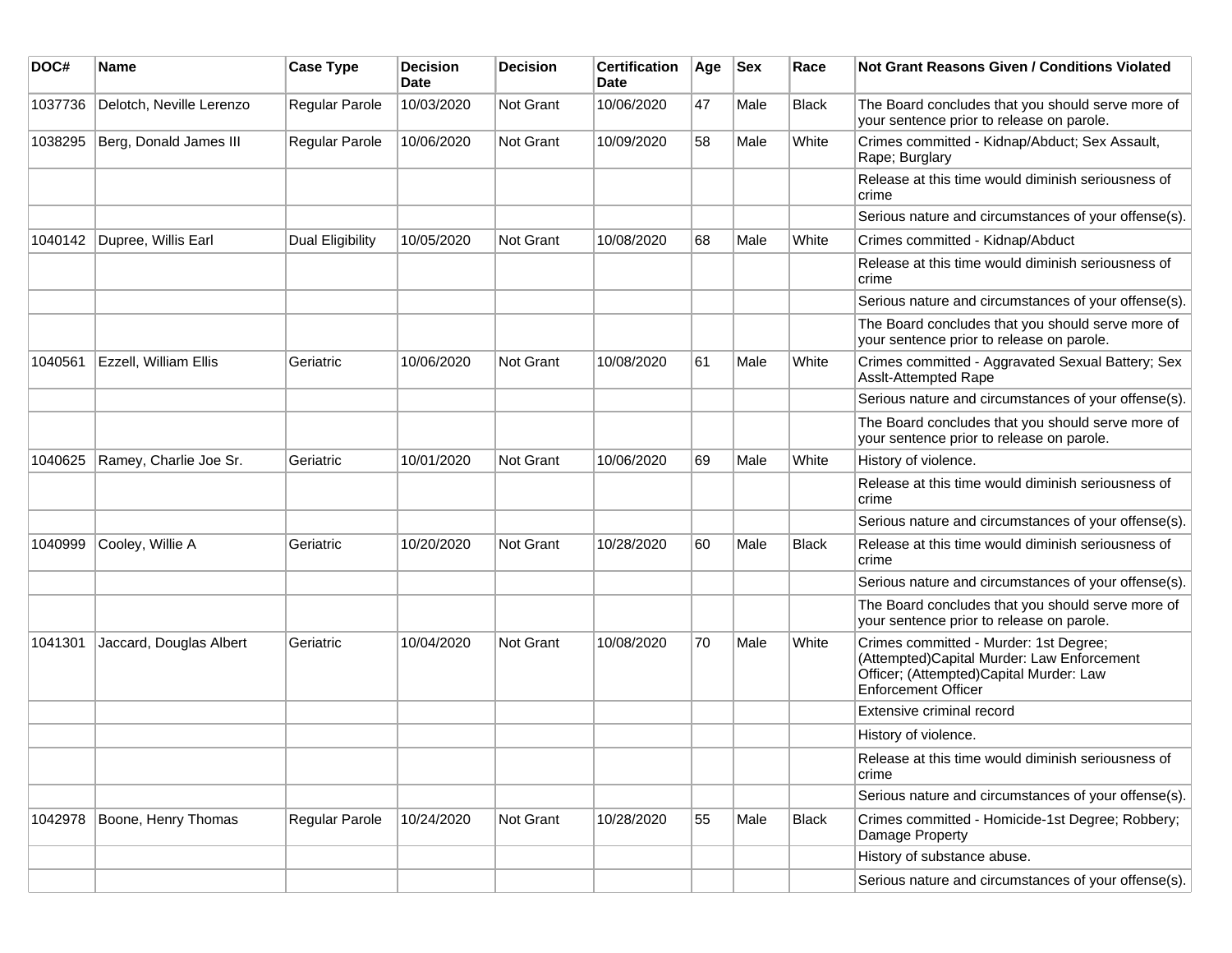| DOC#    | Name                     | <b>Case Type</b>      | <b>Decision</b><br><b>Date</b> | <b>Decision</b> | <b>Certification</b><br><b>Date</b> | Age | <b>Sex</b> | Race         | <b>Not Grant Reasons Given / Conditions Violated</b>                                                                                                                        |
|---------|--------------------------|-----------------------|--------------------------------|-----------------|-------------------------------------|-----|------------|--------------|-----------------------------------------------------------------------------------------------------------------------------------------------------------------------------|
| 1043022 | Delahanty, Michael J Jr. | Regular Parole        | 10/14/2020                     | Not Grant       | 10/26/2020                          | 57  | Male       | White        | Crimes committed - Burgl: Enter Structure To<br>Commit Larceny/A&B/Etc; Burgl: Enter Structure To<br>Commit Larceny/A&B/Etc; Burglary: At Night, To<br><b>Commit Felony</b> |
|         |                          |                       |                                |                 |                                     |     |            |              | History of violence.                                                                                                                                                        |
|         |                          |                       |                                |                 |                                     |     |            |              | The Board concludes that you should serve more of<br>your sentence prior to release on parole.                                                                              |
|         |                          |                       |                                |                 |                                     |     |            |              | Your prior failure(s) and/or convictions while under<br>community supervision indicate that you are unlikely<br>to comply with conditions of release.                       |
| 1043406 | Benyo, Michael Edward    | <b>Regular Parole</b> | 10/20/2020                     | Not Grant       | 10/26/2020                          | 67  | Male       | White        | Crimes committed - Sex Assault, Rape; Sex Assault,<br>Rape; Indecent Liberties                                                                                              |
|         |                          |                       |                                |                 |                                     |     |            |              | Release at this time would diminish seriousness of<br>crime                                                                                                                 |
|         |                          |                       |                                |                 |                                     |     |            |              | Serious nature and circumstances of your offense(s).                                                                                                                        |
|         |                          |                       |                                |                 |                                     |     |            |              | The Board concludes that you should serve more of<br>your sentence prior to release on parole.                                                                              |
| 1045722 | Cheeseman, Vincent Ramon | Geriatric             | 10/04/2020                     | Not Grant       | 10/08/2020                          | 60  | Male       | <b>Black</b> | Crimes committed - Sex Assault, Rape; Forcible<br>Sodomy; Carnal Knowledge                                                                                                  |
|         |                          |                       |                                |                 |                                     |     |            |              | Release at this time would diminish seriousness of<br>crime                                                                                                                 |
|         |                          |                       |                                |                 |                                     |     |            |              | Serious nature and circumstances of your offense(s).                                                                                                                        |
|         |                          |                       |                                |                 |                                     |     |            |              | The Board concludes that you should serve more of<br>your sentence prior to release on parole.                                                                              |
|         |                          |                       |                                |                 |                                     |     |            |              | Your prior failure(s) and/or convictions while under<br>community supervision indicate that you are unlikely<br>to comply with conditions of release.                       |
| 1047371 | Hill, Randy F            | Regular Parole        | 10/13/2020                     | Not Grant       | 10/26/2020                          | 53  | Male       | White        | Crimes committed - Homicide-1st Degree; Larc-<br>Petty; Firing Into Dwelling Or Buildi                                                                                      |
|         |                          |                       |                                |                 |                                     |     |            |              | Poor institutional adjustment (for example,<br>motivation/attitude, unfavorable reports, lack of<br>program involvement, etc.)                                              |
|         |                          |                       |                                |                 |                                     |     |            |              | You need to show a longer period of stable<br>adjustment.                                                                                                                   |
| 1049108 | Allah, Sincere Amen      | Regular Parole        | 10/12/2020                     | Not Grant       | 10/14/2020                          | 53  | Male       | <b>Black</b> | Crimes committed - Homicide/Murder; Assault;<br>Malicious Wounding                                                                                                          |
|         |                          |                       |                                |                 |                                     |     |            |              | Release at this time would diminish seriousness of<br>crime                                                                                                                 |
|         |                          |                       |                                |                 |                                     |     |            |              | Serious nature and circumstances of your offense(s).                                                                                                                        |
|         |                          |                       |                                |                 |                                     |     |            |              | The Board concludes that you should serve more of<br>your sentence prior to release on parole.                                                                              |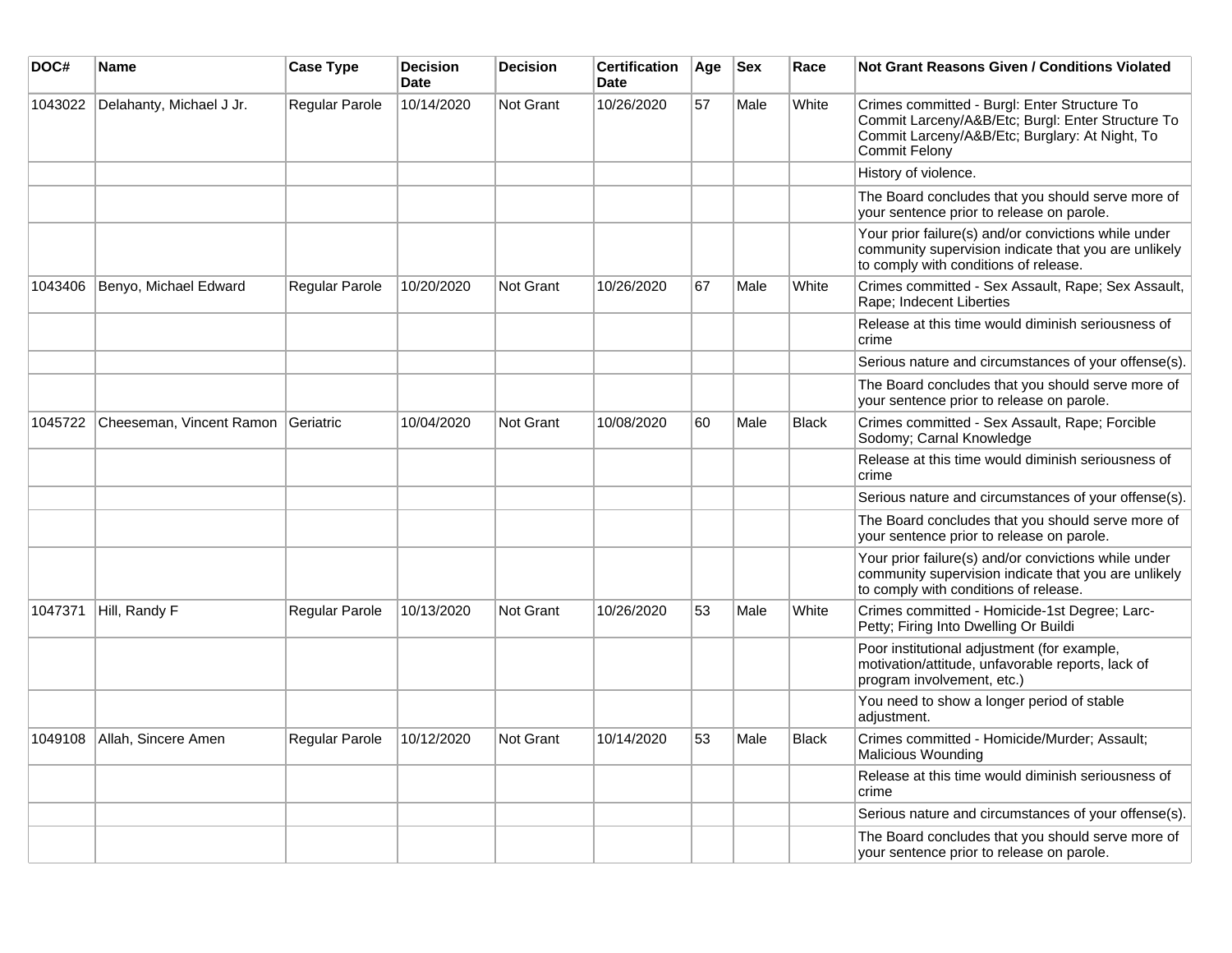| DOC#    | <b>Name</b>                | <b>Case Type</b> | <b>Decision</b><br><b>Date</b> | <b>Decision</b>  | <b>Certification</b><br>Date | Age | <b>Sex</b>   | Race                            | <b>Not Grant Reasons Given / Conditions Violated</b>                                                                                                        |
|---------|----------------------------|------------------|--------------------------------|------------------|------------------------------|-----|--------------|---------------------------------|-------------------------------------------------------------------------------------------------------------------------------------------------------------|
| 1052532 | Stephens, Kenneth Leon     | Geriatric        | 10/03/2020                     | Not Grant        | 10/06/2020                   | 60  | Male         | <b>Black</b>                    | Crimes committed - Homicide/Murder;<br>Kidnap/Abduct; Sex Assault, Rape                                                                                     |
|         |                            |                  |                                |                  |                              |     |              |                                 | Extensive criminal record                                                                                                                                   |
|         |                            |                  |                                |                  |                              |     |              |                                 | Serious nature and circumstances of your offense(s).                                                                                                        |
|         |                            |                  |                                |                  |                              |     |              |                                 | The Board concludes that you should serve more of<br>your sentence prior to release on parole.                                                              |
| 1053131 | Anderson, Barbara Luciatta | Geriatric        | 09/30/2020                     | <b>Not Grant</b> | 10/06/2020                   | 64  | Female Black |                                 | Serious nature and circumstances of your offense(s).                                                                                                        |
|         |                            |                  |                                |                  |                              |     |              |                                 | The Board concludes that you should serve more of<br>your sentence prior to release on parole.                                                              |
|         |                            |                  |                                |                  |                              |     |              |                                 | You need further participation in institutional work<br>and/or educational programs to indicate your positive<br>progression towards re-entry into society. |
| 1053599 | Somerville, Charles Edward | Dual Eligibility | 09/30/2020                     | <b>Not Grant</b> | 10/06/2020                   | 65  | Male         | <b>Black</b>                    | Crimes committed - Homicide-2Nd-Degree;<br>Homicide-2Nd-Degree; Larc-Grand                                                                                  |
|         |                            |                  |                                |                  |                              |     |              |                                 | Serious nature and circumstances of your offense(s).                                                                                                        |
|         |                            |                  |                                |                  |                              |     |              |                                 | The Board concludes that you should serve more of<br>your sentence prior to release on parole.                                                              |
| 1053871 | Franklin, Thomas Benjamin  | Regular Parole   | 10/06/2020                     | Not Grant        | 10/09/2020                   | 58  | Male         | Black                           | Extensive criminal record                                                                                                                                   |
|         |                            |                  |                                |                  |                              |     |              |                                 | The Board concludes that you should serve more of<br>your sentence prior to release on parole.                                                              |
|         |                            |                  |                                |                  |                              |     |              |                                 | Your prior failure(s) and/or convictions while under<br>community supervision indicate that you are unlikely<br>to comply with conditions of release.       |
| 1054067 | Sato, John Arador          | Regular Parole   | 10/03/2020                     | <b>Not Grant</b> | 10/06/2020                   | 51  | Male         | Asian or<br>Pacific<br>Islander | Crimes committed - Aggravated Sexual Battery;<br>Forcible Sodomy; Aggravated Sexual Battery: Victim<br>$<$ 13 Yrs                                           |
|         |                            |                  |                                |                  |                              |     |              |                                 | Serious nature and circumstances of your offense(s).                                                                                                        |
| 1054374 | Jones, Willie B            | Regular Parole   | 10/21/2020                     | <b>Not Grant</b> | 10/26/2020                   | 67  | Male         | <b>Black</b>                    | Crimes committed - Homicide-2Nd-Degree;<br>Homicide-2Nd-Degree; Homicide-2Nd-Degree                                                                         |
|         |                            |                  |                                |                  |                              |     |              |                                 | Extensive criminal record                                                                                                                                   |
|         |                            |                  |                                |                  |                              |     |              |                                 | History of violence.                                                                                                                                        |
|         |                            |                  |                                |                  |                              |     |              |                                 | The Board concludes that you should serve more of<br>your sentence prior to release on parole.                                                              |
|         |                            |                  |                                |                  |                              |     |              |                                 | Your record indicates a serious disregard for the<br>property rights of others.                                                                             |
| 1055359 | Mabe, Larry Edward         | Geriatric        | 09/30/2020                     | Not Grant        | 10/06/2020                   | 65  | Male         | White                           | Crimes committed - Rape: Intercourse By<br>Force/Threat/Intimidation; Sodomy: Victim <13 Yrs                                                                |
|         |                            |                  |                                |                  |                              |     |              |                                 | Release at this time would diminish seriousness of<br>crime                                                                                                 |
|         |                            |                  |                                |                  |                              |     |              |                                 | Serious nature and circumstances of your offense(s).                                                                                                        |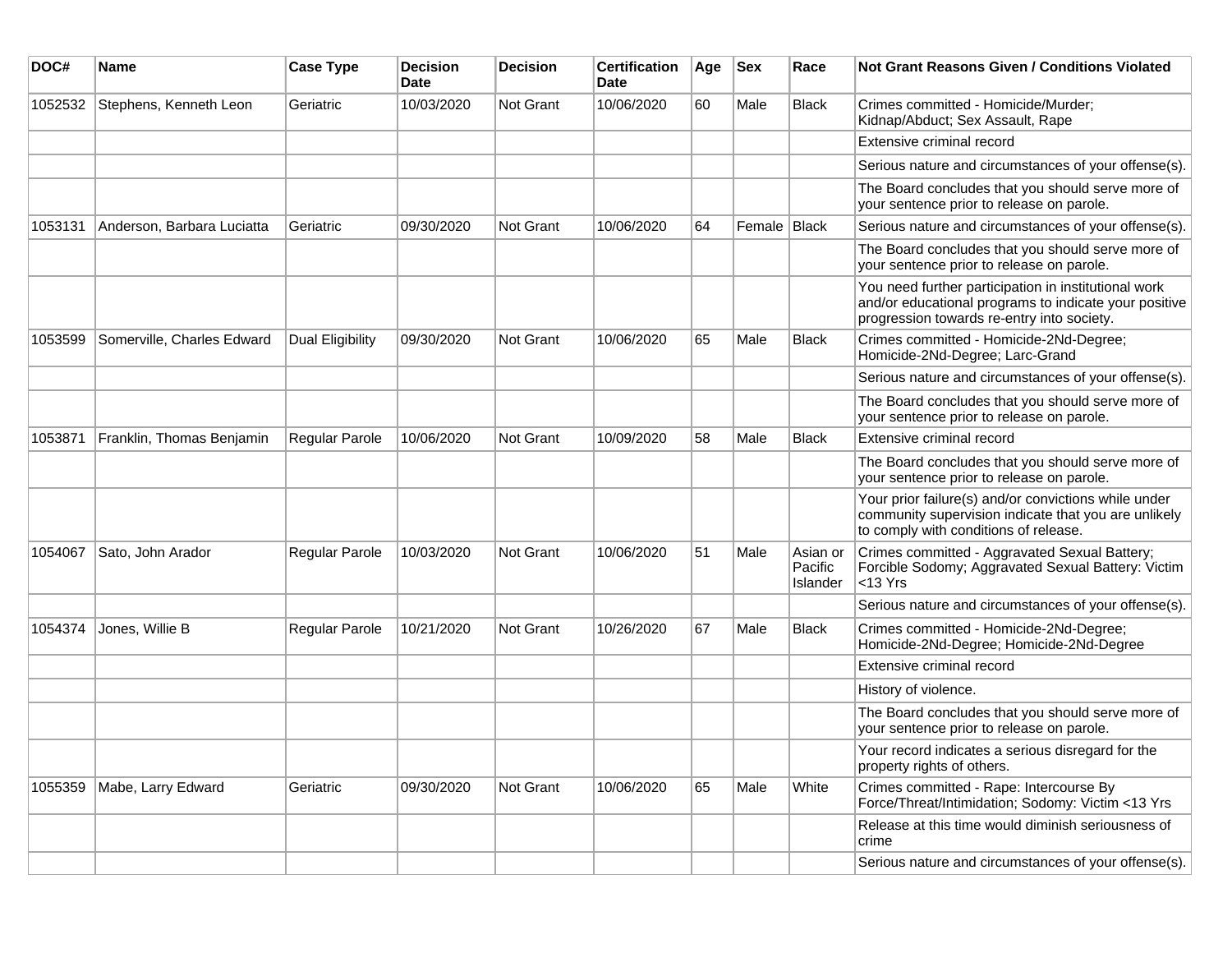| DOC#    | <b>Name</b>            | <b>Case Type</b>      | <b>Decision</b><br><b>Date</b> | <b>Decision</b> | <b>Certification</b><br>Date | Age | <b>Sex</b> | Race         | <b>Not Grant Reasons Given / Conditions Violated</b>                                                                                                        |
|---------|------------------------|-----------------------|--------------------------------|-----------------|------------------------------|-----|------------|--------------|-------------------------------------------------------------------------------------------------------------------------------------------------------------|
| 1055359 | Mabe, Larry Edward     | Geriatric             | 09/30/2020                     | Not Grant       | 10/06/2020                   | 65  | Male       | White        | The Board concludes that you should serve more of<br>your sentence prior to release on parole.                                                              |
|         |                        |                       |                                |                 |                              |     |            |              | You need further participation in institutional work<br>and/or educational programs to indicate your positive<br>progression towards re-entry into society. |
| 1056245 | Swinton, Tyrone        | Regular Parole        | 10/05/2020                     | Not Grant       | 10/08/2020                   | 43  | Male       | <b>Black</b> | Extensive criminal record                                                                                                                                   |
|         |                        |                       |                                |                 |                              |     |            |              | Poor institutional adjustment (for example,<br>motivation/attitude, unfavorable reports, lack of<br>program involvement, etc.)                              |
|         |                        |                       |                                |                 |                              |     |            |              | Release at this time would diminish seriousness of<br>crime                                                                                                 |
|         |                        |                       |                                |                 |                              |     |            |              | You need further participation in institutional work<br>and/or educational programs to indicate your positive<br>progression towards re-entry into society. |
|         |                        |                       |                                |                 |                              |     |            |              | You need to show a longer period of stable<br>adjustment.                                                                                                   |
| 1056327 | Howell, Alonzo William | <b>Regular Parole</b> | 10/06/2020                     | Not Grant       | 10/09/2020                   | 58  | Male       | <b>Black</b> | Crimes committed - Homicide-Attempted;<br>Kidnap/Abduct; Kidnap/Abduct                                                                                      |
|         |                        |                       |                                |                 |                              |     |            |              | Serious nature and circumstances of your offense(s).                                                                                                        |
|         |                        |                       |                                |                 |                              |     |            |              | The Board concludes that you should serve more of<br>your sentence prior to release on parole.                                                              |
|         |                        |                       |                                |                 |                              |     |            |              | You need further participation in institutional work<br>and/or educational programs to indicate your positive<br>progression towards re-entry into society. |
| 1056705 | Carter, Jeffrey Allen  | Regular Parole        | 10/20/2020                     | Not Grant       | 10/26/2020                   | 53  | Male       | <b>Black</b> | The Board concludes that you should serve more of<br>your sentence prior to release on parole.                                                              |
|         |                        |                       |                                |                 |                              |     |            |              | You need to show a longer period of stable<br>adjustment.                                                                                                   |
|         |                        |                       |                                |                 |                              |     |            |              | Your record of institutional infractions indicates a<br>disregard for rules and that you are not ready to<br>conform to society.                            |
| 1059154 | Williams, Terry        | Regular Parole        | 09/30/2020                     | Not Grant       | 10/05/2020                   | 65  | Male       | <b>Black</b> | Extensive criminal record                                                                                                                                   |
|         |                        |                       |                                |                 |                              |     |            |              | The Board concludes that you should serve more of<br>your sentence prior to release on parole.                                                              |
|         |                        |                       |                                |                 |                              |     |            |              | Your prior failure(s) and/or convictions while under<br>community supervision indicate that you are unlikely<br>to comply with conditions of release.       |
| 1059521 | Shortt, Jack Nelson    | Geriatric             | 10/12/2020                     | Not Grant       | 10/14/2020                   | 65  | Male       | White        | Crimes committed - (Conspiracy) Drugs: Distrib/Sell<br>For Profit Sch I Or Ii; Drugs: Distrib/Sell For Profit<br>Sch I Or II                                |
|         |                        |                       |                                |                 |                              |     |            |              | Extensive criminal record                                                                                                                                   |
|         |                        |                       |                                |                 |                              |     |            |              | The Board considers you to be a risk to the<br>community.                                                                                                   |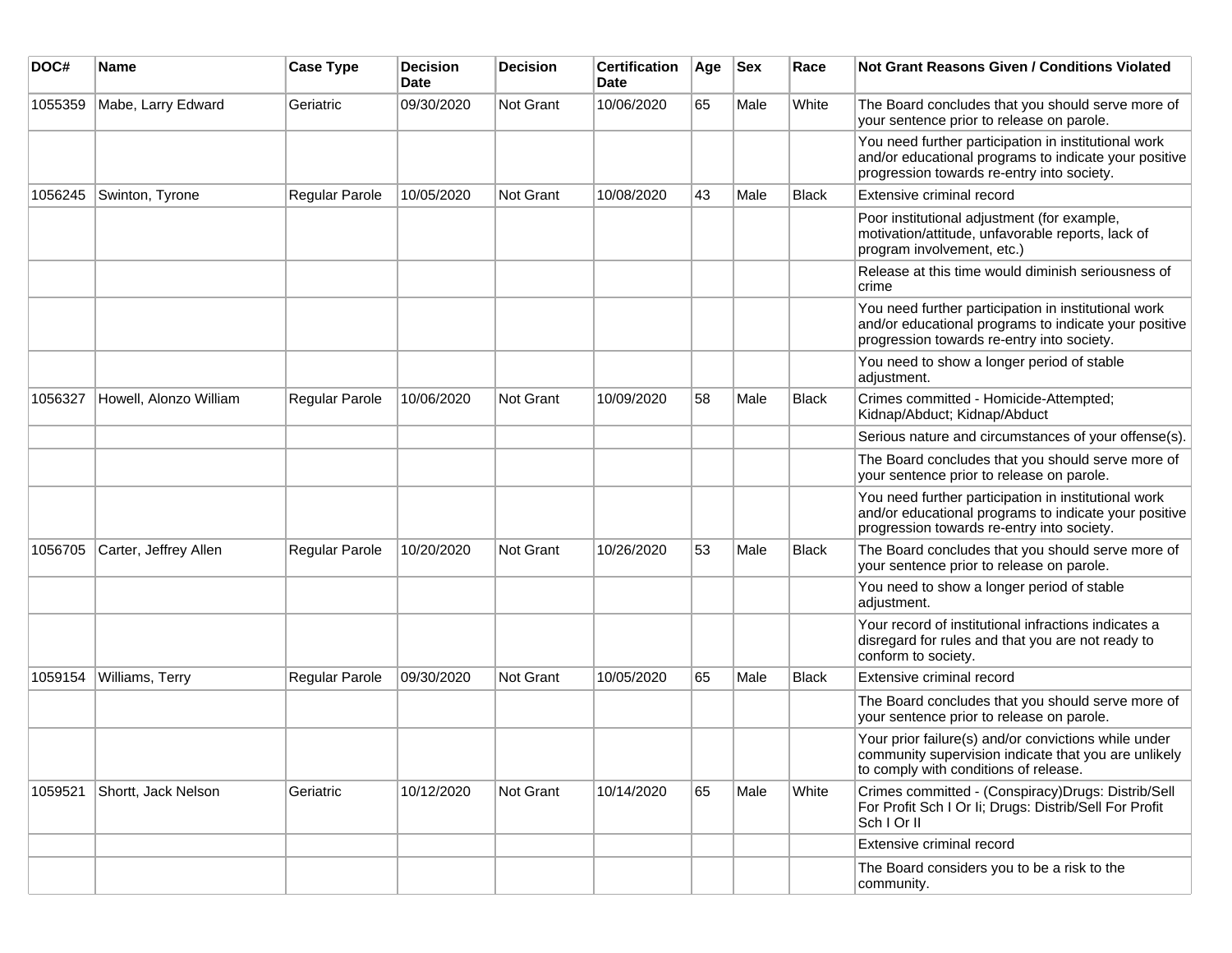| DOC#    | <b>Name</b>              | <b>Case Type</b> | <b>Decision</b><br><b>Date</b> | <b>Decision</b> | <b>Certification</b><br>Date | Age | Sex  | Race         | Not Grant Reasons Given / Conditions Violated                                                                                                               |
|---------|--------------------------|------------------|--------------------------------|-----------------|------------------------------|-----|------|--------------|-------------------------------------------------------------------------------------------------------------------------------------------------------------|
| 1059521 | Shortt, Jack Nelson      | Geriatric        | 10/12/2020                     | Not Grant       | 10/14/2020                   | 65  | Male | White        | You need further participation in institutional work<br>and/or educational programs to indicate your positive<br>progression towards re-entry into society. |
| 1059964 | Hill, Keith Lamonte      | Geriatric        | 10/13/2020                     | Not Grant       | 10/26/2020                   | 64  | Male | <b>Black</b> | Extensive criminal record                                                                                                                                   |
|         |                          |                  |                                |                 |                              |     |      |              | Serious nature and circumstances of your offense(s).                                                                                                        |
|         |                          |                  |                                |                 |                              |     |      |              | The Board concludes that you should serve more of<br>your sentence prior to release on parole.                                                              |
|         |                          |                  |                                |                 |                              |     |      |              | Your record indicates a serious disregard for the<br>property rights of others.                                                                             |
| 1060281 | Freeman, John Austin Jr. | Regular Parole   | 10/11/2020                     | Not Grant       | 10/14/2020                   | 59  | Male | <b>Black</b> | Extensive criminal record                                                                                                                                   |
|         |                          |                  |                                |                 |                              |     |      |              | The Board concludes that you should serve more of<br>your sentence prior to release on parole.                                                              |
|         |                          |                  |                                |                 |                              |     |      |              | Your prior failure(s) and/or convictions while under<br>community supervision indicate that you are unlikely<br>to comply with conditions of release.       |
| 1060289 | Gunn, Joe L              | Geriatric        | 10/19/2020                     | Not Grant       | 10/26/2020                   | 80  | Male | <b>Black</b> | Crimes committed - Malicious Wounding                                                                                                                       |
|         |                          |                  |                                |                 |                              |     |      |              | Extensive criminal record                                                                                                                                   |
|         |                          |                  |                                |                 |                              |     |      |              | History of violence.                                                                                                                                        |
|         |                          |                  |                                |                 |                              |     |      |              | Serious nature and circumstances of your offense(s).                                                                                                        |
| 1061238 | Atkins, Anthony Goble    | Regular Parole   | 10/18/2020                     | Not Grant       | 10/26/2020                   | 59  | Male | White        | Crimes committed - Aggravated Sexual Battery;<br>Forcible Sodomy; Assault                                                                                   |
|         |                          |                  |                                |                 |                              |     |      |              | History of violence.                                                                                                                                        |
|         |                          |                  |                                |                 |                              |     |      |              | Serious nature and circumstances of your offense(s).                                                                                                        |
|         |                          |                  |                                |                 |                              |     |      |              | The Board considers you to be a risk to the<br>community.                                                                                                   |
|         |                          |                  |                                |                 |                              |     |      |              | You need to show a longer period of stable<br>adjustment.                                                                                                   |
| 1061482 | Petruska, David E        | Regular Parole   | 09/30/2020                     | Not Grant       | 10/06/2020                   | 55  | Male | White        | Crimes committed - Homicide-1st Degree;<br>Kidnap/Abduct; Kidnap/Abduct                                                                                     |
|         |                          |                  |                                |                 |                              |     |      |              | History of violence.                                                                                                                                        |
|         |                          |                  |                                |                 |                              |     |      |              | Serious nature and circumstances of your offense(s).                                                                                                        |
|         |                          |                  |                                |                 |                              |     |      |              | The Board concludes that you should serve more of<br>your sentence prior to release on parole.                                                              |
| 1062031 | Lovings, Paul Allen      | Regular Parole   | 10/03/2020                     | Not Grant       | 10/06/2020                   | 56  | Male | <b>Black</b> | Conviction of a new crime while incarcerated                                                                                                                |
|         |                          |                  |                                |                 |                              |     |      |              | Serious nature and circumstances of your offense(s).                                                                                                        |
|         |                          |                  |                                |                 |                              |     |      |              | The Board concludes that you should serve more of<br>your sentence prior to release on parole.                                                              |
|         |                          |                  |                                |                 |                              |     |      |              | You need further participation in institutional work<br>and/or educational programs to indicate your positive<br>progression towards re-entry into society. |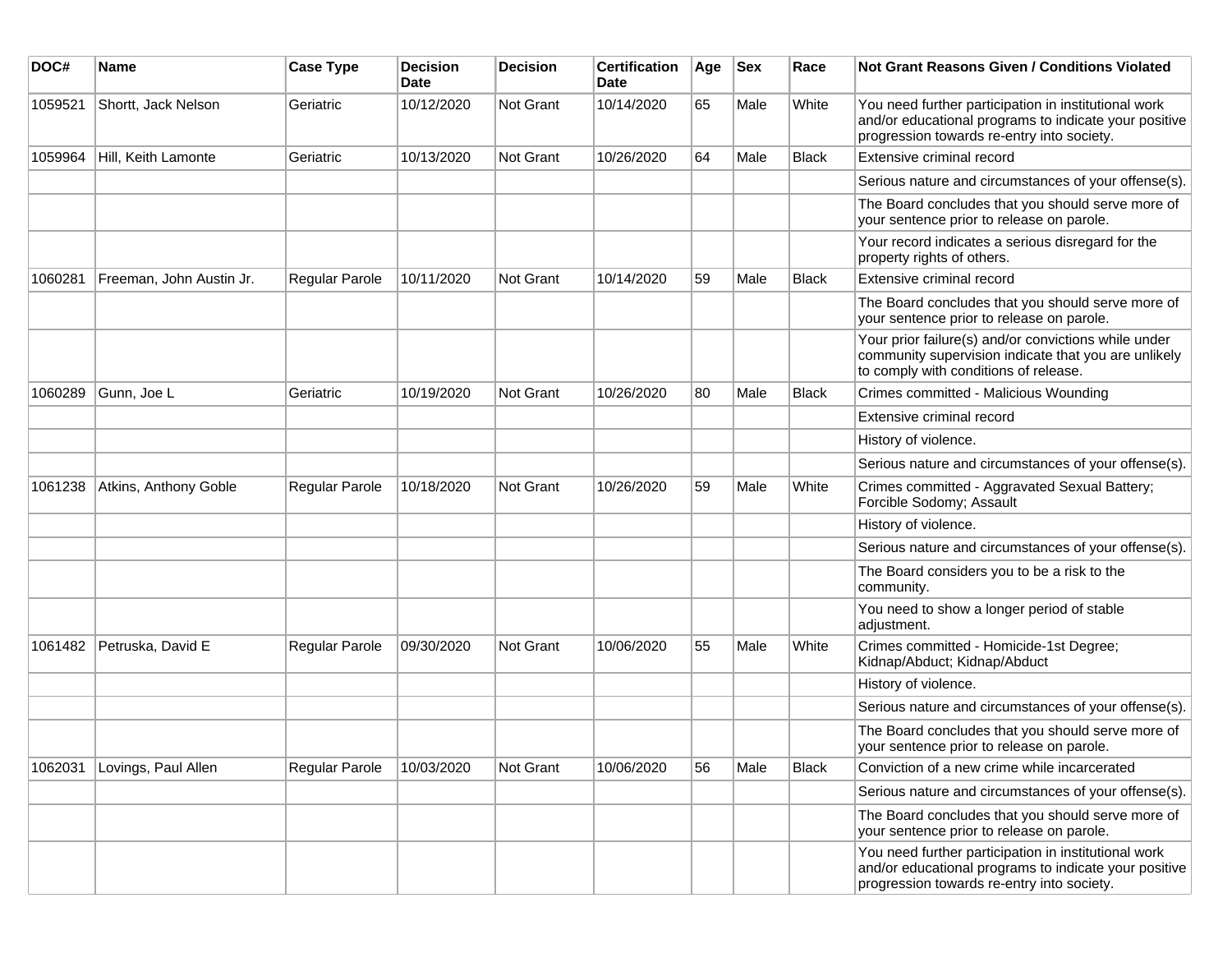| DOC#    | <b>Name</b>            | <b>Case Type</b>      | <b>Decision</b><br><b>Date</b> | <b>Decision</b>  | <b>Certification</b><br>Date | Age | <b>Sex</b>   | Race         | <b>Not Grant Reasons Given / Conditions Violated</b>                                                                                                        |
|---------|------------------------|-----------------------|--------------------------------|------------------|------------------------------|-----|--------------|--------------|-------------------------------------------------------------------------------------------------------------------------------------------------------------|
| 1062031 | Lovings, Paul Allen    | Regular Parole        | 10/03/2020                     | <b>Not Grant</b> | 10/06/2020                   | 56  | Male         | <b>Black</b> | You need to show a longer period of stable<br>adjustment.                                                                                                   |
| 1063108 | Sanders, Lynn Hatcher  | <b>Regular Parole</b> | 10/20/2020                     | Not Grant        | 10/26/2020                   | 65  | Female White |              | Crimes committed - Homicide-1st Degree; Arson                                                                                                               |
|         |                        |                       |                                |                  |                              |     |              |              | Extensive criminal record                                                                                                                                   |
|         |                        |                       |                                |                  |                              |     |              |              | Serious nature and circumstances of your offense(s).                                                                                                        |
|         |                        |                       |                                |                  |                              |     |              |              | The Board concludes that you should serve more of<br>your sentence prior to release on parole.                                                              |
| 1063735 | Bryant, Gerrard Avery  | Regular Parole        | 09/30/2020                     | <b>Not Grant</b> | 10/05/2020                   | 62  | Male         | <b>Black</b> | Crimes committed - Homicide-1st Degree; Robbery;<br>Burglary                                                                                                |
|         |                        |                       |                                |                  |                              |     |              |              | Other                                                                                                                                                       |
|         |                        |                       |                                |                  |                              |     |              |              | The Board concludes that you should serve more of<br>your sentence prior to release on parole.                                                              |
|         |                        |                       |                                |                  |                              |     |              |              | You need further participation in institutional work<br>and/or educational programs to indicate your positive<br>progression towards re-entry into society. |
| 1063808 | Pack, Kenneth Ray      | Dual Eligibility      | 10/11/2020                     | <b>Not Grant</b> | 10/14/2020                   | 70  | Male         | White        | Extensive criminal record                                                                                                                                   |
|         |                        |                       |                                |                  |                              |     |              |              | History of violence.                                                                                                                                        |
|         |                        |                       |                                |                  |                              |     |              |              | Serious nature and circumstances of your offense(s).                                                                                                        |
|         |                        |                       |                                |                  |                              |     |              |              | The Board considers you to be a risk to the<br>community.                                                                                                   |
| 1064519 | Delph, David Lee       | Geriatric             | 10/28/2020                     | <b>Not Grant</b> | 10/30/2020                   | 75  | Male         | White        | Crimes committed - Malicious Wounding                                                                                                                       |
|         |                        |                       |                                |                  |                              |     |              |              | History of violence.                                                                                                                                        |
|         |                        |                       |                                |                  |                              |     |              |              | The Board concludes that you should serve more of<br>your sentence prior to release on parole.                                                              |
| 1065920 | Brown, Floyd Keith     | Regular Parole        | 10/14/2020                     | <b>Not Grant</b> | 10/26/2020                   | 59  | Male         | <b>Black</b> | Crimes committed - Sex Assault, Rape; Forcible<br>Sodomy; Forcible Sodomy                                                                                   |
|         |                        |                       |                                |                  |                              |     |              |              | Serious nature and circumstances of your offense(s).                                                                                                        |
|         |                        |                       |                                |                  |                              |     |              |              | The Board concludes that you should serve more of<br>your sentence prior to release on parole.                                                              |
| 1066365 | Morehead, Paul William | <b>Regular Parole</b> | 10/28/2020                     | <b>Not Grant</b> | 10/30/2020                   | 49  | Male         | White        | Crimes committed - Murder: 1st Degree; Robbery;<br>Robbery                                                                                                  |
|         |                        |                       |                                |                  |                              |     |              |              | Release at this time would diminish seriousness of<br>crime                                                                                                 |
|         |                        |                       |                                |                  |                              |     |              |              | Serious nature and circumstances of your offense(s).                                                                                                        |
| 1066789 | Williams, Lewis        | Regular Parole        | 10/20/2020                     | Not Grant        | 10/26/2020                   | 72  | Male         | Black        | Serious nature and circumstances of your offense(s).                                                                                                        |
|         |                        |                       |                                |                  |                              |     |              |              | The Board concludes that you should serve more of<br>your sentence prior to release on parole.                                                              |
|         |                        |                       |                                |                  |                              |     |              |              | Your prior failure(s) and/or convictions while under<br>community supervision indicate that you are unlikely<br>to comply with conditions of release.       |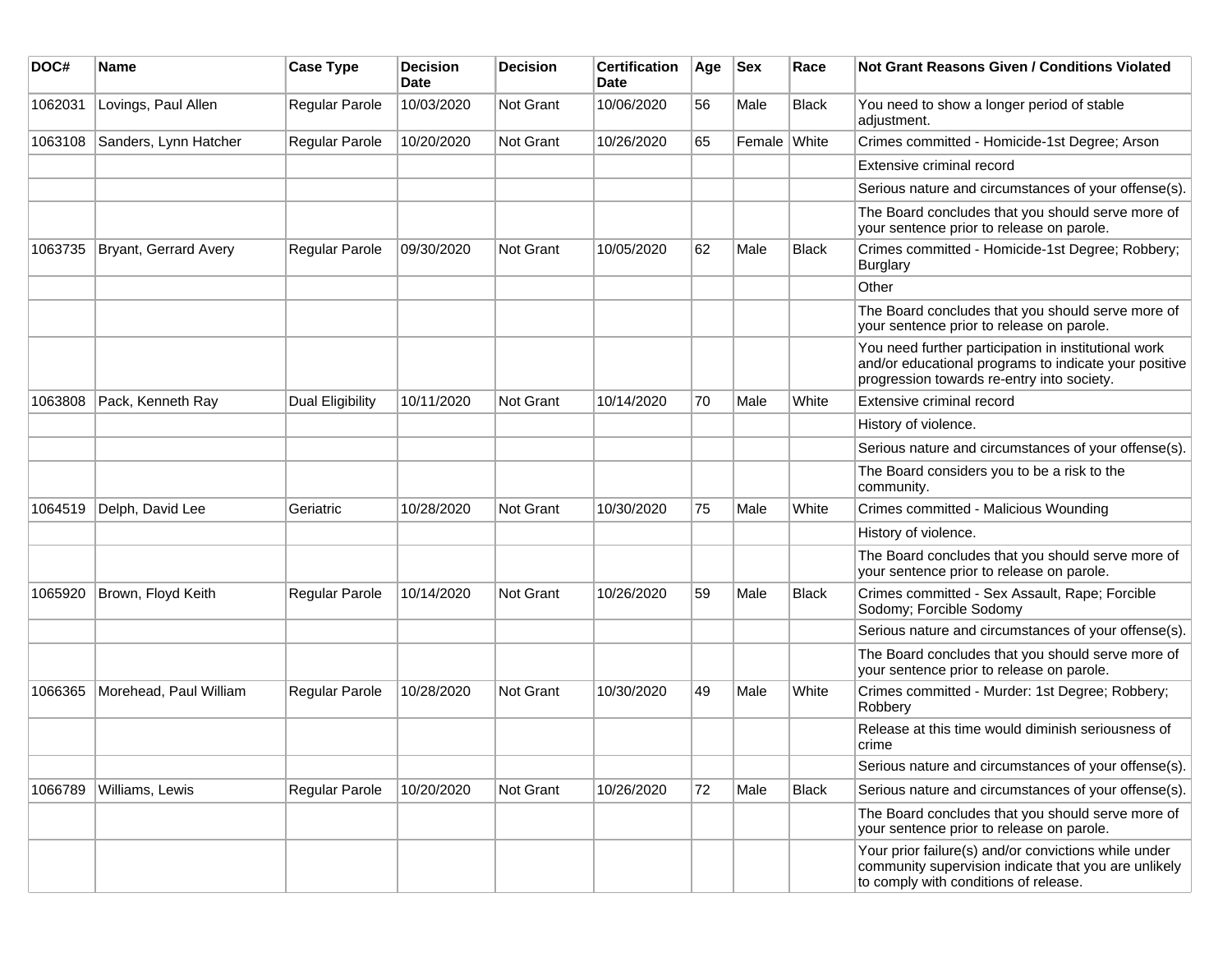| DOC#    | <b>Name</b>               | <b>Case Type</b> | <b>Decision</b><br><b>Date</b> | <b>Decision</b>  | <b>Certification</b><br><b>Date</b> | Age | <b>Sex</b> | Race         | <b>Not Grant Reasons Given / Conditions Violated</b>                                                                                                  |
|---------|---------------------------|------------------|--------------------------------|------------------|-------------------------------------|-----|------------|--------------|-------------------------------------------------------------------------------------------------------------------------------------------------------|
| 1070441 | Gary, Sylvester           | Geriatric        | 10/17/2020                     | <b>Not Grant</b> | 10/26/2020                          | 72  | Male       | <b>Black</b> | Release at this time would diminish seriousness of<br>crime                                                                                           |
|         |                           |                  |                                |                  |                                     |     |            |              | Serious nature and circumstances of your offense(s).                                                                                                  |
| 1071263 | White, Tyrone Jerome      | Regular Parole   | 10/29/2020                     | <b>Not Grant</b> | 10/30/2020                          | 56  | Male       | <b>Black</b> | Crimes committed - Homicide-1st Degree; Unlawful<br>Wound/Bodily Injury; Felonious Injury Corr Employee                                               |
|         |                           |                  |                                |                  |                                     |     |            |              | You need to show a longer period of stable<br>adjustment.                                                                                             |
| 1073309 | Hughes, Daryl A           | Geriatric        | 10/25/2020                     | <b>Not Grant</b> | 10/29/2020                          | 60  | Male       | <b>Black</b> | Extensive criminal record                                                                                                                             |
|         |                           |                  |                                |                  |                                     |     |            |              | Release at this time would diminish seriousness of<br>crime                                                                                           |
|         |                           |                  |                                |                  |                                     |     |            |              | You need to show a longer period of stable<br>adjustment.                                                                                             |
|         |                           |                  |                                |                  |                                     |     |            |              | Your record of institutional infractions indicates a<br>disregard for rules and that you are not ready to<br>conform to society.                      |
| 1074097 | Baskerville, Gregory L    | Regular Parole   | 09/30/2020                     | Not Grant        | 10/05/2020                          | 70  | Male       | <b>Black</b> | Crimes committed - Homicide-1st Degree; Cocaine-<br>Possess; Cocaine-Possess                                                                          |
|         |                           |                  |                                |                  |                                     |     |            |              | Release at this time would diminish seriousness of<br>crime                                                                                           |
|         |                           |                  |                                |                  |                                     |     |            |              | The Board concludes that you should serve more of<br>your sentence prior to release on parole.                                                        |
| 1075096 | Williams, Juel M          | Geriatric        | 10/06/2020                     | <b>Not Grant</b> | 10/09/2020                          | 78  | Male       | <b>Black</b> | Crimes committed - Homicide-2Nd-Degree; Cocaine-<br>Possess; Cocaine-Possess                                                                          |
|         |                           |                  |                                |                  |                                     |     |            |              | Extensive criminal record                                                                                                                             |
|         |                           |                  |                                |                  |                                     |     |            |              | Serious nature and circumstances of your offense(s).                                                                                                  |
| 1075166 | Simons, Carl Gene         | Regular Parole   | 10/16/2020                     | Not Grant        | 10/26/2020                          | 63  | Male       | White        | Crimes committed - Homicide-1st Degree;<br>(Attempted) Unlawful Bodily Injury; Assault:<br>(Misdemeanor)                                              |
|         |                           |                  |                                |                  |                                     |     |            |              | Serious nature and circumstances of your offense(s).                                                                                                  |
|         |                           |                  |                                |                  |                                     |     |            |              | You need to show a longer period of stable<br>adjustment.                                                                                             |
| 1076864 | Agundez, William Gonzales | Geriatric        | 10/25/2020                     | <b>Not Grant</b> | 10/29/2020                          | 60  | Male       | White        | History of violence.                                                                                                                                  |
|         |                           |                  |                                |                  |                                     |     |            |              | The Board considers you to be a risk to the<br>community.                                                                                             |
|         |                           |                  |                                |                  |                                     |     |            |              | You need to show a longer period of stable<br>adjustment.                                                                                             |
|         |                           |                  |                                |                  |                                     |     |            |              | Your prior failure(s) and/or convictions while under<br>community supervision indicate that you are unlikely<br>to comply with conditions of release. |
| 1078095 | Cifala, Peter Vincent     | Geriatric        | 10/16/2020                     | Not Grant        | 10/26/2020                          | 66  | Male       | White        | Extensive criminal record                                                                                                                             |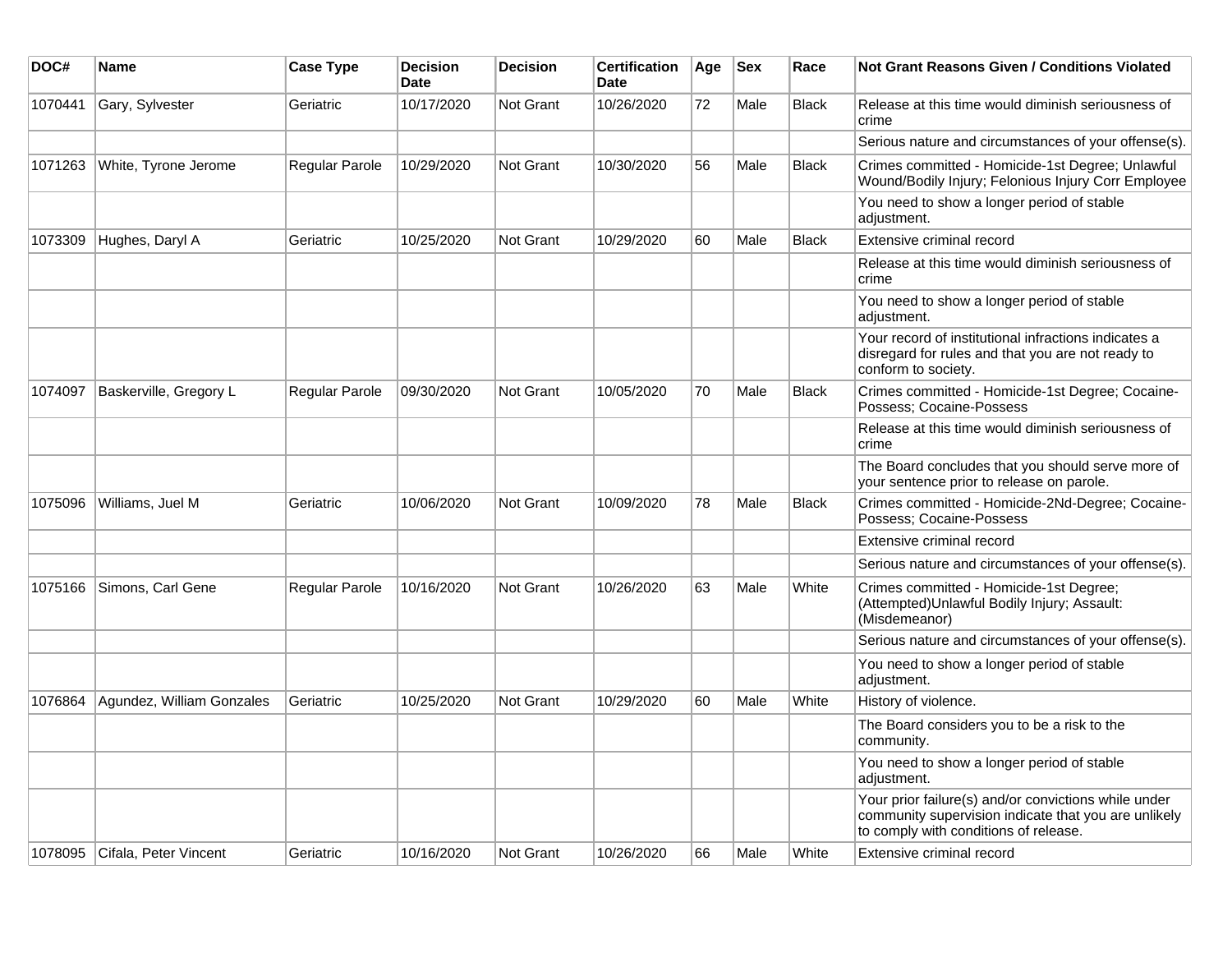| DOC#    | Name                  | <b>Case Type</b>      | <b>Decision</b><br>Date | <b>Decision</b> | <b>Certification</b><br>Date | Age | <b>Sex</b>     | Race         | <b>Not Grant Reasons Given / Conditions Violated</b>                                                                                                        |
|---------|-----------------------|-----------------------|-------------------------|-----------------|------------------------------|-----|----------------|--------------|-------------------------------------------------------------------------------------------------------------------------------------------------------------|
| 1078095 | Cifala, Peter Vincent | Geriatric             | 10/16/2020              | Not Grant       | 10/26/2020                   | 66  | Male           | White        | Release at this time would diminish seriousness of<br>crime                                                                                                 |
|         |                       |                       |                         |                 |                              |     |                |              | The Board concludes that you should serve more of<br>your sentence prior to release on parole.                                                              |
|         |                       |                       |                         |                 |                              |     |                |              | You need further participation in institutional work<br>and/or educational programs to indicate your positive<br>progression towards re-entry into society. |
| 1079578 | Fine, Ronald Wayne    | Regular Parole        | 09/30/2020              | Not Grant       | 10/05/2020                   | 50  | Male           | White        | Release at this time would diminish seriousness of<br>crime                                                                                                 |
|         |                       |                       |                         |                 |                              |     |                |              | Serious nature and circumstances of your offense(s).                                                                                                        |
|         |                       |                       |                         |                 |                              |     |                |              | The Board concludes that you should serve more of<br>your sentence prior to release on parole.                                                              |
| 1080129 | Rowzie, Richard       | Geriatric             | 10/27/2020              | Not Grant       | 10/30/2020                   | 66  | Male           | White        | Crimes committed - Kidnap/Abduct; Kidnap/Abduct;<br>Forcible Sodomy                                                                                         |
|         |                       |                       |                         |                 |                              |     |                |              | Release at this time would diminish seriousness of<br>crime                                                                                                 |
|         |                       |                       |                         |                 |                              |     |                |              | Serious nature and circumstances of your offense(s).                                                                                                        |
| 1080132 | Drummond, Tanya L     | Regular Parole        | 10/28/2020              | Not Grant       | 10/30/2020                   | 43  | Female   Black |              | Crimes committed - Murder: 1st Degree                                                                                                                       |
|         |                       |                       |                         |                 |                              |     |                |              | Release at this time would diminish seriousness of<br>crime                                                                                                 |
|         |                       |                       |                         |                 |                              |     |                |              | Serious nature and circumstances of your offense(s).                                                                                                        |
| 1080359 | Annarino, Hans E      | Dual Eligibility      | 10/16/2020              | Not Grant       | 10/26/2020                   | 60  | Male           | White        | History of substance abuse.                                                                                                                                 |
|         |                       |                       |                         |                 |                              |     |                |              | Release at this time would diminish seriousness of<br>crime                                                                                                 |
|         |                       |                       |                         |                 |                              |     |                |              | Serious nature and circumstances of your offense(s).                                                                                                        |
|         |                       |                       |                         |                 |                              |     |                |              | You need to show a longer period of stable<br>adjustment.                                                                                                   |
| 1080887 | Coles, Bernardo       | Geriatric             | 10/18/2020              | Not Grant       | 10/26/2020                   | 61  | Male           | Black        | Extensive criminal record                                                                                                                                   |
|         |                       |                       |                         |                 |                              |     |                |              | Serious nature and circumstances of your offense(s).                                                                                                        |
|         |                       |                       |                         |                 |                              |     |                |              | Your record indicates a serious disregard for the<br>property rights of others.                                                                             |
| 1082073 | Ralph, Shelton Lee    | <b>Regular Parole</b> | 10/05/2020              | Not Grant       | 10/06/2020                   | 54  | Male           | <b>Black</b> | Considering your offense and your institutional<br>records, the Board concludes that you should serve<br>more of your sentence before being paroled.        |
|         |                       |                       |                         |                 |                              |     |                |              | History of violence.                                                                                                                                        |
|         |                       |                       |                         |                 |                              |     |                |              | Release at this time would diminish seriousness of<br>crime                                                                                                 |
|         |                       |                       |                         |                 |                              |     |                |              | You need further participation in institutional work<br>and/or educational programs to indicate your positive<br>progression towards re-entry into society. |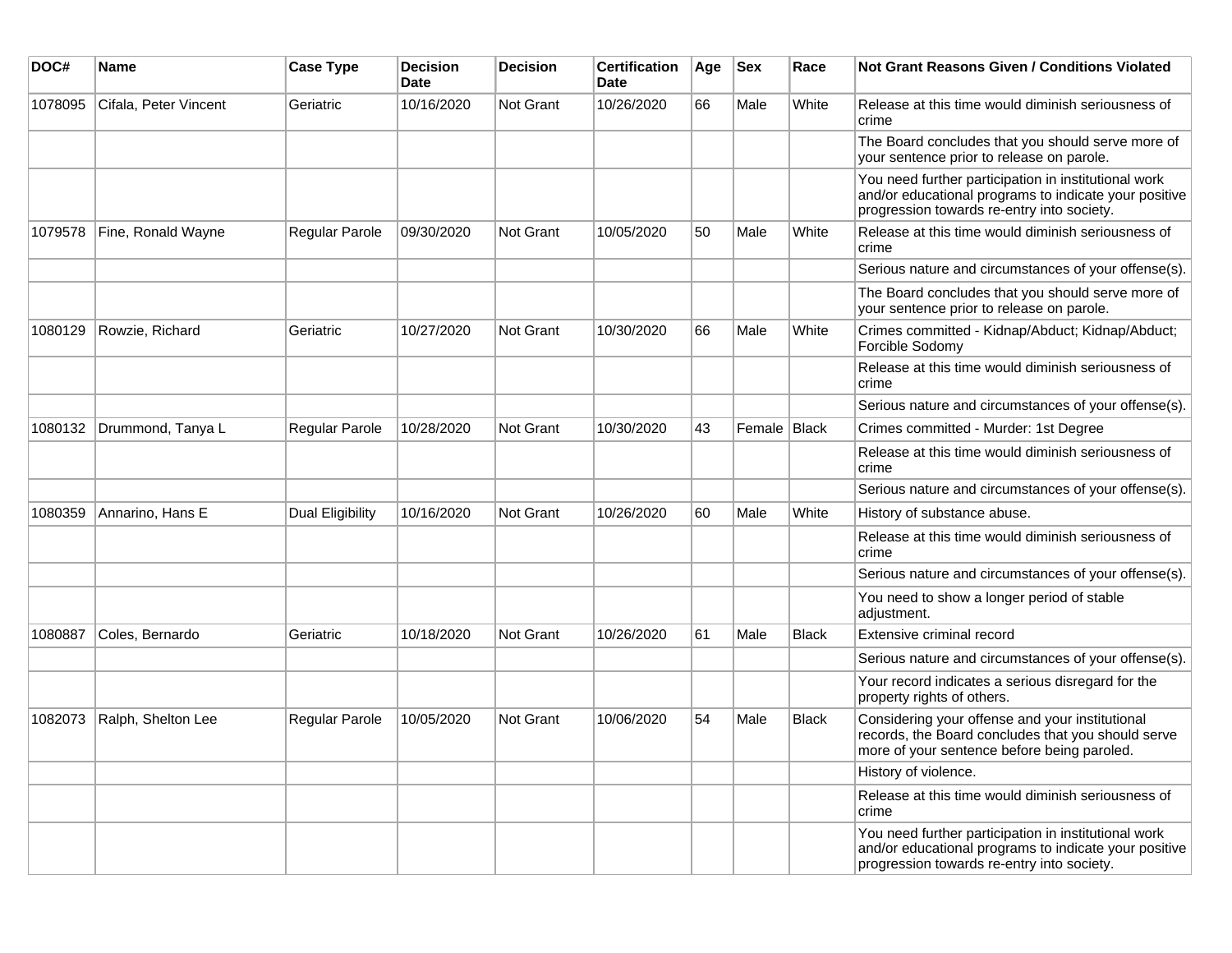| DOC#    | <b>Name</b>                | <b>Case Type</b>      | <b>Decision</b><br><b>Date</b> | <b>Decision</b> | <b>Certification</b><br>Date | Age | <b>Sex</b> | Race  | <b>Not Grant Reasons Given / Conditions Violated</b>                                                                                                  |
|---------|----------------------------|-----------------------|--------------------------------|-----------------|------------------------------|-----|------------|-------|-------------------------------------------------------------------------------------------------------------------------------------------------------|
| 1082073 | Ralph, Shelton Lee         | Regular Parole        | 10/05/2020                     | Not Grant       | 10/06/2020                   | 54  | Male       | Black | You need to show a longer period of stable<br>adjustment.                                                                                             |
| 1085925 | Gayles, Bryant Levar       | Regular Parole        | 10/25/2020                     | Not Grant       | 10/28/2020                   | 41  | Male       | Black | Crimes committed - Murder: 1st Degree                                                                                                                 |
|         |                            |                       |                                |                 |                              |     |            |       | Release at this time would diminish seriousness of<br>crime                                                                                           |
|         |                            |                       |                                |                 |                              |     |            |       | Serious nature and circumstances of your offense(s).                                                                                                  |
|         |                            |                       |                                |                 |                              |     |            |       | The Board concludes that you should serve more of<br>your sentence prior to release on parole.                                                        |
| 1086439 | Wilcox, Maurice            | Geriatric             | 10/21/2020                     | Not Grant       | 10/28/2020                   | 60  | Male       | Black | Crimes committed - Robbery: Bank W/ Use Of Gun<br>Or Simulated Gun; Robbery: On Or Near Street;<br>Robbery: On Or Near Street                         |
|         |                            |                       |                                |                 |                              |     |            |       | Serious nature and circumstances of your offense(s).                                                                                                  |
|         |                            |                       |                                |                 |                              |     |            |       | The Board concludes that you should serve more of<br>your sentence prior to release on parole.                                                        |
|         |                            |                       |                                |                 |                              |     |            |       | The Board considers you to be a risk to the<br>community.                                                                                             |
| 1089943 | Cleek, William Kendall     | <b>Regular Parole</b> | 10/25/2020                     | Not Grant       | 10/28/2020                   | 73  | Male       | White | Crimes committed - Sex Assault, Rape; Aggravated<br>Sexual Battery; Aggravated Sexual Battery                                                         |
|         |                            |                       |                                |                 |                              |     |            |       | Extensive criminal record                                                                                                                             |
|         |                            |                       |                                |                 |                              |     |            |       | Serious nature and circumstances of your offense(s).                                                                                                  |
|         |                            |                       |                                |                 |                              |     |            |       | The Board concludes that you should serve more of<br>your sentence prior to release on parole.                                                        |
| 1090413 | Yarborough, Ezra Sylvester | Geriatric             | 10/21/2020                     | Not Grant       | 10/26/2020                   | 69  | Male       | Black | Crimes committed - Murder: 2nd Degree; Assault:<br>Shoot, Stab, Etc In Commission Of Felony                                                           |
|         |                            |                       |                                |                 |                              |     |            |       | Extensive criminal record                                                                                                                             |
|         |                            |                       |                                |                 |                              |     |            |       | The Board concludes that you should serve more of<br>your sentence prior to release on parole.                                                        |
|         |                            |                       |                                |                 |                              |     |            |       | Your prior failure(s) and/or convictions while under<br>community supervision indicate that you are unlikely<br>to comply with conditions of release. |
| 1091591 | Turner, Dustin Allen       | <b>Regular Parole</b> | 10/16/2020                     | Not Grant       | 10/26/2020                   | 45  | Male       | White | Release at this time would diminish seriousness of<br>crime                                                                                           |
|         |                            |                       |                                |                 |                              |     |            |       | Serious nature and circumstances of your offense(s).                                                                                                  |
|         |                            |                       |                                |                 |                              |     |            |       | The Board concludes that you should serve more of<br>your sentence prior to release on parole.                                                        |
| 1092654 | Carrington, Melvin         | <b>Regular Parole</b> | 10/25/2020                     | Not Grant       | 10/28/2020                   | 68  | Male       | Black | Considering your offense and your institutional<br>records, the Board concludes that you should serve<br>more of your sentence before being paroled.  |
|         |                            |                       |                                |                 |                              |     |            |       | Release at this time would diminish seriousness of<br>crime                                                                                           |
|         |                            |                       |                                |                 |                              |     |            |       | Serious nature and circumstances of your offense(s).                                                                                                  |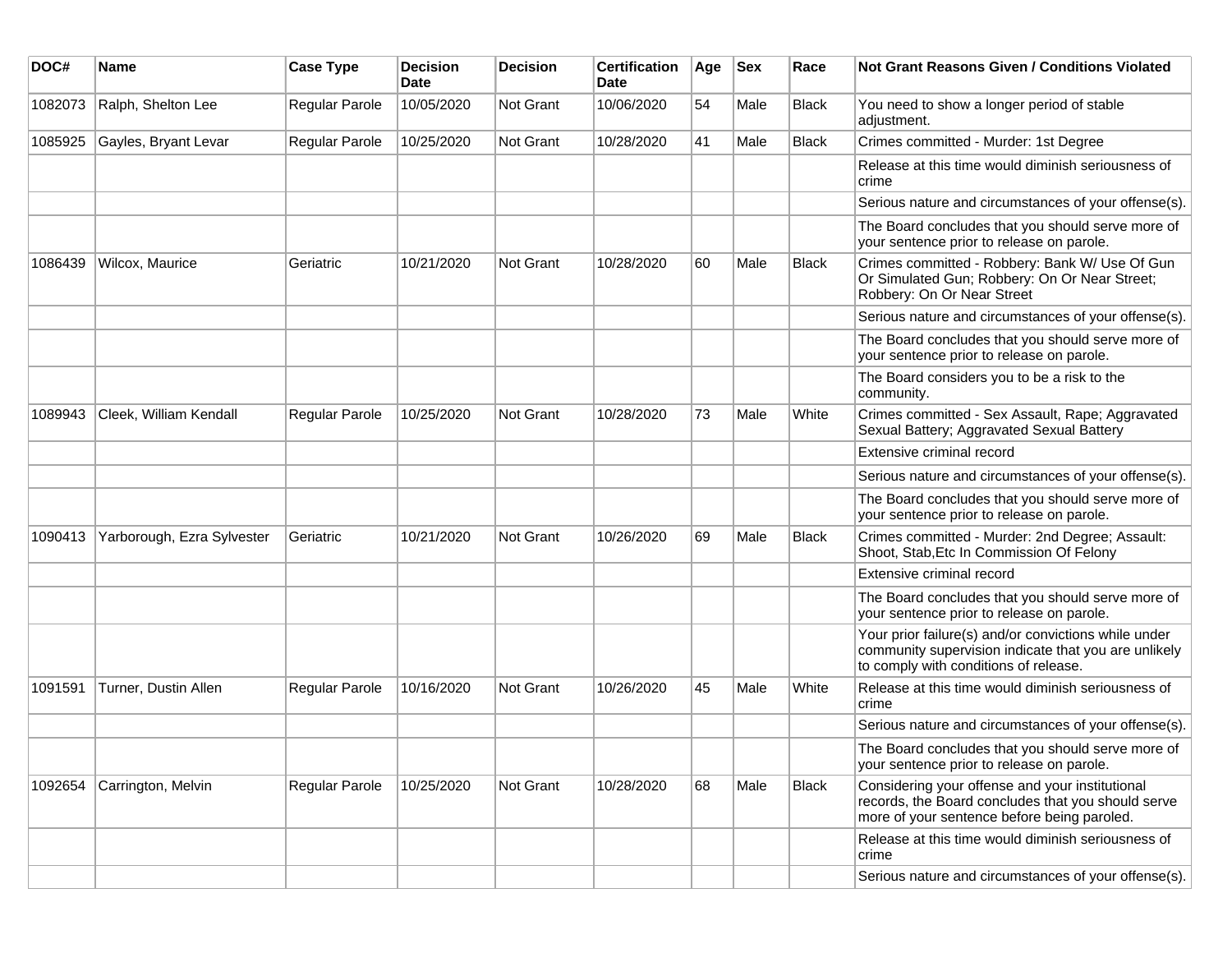| DOC#    | <b>Name</b>              | <b>Case Type</b> | <b>Decision</b><br>Date | <b>Decision</b> | <b>Certification</b><br>Date | Age | <b>Sex</b> | Race         | Not Grant Reasons Given / Conditions Violated                                                                                                         |
|---------|--------------------------|------------------|-------------------------|-----------------|------------------------------|-----|------------|--------------|-------------------------------------------------------------------------------------------------------------------------------------------------------|
| 1092654 | Carrington, Melvin       | Regular Parole   | 10/25/2020              | Not Grant       | 10/28/2020                   | 68  | Male       | Black        | The Board concludes that you should serve more of<br>your sentence prior to release on parole.                                                        |
|         |                          |                  |                         |                 |                              |     |            |              | You need to show a longer period of stable<br>adjustment.                                                                                             |
| 1094486 | Hosley, David James      | Geriatric        | 10/03/2020              | Not Grant       | 10/06/2020                   | 60  | Male       | White        | Crimes committed - Homicide-2Nd-Degree;<br>Homicide-2Nd-Degree; Assault                                                                               |
|         |                          |                  |                         |                 |                              |     |            |              | Release at this time would diminish seriousness of<br>crime                                                                                           |
|         |                          |                  |                         |                 |                              |     |            |              | Serious nature and circumstances of your offense(s).                                                                                                  |
|         |                          |                  |                         |                 |                              |     |            |              | The Board considers you to be a risk to the<br>community.                                                                                             |
| 1094771 | Boyce, Clyde W           | Regular Parole   | 10/20/2020              | Not Grant       | 10/26/2020                   | 48  | Male       | <b>Black</b> | Extensive criminal record                                                                                                                             |
|         |                          |                  |                         |                 |                              |     |            |              | Release at this time would diminish seriousness of<br>crime                                                                                           |
|         |                          |                  |                         |                 |                              |     |            |              | The Board concludes that you should serve more of<br>your sentence prior to release on parole.                                                        |
|         |                          |                  |                         |                 |                              |     |            |              | Your prior failure(s) and/or convictions while under<br>community supervision indicate that you are unlikely<br>to comply with conditions of release. |
| 1095223 | Gaskins, Roy L           | Regular Parole   | 10/25/2020              | Not Grant       | 10/29/2020                   | 52  | Male       | <b>Black</b> | Crimes committed - Homicide-Capital; Robbery;<br>Robbery                                                                                              |
|         |                          |                  |                         |                 |                              |     |            |              | Release at this time would diminish seriousness of<br>crime                                                                                           |
|         |                          |                  |                         |                 |                              |     |            |              | Serious nature and circumstances of your offense(s).                                                                                                  |
|         |                          |                  |                         |                 |                              |     |            |              | The Board concludes that you should serve more of<br>your sentence prior to release on parole.                                                        |
| 1097239 | Eakin, Blair W Jr.       | Regular Parole   | 09/30/2020              | Not Grant       | 10/05/2020                   | 57  | Male       | White        | Extensive criminal record                                                                                                                             |
|         |                          |                  |                         |                 |                              |     |            |              | Release at this time would diminish seriousness of<br>crime                                                                                           |
|         |                          |                  |                         |                 |                              |     |            |              | Serious nature and circumstances of your offense(s).                                                                                                  |
| 1097866 | Shaw, Patrick Michael    | Regular Parole   | 10/21/2020              | Not Grant       | 10/26/2020                   | 58  | Male       | White        | Release at this time would diminish seriousness of<br>crime                                                                                           |
|         |                          |                  |                         |                 |                              |     |            |              | Serious nature and circumstances of your offense(s).                                                                                                  |
|         |                          |                  |                         |                 |                              |     |            |              | The Board concludes that you should serve more of<br>your sentence prior to release on parole.                                                        |
| 1098628 | Bailey, Mills Thomas Jr. | Regular Parole   | 10/11/2020              | Not Grant       | 10/14/2020                   | 60  | Male       | <b>Black</b> | Extensive criminal record                                                                                                                             |
|         |                          |                  |                         |                 |                              |     |            |              | History of substance abuse.                                                                                                                           |
|         |                          |                  |                         |                 |                              |     |            |              | Serious nature and circumstances of your offense(s).                                                                                                  |
|         |                          |                  |                         |                 |                              |     |            |              | The Board concludes that you should serve more of<br>your sentence prior to release on parole.                                                        |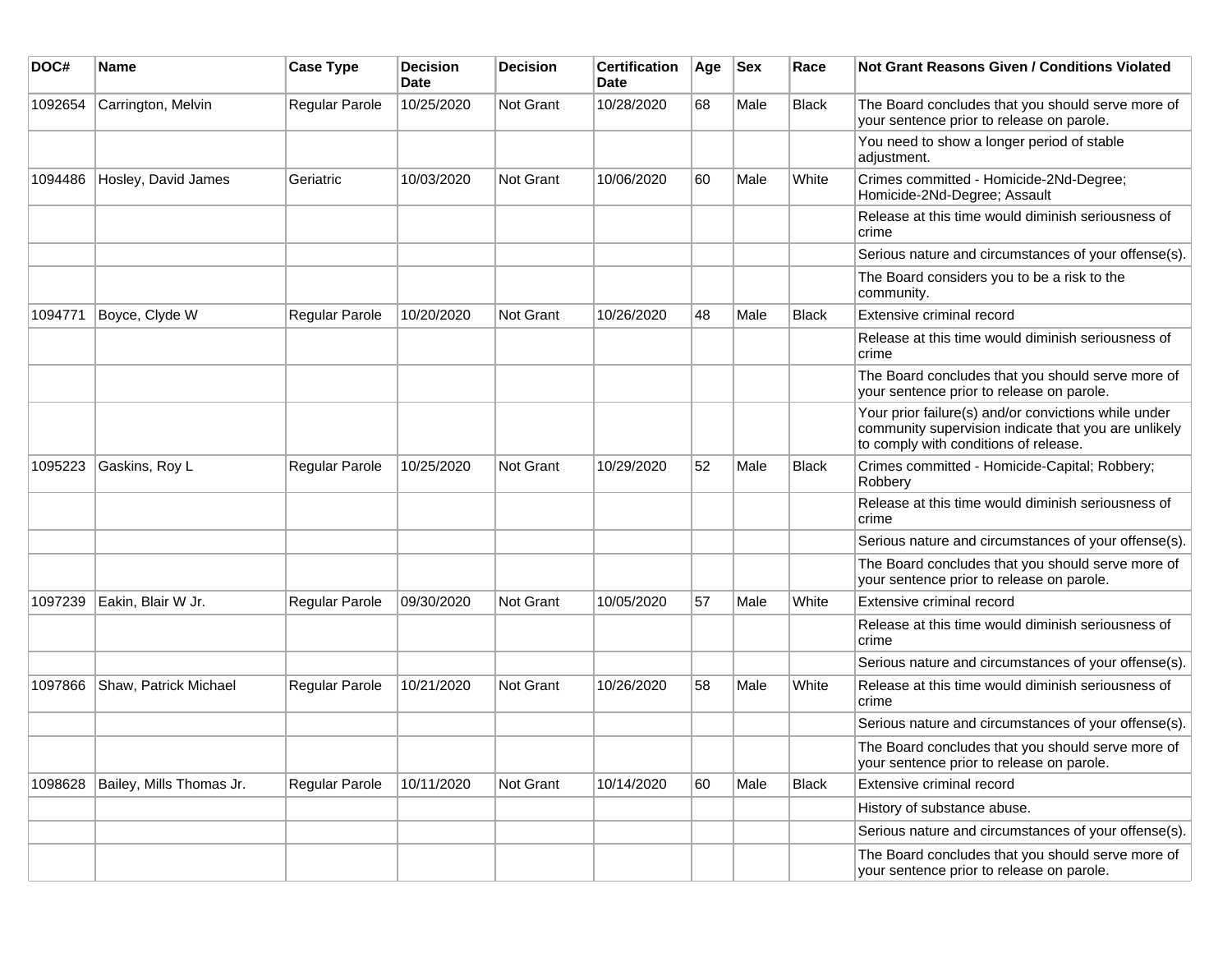| DOC#    | Name                      | <b>Case Type</b>      | <b>Decision</b><br>Date | <b>Decision</b> | <b>Certification</b><br><b>Date</b> | Age | <b>Sex</b> | Race         | Not Grant Reasons Given / Conditions Violated                                                                                                               |
|---------|---------------------------|-----------------------|-------------------------|-----------------|-------------------------------------|-----|------------|--------------|-------------------------------------------------------------------------------------------------------------------------------------------------------------|
| 1100085 | Lewis, Richard Coy        | Geriatric             | 10/19/2020              | Not Grant       | 10/26/2020                          | 66  | Male       | White        | Crimes committed - (Accessory Before the<br>Fact) Murder: 2nd Degree; Robbery: On Or Near<br>Street; Robbery: On Or Near Street                             |
|         |                           |                       |                         |                 |                                     |     |            |              | Extensive criminal record                                                                                                                                   |
|         |                           |                       |                         |                 |                                     |     |            |              | Release at this time would diminish seriousness of<br>crime                                                                                                 |
|         |                           |                       |                         |                 |                                     |     |            |              | The Board concludes that you should serve more of<br>your sentence prior to release on parole.                                                              |
| 1100565 | Gray, Timothy Alfred      | Geriatric             | 10/19/2020              | Not Grant       | 10/26/2020                          | 61  | Male       | <b>Black</b> | Extensive criminal record                                                                                                                                   |
|         |                           |                       |                         |                 |                                     |     |            |              | Serious nature and circumstances of your offense(s).                                                                                                        |
| 1101169 | Smith, Tyrone Alexande    | Regular Parole        | 09/30/2020              | Not Grant       | 10/05/2020                          | 68  | Male       | <b>Black</b> | Crimes committed - Homicide-Capital; Homicide-1st<br>Degree; Firing Into Dwelling Or Buildi                                                                 |
|         |                           |                       |                         |                 |                                     |     |            |              | Release at this time would diminish seriousness of<br>crime                                                                                                 |
|         |                           |                       |                         |                 |                                     |     |            |              | Serious nature and circumstances of your offense(s).                                                                                                        |
|         |                           |                       |                         |                 |                                     |     |            |              | The Board concludes that you should serve more of<br>your sentence prior to release on parole.                                                              |
|         |                           |                       |                         |                 |                                     |     |            |              | You need further participation in institutional work<br>and/or educational programs to indicate your positive<br>progression towards re-entry into society. |
| 1102204 | Braxton, Christopher D    | <b>Regular Parole</b> | 10/25/2020              | Not Grant       | 10/29/2020                          | 51  | Male       | Black        | Release at this time would diminish seriousness of<br>crime                                                                                                 |
|         |                           |                       |                         |                 |                                     |     |            |              | Serious nature and circumstances of your offense(s).                                                                                                        |
|         |                           |                       |                         |                 |                                     |     |            |              | The Board concludes that you should serve more of<br>your sentence prior to release on parole.                                                              |
| 1102606 | Studivant, Ernest Gregory | Regular Parole        | 10/04/2020              | Not Grant       | 10/08/2020                          | 51  | Male       | Black        | Crimes committed - Homicide/Murder;<br>Homicide/Murder; Homicide/Murder                                                                                     |
|         |                           |                       |                         |                 |                                     |     |            |              | Serious nature and circumstances of your offense(s).                                                                                                        |
|         |                           |                       |                         |                 |                                     |     |            |              | The Board considers you to be a risk to the<br>community.                                                                                                   |
| 1103580 | Edgar, John Leroy         | Regular Parole        | 09/30/2020              | Not Grant       | 10/05/2020                          | 59  | Male       | White        | Crimes committed - Homicide-1st Degree; Robbery;<br>Escape                                                                                                  |
|         |                           |                       |                         |                 |                                     |     |            |              | Serious nature and circumstances of your offense(s).                                                                                                        |
|         |                           |                       |                         |                 |                                     |     |            |              | The Board concludes that you should serve more of<br>your sentence prior to release on parole.                                                              |
| 1105859 | Kerrigan, Patrick Eugene  | Regular Parole        | 10/14/2020              | Not Grant       | 10/26/2020                          | 65  | Male       | White        | Crimes committed - Sex Assault, Rape; Sex Asslt-<br>Carnal Abuse; Forcible Sodomy                                                                           |
|         |                           |                       |                         |                 |                                     |     |            |              | The Board concludes that you should serve more of<br>your sentence prior to release on parole.                                                              |
| 1106789 | Dillman, Dock Harlow Jr.  | Dual Eligibility      | 09/30/2020              | Not Grant       | 10/05/2020                          | 76  | Male       | White        | Crimes committed - Homicide-1st Degree; Assault                                                                                                             |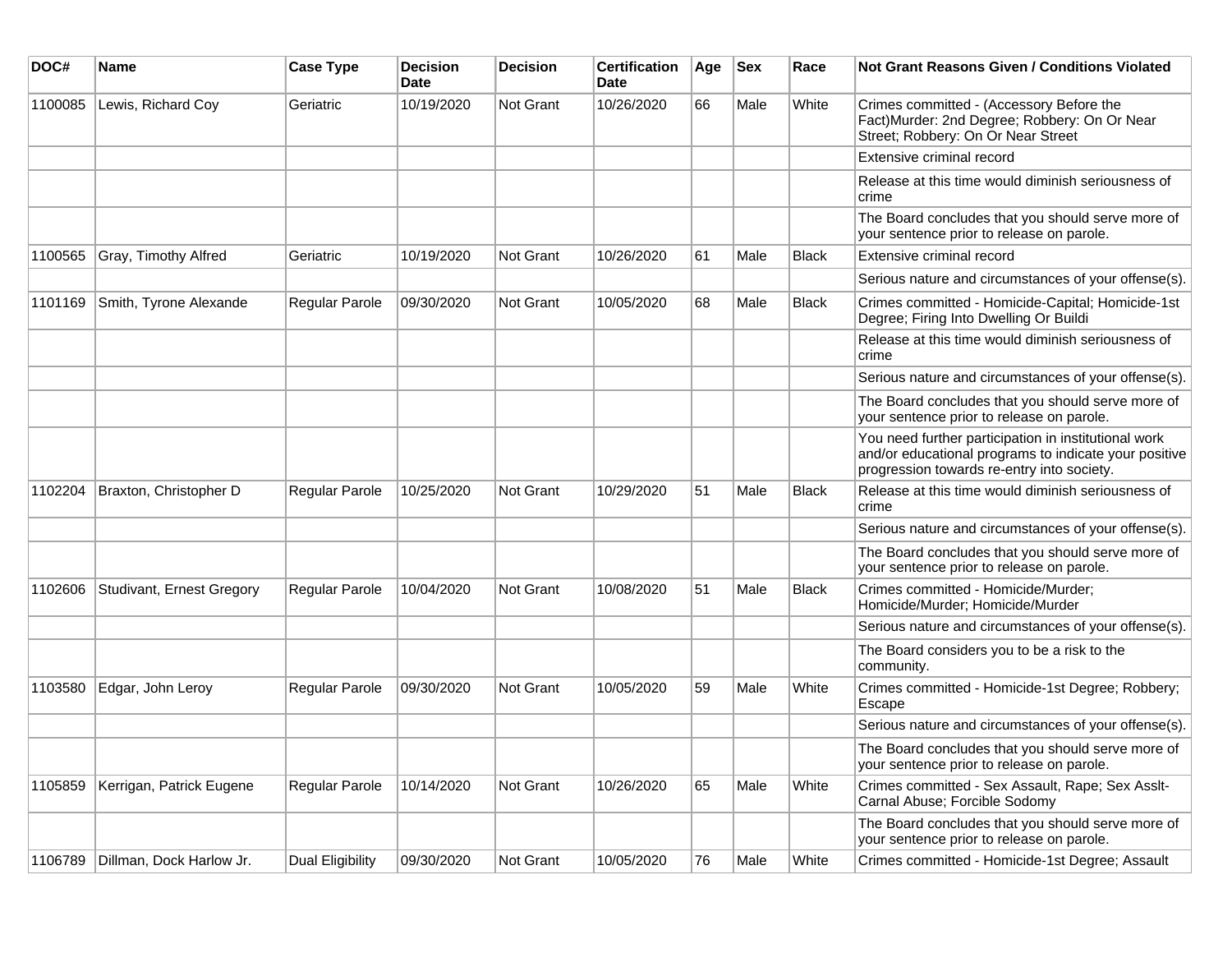| DOC#    | Name                     | <b>Case Type</b>      | <b>Decision</b><br>Date | <b>Decision</b> | <b>Certification</b><br>Date | Age | <b>Sex</b> | Race         | <b>Not Grant Reasons Given / Conditions Violated</b>                                                                                                        |
|---------|--------------------------|-----------------------|-------------------------|-----------------|------------------------------|-----|------------|--------------|-------------------------------------------------------------------------------------------------------------------------------------------------------------|
| 1106789 | Dillman, Dock Harlow Jr. | Dual Eligibility      | 09/30/2020              | Not Grant       | 10/05/2020                   | 76  | Male       | White        | The Board considers you to be a risk to the<br>community.                                                                                                   |
| 1107740 | Marcozzi, Richard Alan   | Regular Parole        | 09/30/2020              | Not Grant       | 10/06/2020                   | 62  | Male       | White        | Crimes committed - Homicide-Capital; Sex Assault,<br>Rape; Weapon Offense                                                                                   |
|         |                          |                       |                         |                 |                              |     |            |              | Release at this time would diminish seriousness of<br>crime                                                                                                 |
|         |                          |                       |                         |                 |                              |     |            |              | The Board concludes that you should serve more of<br>your sentence prior to release on parole.                                                              |
| 1108219 | Minnis, Gregory Clifford | <b>Regular Parole</b> | 10/06/2020              | Not Grant       | 10/09/2020                   | 58  | Male       | White        | Crimes committed - Kidnap Adult To Sexually Asslt;<br>Kidnap Adult To Sexually Asslt; Sex Assault, Rape                                                     |
|         |                          |                       |                         |                 |                              |     |            |              | Serious nature and circumstances of your offense(s).                                                                                                        |
|         |                          |                       |                         |                 |                              |     |            |              | The Board considers you to be a risk to the<br>community.                                                                                                   |
|         |                          |                       |                         |                 |                              |     |            |              | You need further participation in institutional work<br>and/or educational programs to indicate your positive<br>progression towards re-entry into society. |
|         |                          |                       |                         |                 |                              |     |            |              | You need to show a longer period of stable<br>adjustment.                                                                                                   |
| 1108302 | Blizzard, Otis B         | Geriatric             | 10/23/2020              | Not Grant       | 10/26/2020                   | 63  | Male       | <b>Black</b> | Crimes committed - Aggravated Sexual Battery:<br>Victim <13 Yrs                                                                                             |
|         |                          |                       |                         |                 |                              |     |            |              | Extensive criminal record                                                                                                                                   |
|         |                          |                       |                         |                 |                              |     |            |              | Release at this time would diminish seriousness of<br>crime                                                                                                 |
|         |                          |                       |                         |                 |                              |     |            |              | Serious nature and circumstances of your offense(s).                                                                                                        |
| 1109807 | Harris, Louis K          | Geriatric             | 10/20/2020              | Not Grant       | 10/26/2020                   | 63  | Male       | <b>Black</b> | Crimes committed - Homicide-1st Degree; Assault<br><b>And Battery</b>                                                                                       |
|         |                          |                       |                         |                 |                              |     |            |              | Release at this time would diminish seriousness of<br>crime                                                                                                 |
|         |                          |                       |                         |                 |                              |     |            |              | Serious nature and circumstances of your offense(s).                                                                                                        |
|         |                          |                       |                         |                 |                              |     |            |              | The Board concludes that you should serve more of<br>your sentence prior to release on parole.                                                              |
|         |                          |                       |                         |                 |                              |     |            |              | The Board considers you to be a risk to the<br>community.                                                                                                   |
| 1111636 | Thornton, William J      | Regular Parole        | 09/30/2020              | Not Grant       | 10/05/2020                   | 72  | Male       | White        | Crimes committed - Homicide-1st Degree                                                                                                                      |
|         |                          |                       |                         |                 |                              |     |            |              | History of violence.                                                                                                                                        |
|         |                          |                       |                         |                 |                              |     |            |              | Release at this time would diminish seriousness of<br>crime                                                                                                 |
|         |                          |                       |                         |                 |                              |     |            |              | Serious nature and circumstances of your offense(s).                                                                                                        |
|         |                          |                       |                         |                 |                              |     |            |              | The Board concludes that you should serve more of<br>your sentence prior to release on parole.                                                              |
| 1111637 | Brown, Leonidas          | Regular Parole        | 10/06/2020              | Not Grant       | 10/09/2020                   | 55  | Male       | <b>Black</b> | Serious nature and circumstances of your offense(s).                                                                                                        |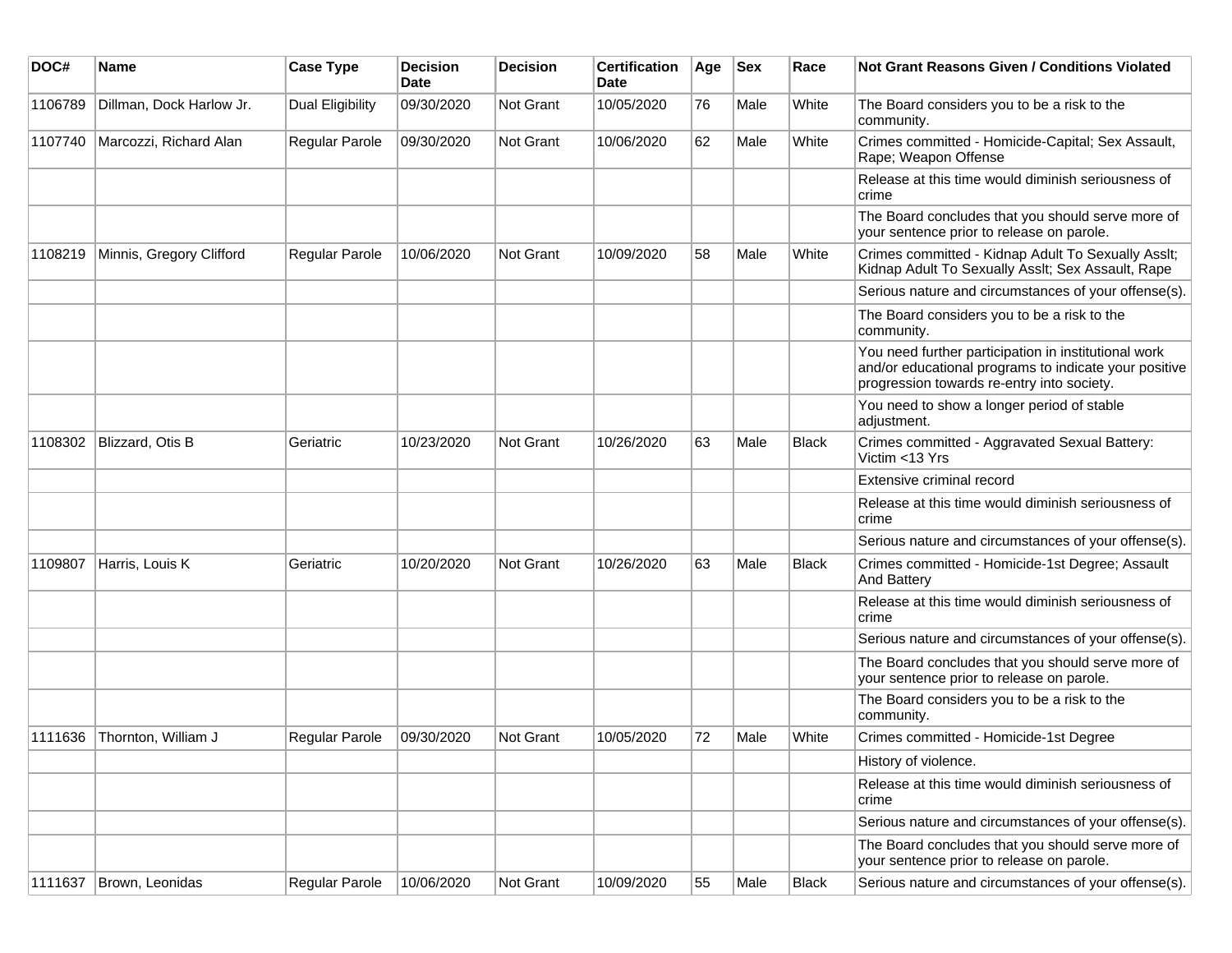| DOC#    | Name                   | <b>Case Type</b> | <b>Decision</b><br><b>Date</b> | <b>Decision</b>  | <b>Certification</b><br>Date | Age | <b>Sex</b> | Race         | <b>Not Grant Reasons Given / Conditions Violated</b>                                                                                                        |
|---------|------------------------|------------------|--------------------------------|------------------|------------------------------|-----|------------|--------------|-------------------------------------------------------------------------------------------------------------------------------------------------------------|
| 1111637 | Brown, Leonidas        | Regular Parole   | 10/06/2020                     | Not Grant        | 10/09/2020                   | 55  | Male       | <b>Black</b> | The Board concludes that you should serve more of<br>your sentence prior to release on parole.                                                              |
|         |                        |                  |                                |                  |                              |     |            |              | Your prior failure(s) and/or convictions while under<br>community supervision indicate that you are unlikely<br>to comply with conditions of release.       |
| 1113794 | Rissell, Montie Ralph  | Regular Parole   | 10/23/2020                     | Not Grant        | 10/28/2020                   | 61  | Male       | White        | Crimes committed - Homicide-1st Degree; Homicide-<br>1st Degree; Homicide-1st Degree                                                                        |
|         |                        |                  |                                |                  |                              |     |            |              | History of violence.                                                                                                                                        |
|         |                        |                  |                                |                  |                              |     |            |              | Serious nature and circumstances of your offense(s).                                                                                                        |
| 1115145 | Curtis, Charles Wesley | Regular Parole   | 10/19/2020                     | Not Grant        | 10/26/2020                   | 61  | Male       | White        | Crimes committed - Homicide-1st Degree;<br>Kidnap/Abduct; Larc-Grand                                                                                        |
|         |                        |                  |                                |                  |                              |     |            |              | Release at this time would diminish seriousness of<br>crime                                                                                                 |
| 1117524 | Rose, Herolyn Jr.      | Regular Parole   | 10/03/2020                     | <b>Not Grant</b> | 10/08/2020                   | 48  | Male       | Black        | Crimes committed - Homicide-1st Degree; Cocaine-<br>Possess; Failure To Appear                                                                              |
|         |                        |                  |                                |                  |                              |     |            |              | Release at this time would diminish seriousness of<br>crime                                                                                                 |
|         |                        |                  |                                |                  |                              |     |            |              | Serious nature and circumstances of your offense(s).                                                                                                        |
|         |                        |                  |                                |                  |                              |     |            |              | The Board concludes that you should serve more of<br>your sentence prior to release on parole.                                                              |
| 1117867 | Moats, Leif Eric       | Regular Parole   | 10/26/2020                     | Not Grant        | 10/30/2020                   | 48  | Male       | <b>Black</b> | Crimes committed - Homicide-1st Degree; Robbery;<br>Use Of Firearm In Felony                                                                                |
|         |                        |                  |                                |                  |                              |     |            |              | History of substance abuse.                                                                                                                                 |
|         |                        |                  |                                |                  |                              |     |            |              | Serious nature and circumstances of your offense(s).                                                                                                        |
|         |                        |                  |                                |                  |                              |     |            |              | You need further participation in institutional work<br>and/or educational programs to indicate your positive<br>progression towards re-entry into society. |
|         |                        |                  |                                |                  |                              |     |            |              | You need to show a longer period of stable<br>adjustment.                                                                                                   |
| 1118314 | Lam, Harley Lee        | Geriatric        | 09/30/2020                     | Not Grant        | 10/05/2020                   | 68  | Male       | White        | Release at this time would diminish seriousness of<br>crime                                                                                                 |
|         |                        |                  |                                |                  |                              |     |            |              | Serious nature and circumstances of your offense(s).                                                                                                        |
|         |                        |                  |                                |                  |                              |     |            |              | The Board concludes that you should serve more of<br>your sentence prior to release on parole.                                                              |
|         |                        |                  |                                |                  |                              |     |            |              | You need to show a longer period of stable<br>adjustment.                                                                                                   |
| 1118661 | Bassett, Samuel Louis  | Regular Parole   | 10/06/2020                     | Not Grant        | 10/08/2020                   | 56  | Male       | <b>Black</b> | Crimes committed - Robbery; Robbery; Robbery:<br>Residence                                                                                                  |
|         |                        |                  |                                |                  |                              |     |            |              | History of substance abuse.                                                                                                                                 |
|         |                        |                  |                                |                  |                              |     |            |              | Serious nature and circumstances of your offense(s).                                                                                                        |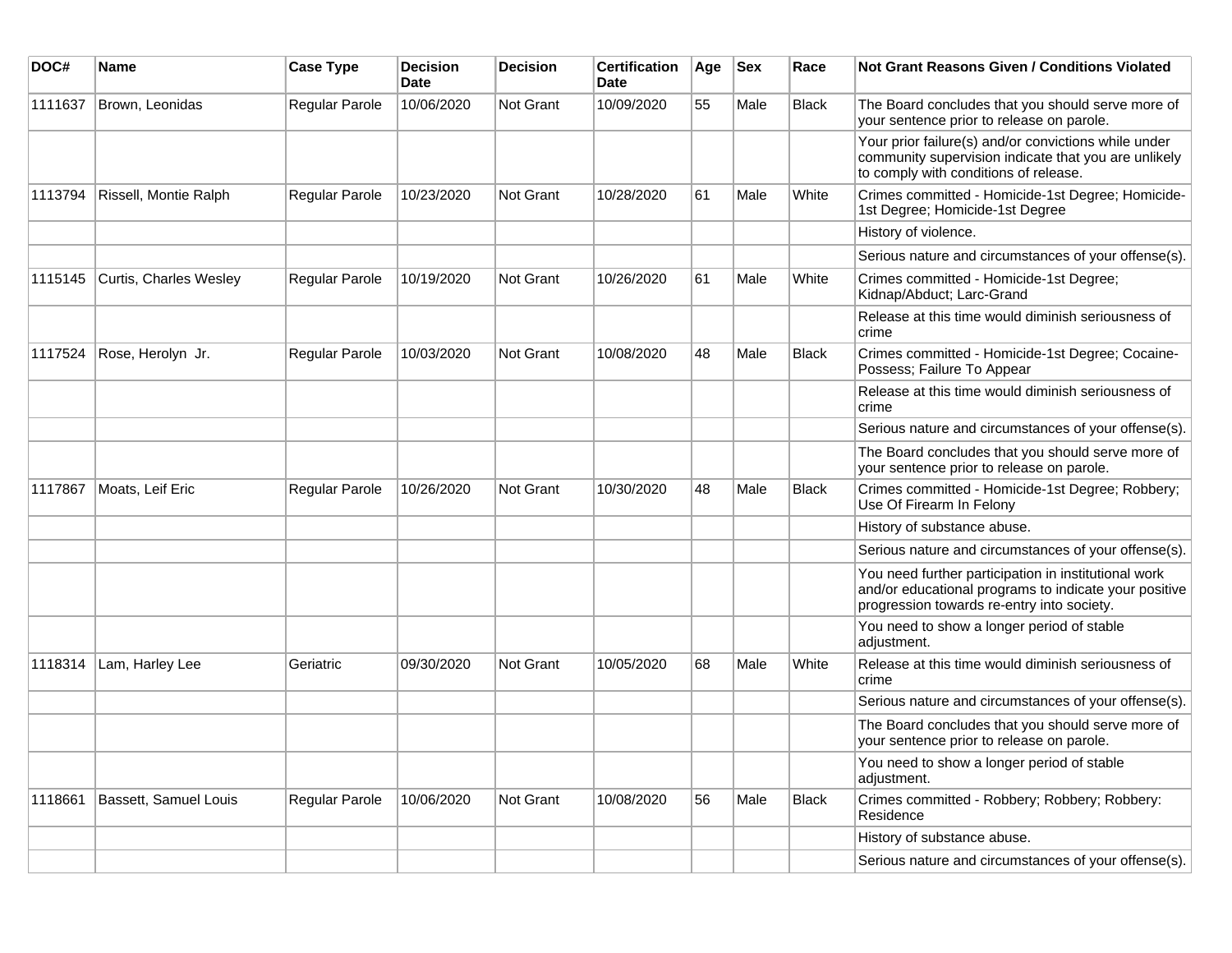| DOC#    | <b>Name</b>              | <b>Case Type</b>      | <b>Decision</b><br><b>Date</b> | <b>Decision</b>  | <b>Certification</b><br>Date | Age | <b>Sex</b> | Race         | <b>Not Grant Reasons Given / Conditions Violated</b>                                                                                                  |
|---------|--------------------------|-----------------------|--------------------------------|------------------|------------------------------|-----|------------|--------------|-------------------------------------------------------------------------------------------------------------------------------------------------------|
| 1118661 | Bassett, Samuel Louis    | Regular Parole        | 10/06/2020                     | <b>Not Grant</b> | 10/08/2020                   | 56  | Male       | <b>Black</b> | You need to show a longer period of stable<br>adjustment.                                                                                             |
| 1119888 | Robbins, Oscar Lee       | Regular Parole        | 10/11/2020                     | <b>Not Grant</b> | 10/14/2020                   | 77  | Male       | White        | Crimes committed - Homicide-1st Degree                                                                                                                |
|         |                          |                       |                                |                  |                              |     |            |              | Serious nature and circumstances of your offense(s).                                                                                                  |
| 1120372 | Ogrady, John Joseph      | Dual Eligibility      | 10/11/2020                     | Not Grant        | 10/14/2020                   | 73  | Male       | White        | Crimes committed - Kidnap/Abduct; Kidnap/Abduct;<br>Sex Assault, Rape                                                                                 |
|         |                          |                       |                                |                  |                              |     |            |              | Extensive criminal record                                                                                                                             |
|         |                          |                       |                                |                  |                              |     |            |              | Serious nature and circumstances of your offense(s).                                                                                                  |
| 1121398 | Walker, Michael Lomax    | <b>Regular Parole</b> | 10/21/2020                     | Not Grant        | 10/26/2020                   | 61  | Male       | <b>Black</b> | Crimes committed - Abduct-No Ransom Or Asslt;<br>Robbery; Assault                                                                                     |
|         |                          |                       |                                |                  |                              |     |            |              | Serious nature and circumstances of your offense(s).                                                                                                  |
|         |                          |                       |                                |                  |                              |     |            |              | The Board concludes that you should serve more of<br>your sentence prior to release on parole.                                                        |
|         |                          |                       |                                |                  |                              |     |            |              | The Board considers you to be a risk to the<br>community.                                                                                             |
| 1123233 | Ealy, John Mark          | Geriatric             | 10/27/2020                     | Not Grant        | 10/30/2020                   | 60  | Male       | White        | No Interest in Parole                                                                                                                                 |
| 1127126 | Robinson, Michael Eugene | <b>Regular Parole</b> | 10/04/2020                     | <b>Not Grant</b> | 10/08/2020                   | 46  | Male       | <b>Black</b> | Crimes committed - Homicide-Capital; Robbery;<br>Robbery                                                                                              |
|         |                          |                       |                                |                  |                              |     |            |              | Release at this time would diminish seriousness of<br>crime                                                                                           |
|         |                          |                       |                                |                  |                              |     |            |              | The Board concludes that you should serve more of<br>your sentence prior to release on parole.                                                        |
|         |                          |                       |                                |                  |                              |     |            |              | The Board considers you to be a risk to the<br>community.                                                                                             |
| 1130151 | Bagby, Randolph Jr.      | Dual Eligibility      | 10/19/2020                     | <b>Not Grant</b> | 10/26/2020                   | 60  | Male       | Black        | Release at this time would diminish seriousness of<br>crime                                                                                           |
|         |                          |                       |                                |                  |                              |     |            |              | The Board concludes that you should serve more of<br>your sentence prior to release on parole.                                                        |
|         |                          |                       |                                |                  |                              |     |            |              | Your prior failure(s) and/or convictions while under<br>community supervision indicate that you are unlikely<br>to comply with conditions of release. |
| 1131239 | Williams, Joseph Lamont  | <b>Regular Parole</b> | 10/14/2020                     | Not Grant        | 10/26/2020                   | 46  | Male       | Black        | Considering your offense and your institutional<br>records, the Board concludes that you should serve<br>more of your sentence before being paroled.  |
|         |                          |                       |                                |                  |                              |     |            |              | Serious nature and circumstances of your offense(s).                                                                                                  |
|         |                          |                       |                                |                  |                              |     |            |              | The Board concludes that you should serve more of<br>your sentence prior to release on parole.                                                        |
|         |                          |                       |                                |                  |                              |     |            |              | You need to show a longer period of stable<br>adjustment.                                                                                             |
| 1132140 | Mapson, Eugene Samuel    | Regular Parole        | 10/11/2020                     | Not Grant        | 10/14/2020                   | 78  | Male       | Black        | Crimes committed - Homicide-1st Degree; Burglary;<br>Escape                                                                                           |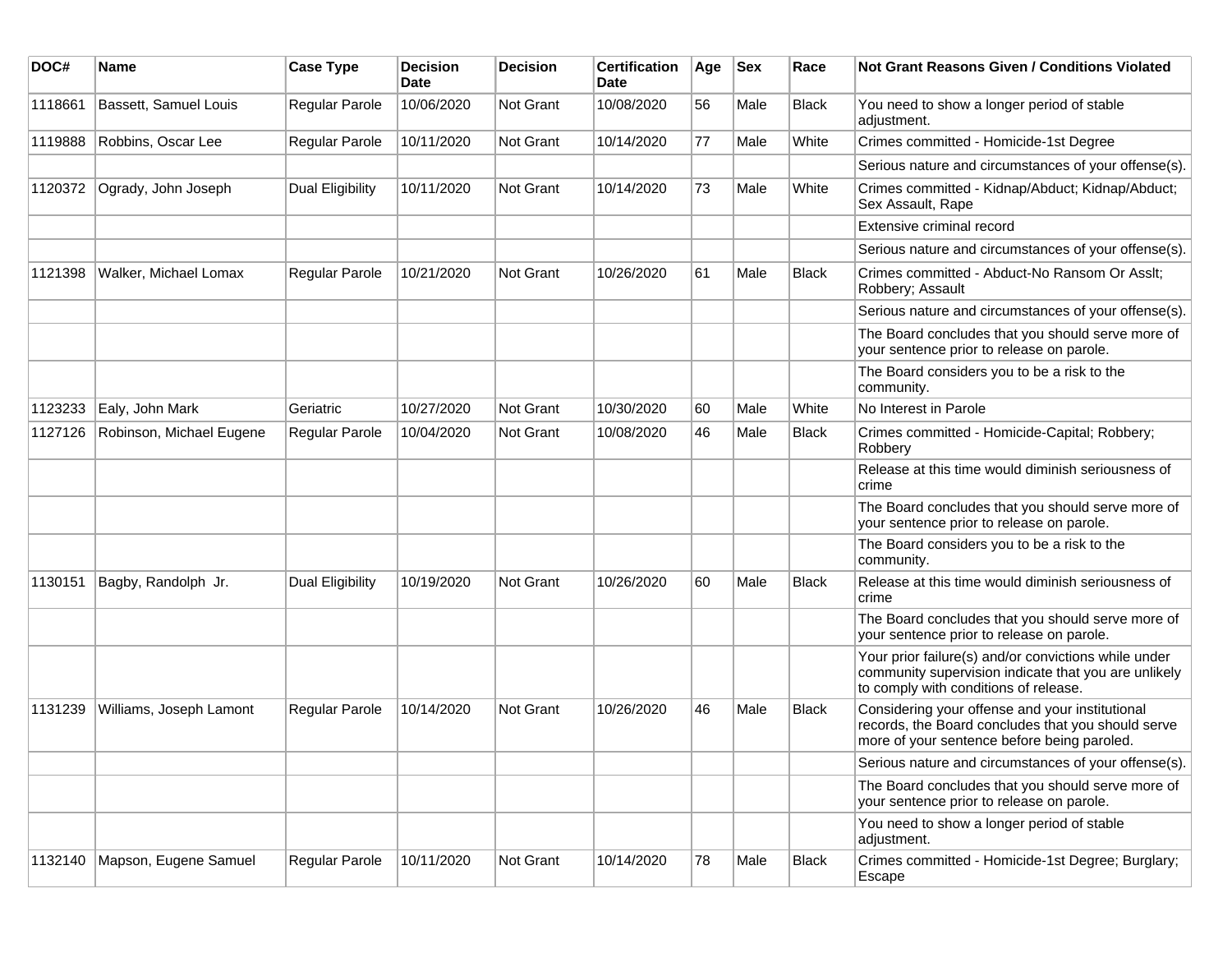| DOC#    | <b>Name</b>              | <b>Case Type</b>        | <b>Decision</b><br><b>Date</b> | <b>Decision</b> | <b>Certification</b><br>Date | Age | <b>Sex</b>   | Race         | <b>Not Grant Reasons Given / Conditions Violated</b>                                           |
|---------|--------------------------|-------------------------|--------------------------------|-----------------|------------------------------|-----|--------------|--------------|------------------------------------------------------------------------------------------------|
| 1132140 | Mapson, Eugene Samuel    | Regular Parole          | 10/11/2020                     | Not Grant       | 10/14/2020                   | 78  | Male         | <b>Black</b> | Serious nature and circumstances of your offense(s).                                           |
| 1132623 | Gardner, Keith Jan       | Geriatric               | 09/30/2020                     | Not Grant       | 10/06/2020                   | 60  | Male         | White        | Extensive criminal record                                                                      |
|         |                          |                         |                                |                 |                              |     |              |              | History of violence.                                                                           |
|         |                          |                         |                                |                 |                              |     |              |              | Release at this time would diminish seriousness of<br>crime                                    |
|         |                          |                         |                                |                 |                              |     |              |              | Serious nature and circumstances of your offense(s).                                           |
|         |                          |                         |                                |                 |                              |     |              |              | The Board concludes that you should serve more of<br>your sentence prior to release on parole. |
| 1133217 | Nassef, Edward           | <b>Dual Eligibility</b> | 10/26/2020                     | Not Grant       | 10/30/2020                   | 67  | Male         | White        | No Interest in Parole                                                                          |
| 1134179 | Kszepka, Jennifer Coreen | Regular Parole          | 10/27/2020                     | Not Grant       | 10/29/2020                   | 44  | Female White |              | Crimes committed - Homicide-Capital; Homicide-1st<br>Degree; Homicide-Attempted                |
|         |                          |                         |                                |                 |                              |     |              |              | Release at this time would diminish seriousness of<br>crime                                    |
|         |                          |                         |                                |                 |                              |     |              |              | Serious nature and circumstances of your offense(s).                                           |
|         |                          |                         |                                |                 |                              |     |              |              | The Board concludes that you should serve more of<br>your sentence prior to release on parole. |
|         |                          |                         |                                |                 |                              |     |              |              | You need to show a longer period of stable<br>adjustment.                                      |
| 1134326 | Hoyt, Michael Allen      | Regular Parole          | 09/30/2020                     | Not Grant       | 10/05/2020                   | 47  | Male         | White        | Extensive criminal record                                                                      |
|         |                          |                         |                                |                 |                              |     |              |              | History of violence.                                                                           |
|         |                          |                         |                                |                 |                              |     |              |              | Release at this time would diminish seriousness of<br>crime                                    |
|         |                          |                         |                                |                 |                              |     |              |              | Serious nature and circumstances of your offense(s).                                           |
|         |                          |                         |                                |                 |                              |     |              |              | The Board concludes that you should serve more of<br>your sentence prior to release on parole. |
| 1135217 | Zelenak, Katina Lynn     | <b>Regular Parole</b>   | 10/03/2020                     | Not Grant       | 10/05/2020                   | 48  | Female White |              | Crimes committed - Homicide-1st Degree; Robbery;<br>Robbery                                    |
|         |                          |                         |                                |                 |                              |     |              |              | The Board concludes that you should serve more of<br>your sentence prior to release on parole. |
|         |                          |                         |                                |                 |                              |     |              |              | You need to show a longer period of stable<br>adjustment.                                      |
| 1135236 | Sutton, Edwin Eugene     | Regular Parole          | 09/30/2020                     | Not Grant       | 10/05/2020                   | 53  | Male         | <b>Black</b> | Crimes committed - Kidnap/Abduct; Kidnap/Abduct;<br>Kidnap/Abduct                              |
|         |                          |                         |                                |                 |                              |     |              |              | Release at this time would diminish seriousness of<br>crime                                    |
|         |                          |                         |                                |                 |                              |     |              |              | The Board concludes that you should serve more of<br>your sentence prior to release on parole. |
|         |                          |                         |                                |                 |                              |     |              |              | The Board considers you to be a risk to the<br>community.                                      |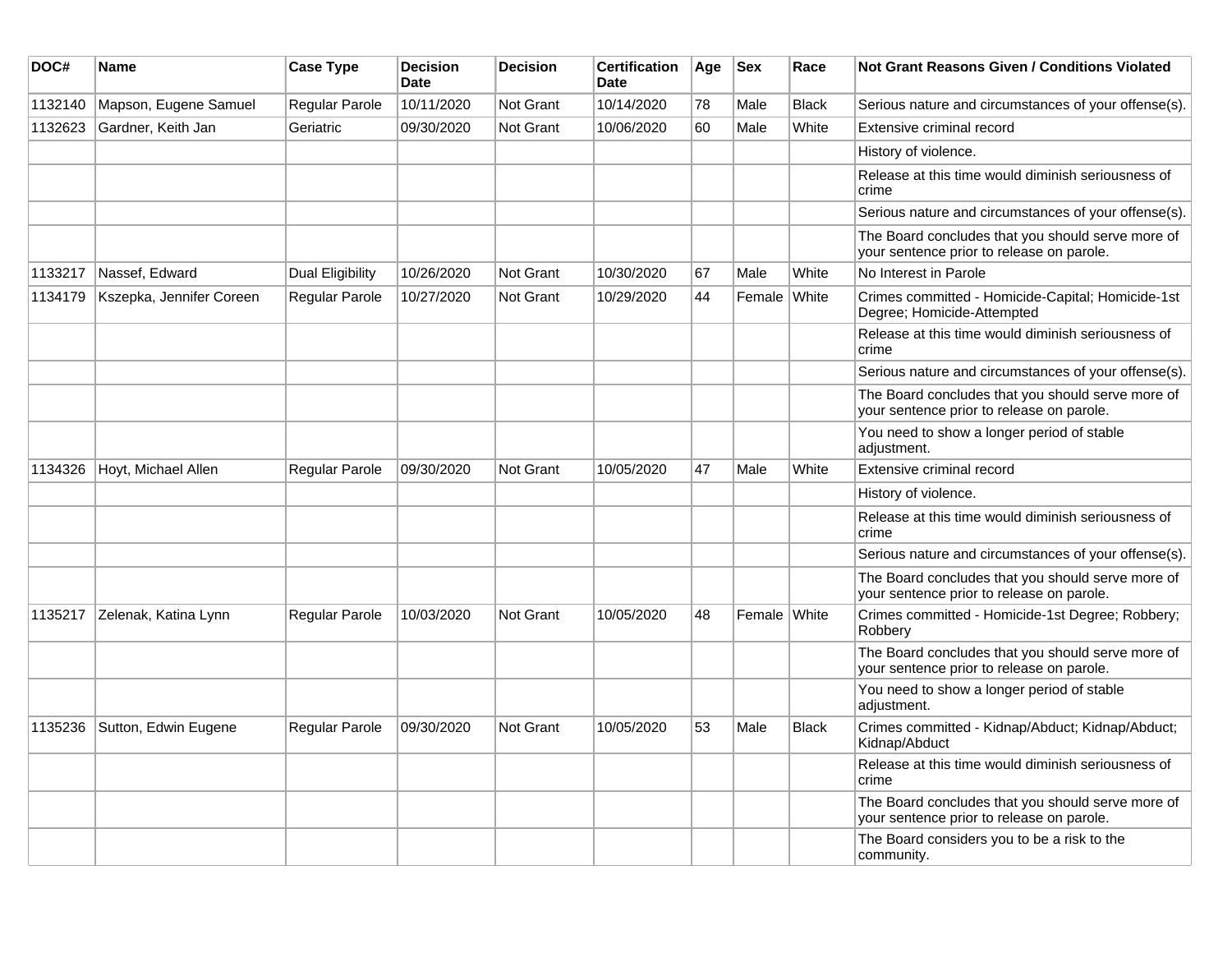| DOC#    | <b>Name</b>                | <b>Case Type</b> | <b>Decision</b><br>Date | <b>Decision</b> | <b>Certification</b><br>Date | Age | <b>Sex</b> | Race         | Not Grant Reasons Given / Conditions Violated                                                                                                               |
|---------|----------------------------|------------------|-------------------------|-----------------|------------------------------|-----|------------|--------------|-------------------------------------------------------------------------------------------------------------------------------------------------------------|
| 1140989 | Tucker, Melvin             | Regular Parole   | 09/30/2020              | Not Grant       | 10/05/2020                   | 62  | Male       | Black        | Crimes committed - Homicide-1st Degree;<br>Kidnap/Abduct; Robbery                                                                                           |
|         |                            |                  |                         |                 |                              |     |            |              | Serious nature and circumstances of your offense(s).                                                                                                        |
|         |                            |                  |                         |                 |                              |     |            |              | The Board concludes that you should serve more of<br>your sentence prior to release on parole.                                                              |
|         |                            |                  |                         |                 |                              |     |            |              | Your prior failure(s) and/or convictions while under<br>community supervision indicate that you are unlikely<br>to comply with conditions of release.       |
| 1141035 | Richards, Bryant Wayne     | Regular Parole   | 10/07/2020              | Not Grant       | 10/09/2020                   | 60  | Male       | Black        | Crimes committed - Kidnap/Abduct; Sex Assault,<br>Rape; Forcible Sodomy                                                                                     |
|         |                            |                  |                         |                 |                              |     |            |              | Extensive criminal record                                                                                                                                   |
|         |                            |                  |                         |                 |                              |     |            |              | You need further participation in institutional work<br>and/or educational programs to indicate your positive<br>progression towards re-entry into society. |
|         |                            |                  |                         |                 |                              |     |            |              | You need to show a longer period of stable<br>adjustment.                                                                                                   |
| 1145074 | Brice, Steven              | Regular Parole   | 10/12/2020              | Not Grant       | 10/14/2020                   | 51  | Male       | Black        | Crimes committed - Homicide-Capital; Robbery;<br>Malicious Wounding                                                                                         |
|         |                            |                  |                         |                 |                              |     |            |              | Release at this time would diminish seriousness of<br>crime                                                                                                 |
|         |                            |                  |                         |                 |                              |     |            |              | Serious nature and circumstances of your offense(s).                                                                                                        |
|         |                            |                  |                         |                 |                              |     |            |              | The Board concludes that you should serve more of<br>your sentence prior to release on parole.                                                              |
|         |                            |                  |                         |                 |                              |     |            |              | The Board considers you to be a risk to the<br>community.                                                                                                   |
| 1145805 | Harris, Kenneth Letino     | Geriatric        | 09/30/2020              | Not Grant       | 10/05/2020                   | 61  | Male       | Black        | Crimes committed - Robbery: On Or Near Street;<br>Firearm: Use In Commission Of Felony, 2Nd+ Off                                                            |
|         |                            |                  |                         |                 |                              |     |            |              | Release at this time would diminish seriousness of<br>crime                                                                                                 |
|         |                            |                  |                         |                 |                              |     |            |              | Serious nature and circumstances of your offense(s).                                                                                                        |
|         |                            |                  |                         |                 |                              |     |            |              | The Board concludes that you should serve more of<br>your sentence prior to release on parole.                                                              |
| 1145981 | Harmon, Ralph              | Regular Parole   | 10/14/2020              | Not Grant       | 10/26/2020                   | 63  | Male       | <b>Black</b> | Conviction of a new crime while incarcerated                                                                                                                |
|         |                            |                  |                         |                 |                              |     |            |              | Crimes committed - Homicide/Murder; Malicious<br>Wounding                                                                                                   |
|         |                            |                  |                         |                 |                              |     |            |              | History of violence.                                                                                                                                        |
|         |                            |                  |                         |                 |                              |     |            |              | Serious nature and circumstances of your offense(s).                                                                                                        |
|         |                            |                  |                         |                 |                              |     |            |              | You need to show a longer period of stable<br>adjustment.                                                                                                   |
| 1147519 | Rogers, Isaiach Delano Jr. | Dual Eligibility | 10/03/2020              | Not Grant       | 10/06/2020                   | 65  | Male       | <b>Black</b> | Crimes committed - Kidnap/Abduct; Kidnap/Abduct;<br>Kidnap/Abduct                                                                                           |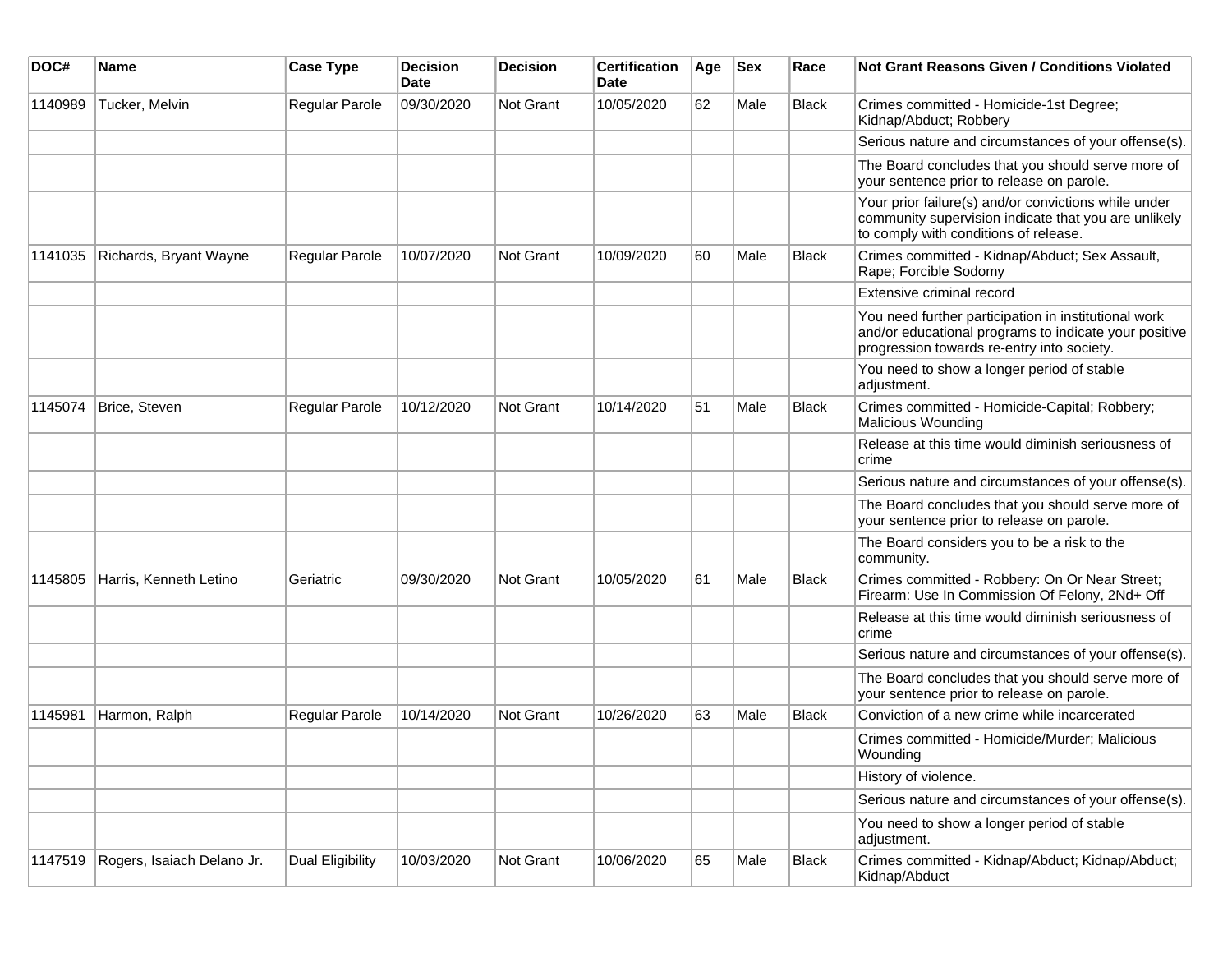| DOC#    | Name                       | <b>Case Type</b>      | <b>Decision</b><br><b>Date</b> | <b>Decision</b> | <b>Certification</b><br>Date | Age | <b>Sex</b> | Race         | Not Grant Reasons Given / Conditions Violated                                                                                                               |
|---------|----------------------------|-----------------------|--------------------------------|-----------------|------------------------------|-----|------------|--------------|-------------------------------------------------------------------------------------------------------------------------------------------------------------|
| 1147519 | Rogers, Isaiach Delano Jr. | Dual Eligibility      | 10/03/2020                     | Not Grant       | 10/06/2020                   | 65  | Male       | <b>Black</b> | History of violence.                                                                                                                                        |
|         |                            |                       |                                |                 |                              |     |            |              | The Board concludes that you should serve more of<br>your sentence prior to release on parole.                                                              |
| 1151378 | Ramirez, Fortino           | Geriatric             | 10/27/2020                     | Not Grant       | 10/30/2020                   | 77  | Male       | White        | Crimes committed - Aggravated Sexual Battery:<br>Victim <13 Yrs; Sodomy: Victim <13 Yrs; Indecent<br>Liberties: W/Child By Parent/Etc                       |
|         |                            |                       |                                |                 |                              |     |            |              | Release at this time would diminish seriousness of<br>crime                                                                                                 |
|         |                            |                       |                                |                 |                              |     |            |              | Serious nature and circumstances of your offense(s).                                                                                                        |
|         |                            |                       |                                |                 |                              |     |            |              | The Board concludes that you should serve more of<br>your sentence prior to release on parole.                                                              |
| 1153613 | King, David Angelo         | Regular Parole        | 10/23/2020                     | Not Grant       | 10/28/2020                   | 64  | Male       | <b>Black</b> | Crimes committed - Forcible Sodomy; Sex Asslt-<br>Attempted Rape; Larc-Grand - Attempted                                                                    |
|         |                            |                       |                                |                 |                              |     |            |              | Serious nature and circumstances of your offense(s).                                                                                                        |
|         |                            |                       |                                |                 |                              |     |            |              | The Board concludes that you should serve more of<br>your sentence prior to release on parole.                                                              |
|         |                            |                       |                                |                 |                              |     |            |              | The Board considers you to be a risk to the<br>community.                                                                                                   |
| 1154629 | Smith, Joseph Shannon      | <b>Regular Parole</b> | 10/26/2020                     | Not Grant       | 10/30/2020                   | 44  | Male       | White        | Crimes committed - Homicide-2Nd-Degree;<br>Homicide-2Nd-Degree; Larc-Grand                                                                                  |
|         |                            |                       |                                |                 |                              |     |            |              | Release at this time would diminish seriousness of<br>crime                                                                                                 |
|         |                            |                       |                                |                 |                              |     |            |              | Serious nature and circumstances of your offense(s).                                                                                                        |
| 1160219 | Al-Wahhab, Yusuf Abdul     | <b>Regular Parole</b> | 10/23/2020                     | Not Grant       | 10/28/2020                   | 70  | Male       | <b>Black</b> | Crimes committed - Sex Assault, Rape; Sex Assault,<br>Rape; Sex Asslt-Sodomy-Girl-Stgarm                                                                    |
|         |                            |                       |                                |                 |                              |     |            |              | Serious nature and circumstances of your offense(s).                                                                                                        |
|         |                            |                       |                                |                 |                              |     |            |              | The Board considers you to be a risk to the<br>community.                                                                                                   |
|         |                            |                       |                                |                 |                              |     |            |              | You need further participation in institutional work<br>and/or educational programs to indicate your positive<br>progression towards re-entry into society. |
| 1160762 | Israel, Malakim Ben        | Regular Parole        | 10/08/2020                     | Not Grant       | 10/09/2020                   | 59  | Male       | <b>Black</b> | Crimes committed - Burglary; Burglary; Burglary                                                                                                             |
|         |                            |                       |                                |                 |                              |     |            |              | Extensive criminal record                                                                                                                                   |
|         |                            |                       |                                |                 |                              |     |            |              | Serious nature and circumstances of your offense(s).                                                                                                        |
|         |                            |                       |                                |                 |                              |     |            |              | The Board considers you to be a risk to the<br>community.                                                                                                   |
|         |                            |                       |                                |                 |                              |     |            |              | You need to show a longer period of stable<br>adjustment.                                                                                                   |
|         |                            |                       |                                |                 |                              |     |            |              | Your prior failure(s) and/or convictions while under<br>community supervision indicate that you are unlikely<br>to comply with conditions of release.       |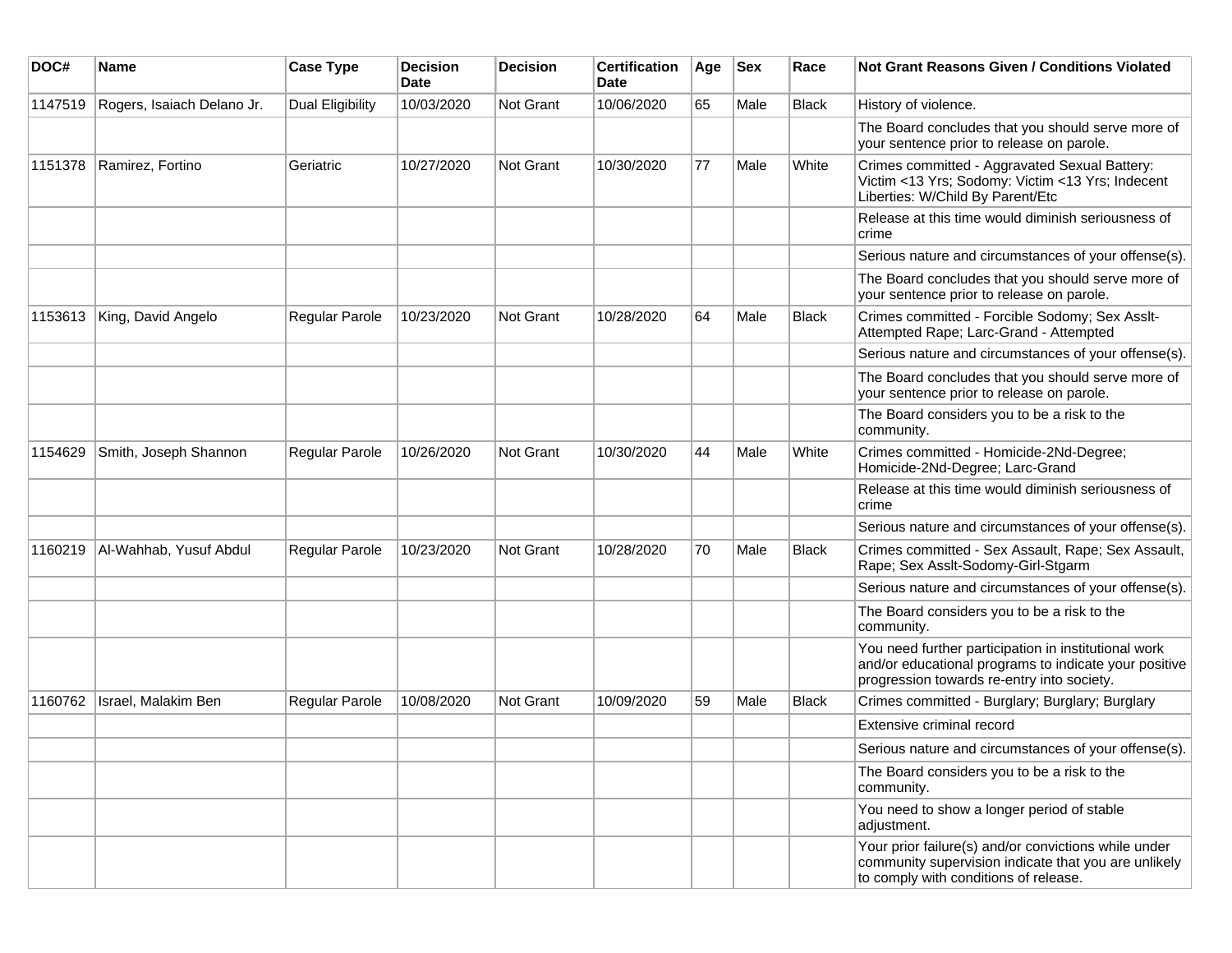| DOC#    | Name                       | <b>Case Type</b>      | <b>Decision</b><br>Date | <b>Decision</b> | <b>Certification</b><br>Date | Age | <b>Sex</b> | Race         | <b>Not Grant Reasons Given / Conditions Violated</b>                                                                                                        |
|---------|----------------------------|-----------------------|-------------------------|-----------------|------------------------------|-----|------------|--------------|-------------------------------------------------------------------------------------------------------------------------------------------------------------|
| 1160765 | Nelson, Stanley Lee        | Regular Parole        | 10/16/2020              | Not Grant       | 10/26/2020                   | 65  | Male       | <b>Black</b> | Release at this time would diminish seriousness of<br>crime                                                                                                 |
|         |                            |                       |                         |                 |                              |     |            |              | Serious nature and circumstances of your offense(s).                                                                                                        |
|         |                            |                       |                         |                 |                              |     |            |              | You need to show a longer period of stable<br>adjustment.                                                                                                   |
| 1161578 | Stallings, Ricky R         | Dual Eligibility      | 10/19/2020              | Not Grant       | 10/26/2020                   | 62  | Male       | <b>Black</b> | Crimes committed - Homicide-1st Degree                                                                                                                      |
|         |                            |                       |                         |                 |                              |     |            |              | Serious nature and circumstances of your offense(s).                                                                                                        |
| 1163247 | Poke, Thomas Jr.           | Geriatric             | 10/16/2020              | Not Grant       | 10/26/2020                   | 65  | Male       | <b>Black</b> | Release at this time would diminish seriousness of<br>crime                                                                                                 |
|         |                            |                       |                         |                 |                              |     |            |              | Serious nature and circumstances of your offense(s).                                                                                                        |
|         |                            |                       |                         |                 |                              |     |            |              | The Board concludes that you should serve more of<br>your sentence prior to release on parole.                                                              |
|         |                            |                       |                         |                 |                              |     |            |              | You need further participation in institutional work<br>and/or educational programs to indicate your positive<br>progression towards re-entry into society. |
| 1163901 | Martin, Clayton Calvin Jr. | Geriatric             | 10/19/2020              | Not Grant       | 10/26/2020                   | 61  | Male       | <b>Black</b> | Extensive criminal record                                                                                                                                   |
|         |                            |                       |                         |                 |                              |     |            |              | Release at this time would diminish seriousness of<br>crime                                                                                                 |
|         |                            |                       |                         |                 |                              |     |            |              | Serious nature and circumstances of your offense(s).                                                                                                        |
|         |                            |                       |                         |                 |                              |     |            |              | The Board concludes that you should serve more of<br>your sentence prior to release on parole.                                                              |
| 1165442 | Mason, William Henry       | <b>Regular Parole</b> | 10/20/2020              | Not Grant       | 10/26/2020                   | 63  | Male       | Black        | Extensive criminal record                                                                                                                                   |
|         |                            |                       |                         |                 |                              |     |            |              | Serious nature and circumstances of your offense(s).                                                                                                        |
|         |                            |                       |                         |                 |                              |     |            |              | The Board concludes that you should serve more of<br>your sentence prior to release on parole.                                                              |
|         |                            |                       |                         |                 |                              |     |            |              | You need further participation in institutional work<br>and/or educational programs to indicate your positive<br>progression towards re-entry into society. |
|         |                            |                       |                         |                 |                              |     |            |              | Your prior failure(s) and/or convictions while under<br>community supervision indicate that you are unlikely<br>to comply with conditions of release.       |
| 1165644 | Bolling, Dwayne R          | <b>Regular Parole</b> | 10/10/2020              | Not Grant       | 10/14/2020                   | 60  | Male       | <b>Black</b> | Crimes committed - Homicide-1st Degree; Assault;<br><b>Burglary</b>                                                                                         |
|         |                            |                       |                         |                 |                              |     |            |              | Extensive criminal record                                                                                                                                   |
|         |                            |                       |                         |                 |                              |     |            |              | History of violence.                                                                                                                                        |
|         |                            |                       |                         |                 |                              |     |            |              | You need further participation in institutional work<br>and/or educational programs to indicate your positive<br>progression towards re-entry into society. |
|         |                            |                       |                         |                 |                              |     |            |              | You need to show a longer period of stable<br>adjustment.                                                                                                   |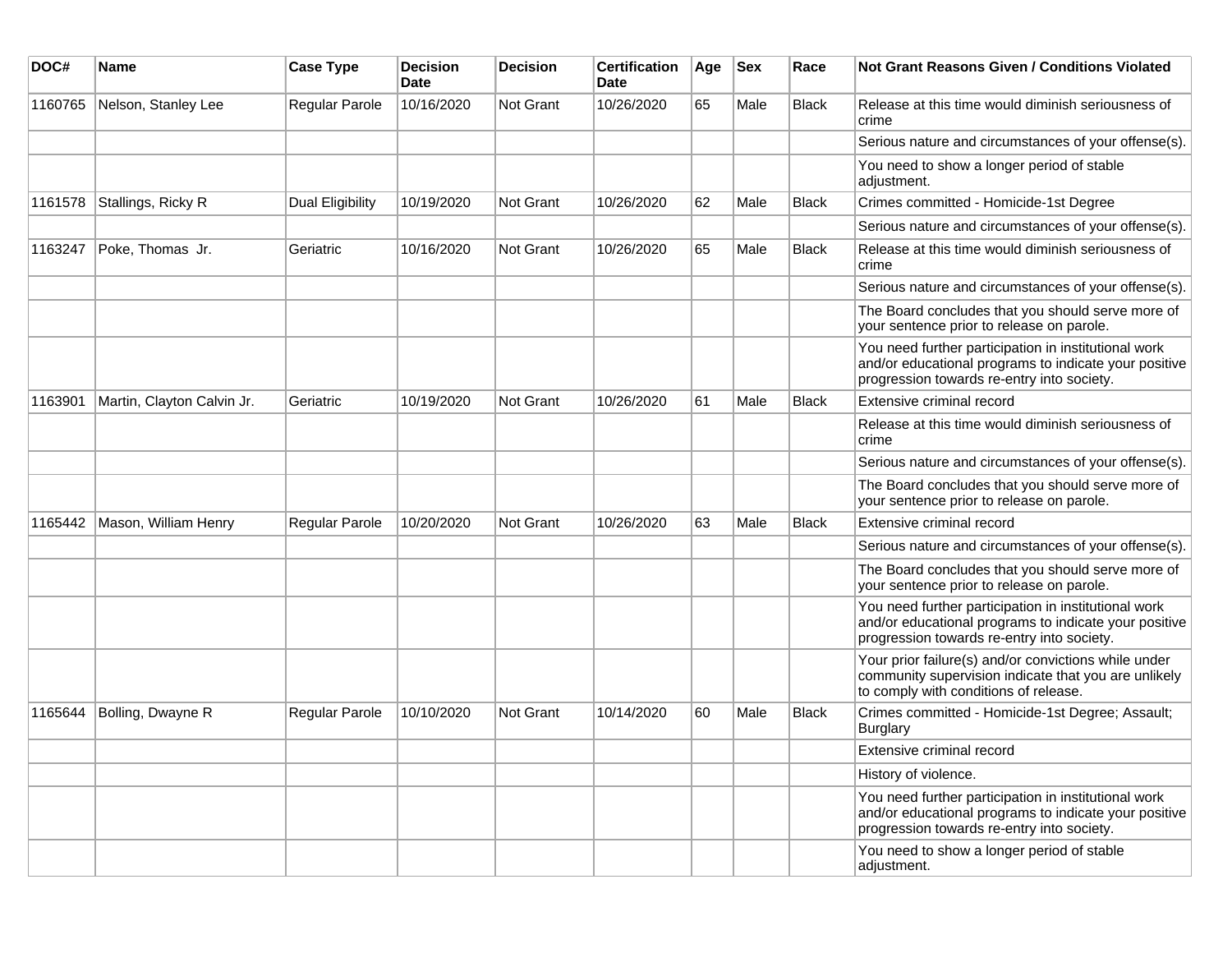| DOC#    | Name                                        | <b>Case Type</b>      | <b>Decision</b><br><b>Date</b> | <b>Decision</b> | <b>Certification</b><br>Date | Age | <b>Sex</b>   | Race         | Not Grant Reasons Given / Conditions Violated                                                                                                               |
|---------|---------------------------------------------|-----------------------|--------------------------------|-----------------|------------------------------|-----|--------------|--------------|-------------------------------------------------------------------------------------------------------------------------------------------------------------|
| 1165796 | Saunders, Sheila Elizabet                   | Regular Parole        | 10/06/2020                     | Not Grant       | 10/08/2020                   | 59  | Female White |              | Crimes committed - Burglary; Larc-Grand; Larc-<br>Grand                                                                                                     |
|         |                                             |                       |                                |                 |                              |     |              |              | Extensive criminal record                                                                                                                                   |
|         |                                             |                       |                                |                 |                              |     |              |              | The Board concludes that you should serve more of<br>your sentence prior to release on parole.                                                              |
| 1166025 | Green, R'Jaszmonde C' Koro   Regular Parole |                       | 10/25/2020                     | Not Grant       | 10/30/2020                   | 52  | Male         | <b>Black</b> | Crimes committed - Homicide-1st Degree                                                                                                                      |
|         |                                             |                       |                                |                 |                              |     |              |              | Serious nature and circumstances of your offense(s).                                                                                                        |
|         |                                             |                       |                                |                 |                              |     |              |              | The Board concludes that you should serve more of<br>your sentence prior to release on parole.                                                              |
| 1167090 | Selph, Ernest Leon                          | Geriatric             | 10/16/2020                     | Not Grant       | 10/26/2020                   | 61  | Male         | White        | Extensive criminal record                                                                                                                                   |
|         |                                             |                       |                                |                 |                              |     |              |              | The Board concludes that you should serve more of<br>your sentence prior to release on parole.                                                              |
|         |                                             |                       |                                |                 |                              |     |              |              | You need to show a longer period of stable<br>adjustment.                                                                                                   |
|         |                                             |                       |                                |                 |                              |     |              |              | Your prior failure(s) and/or convictions while under<br>community supervision indicate that you are unlikely<br>to comply with conditions of release.       |
| 1169725 | Muhammad, Roland Waleed                     | Regular Parole        | 10/28/2020                     | Not Grant       | 10/30/2020                   | 45  | Male         | <b>Black</b> | Crimes committed - Malicious Wounding; Malicious<br>Wounding; Malicious Wounding                                                                            |
|         |                                             |                       |                                |                 |                              |     |              |              | Extensive criminal record                                                                                                                                   |
|         |                                             |                       |                                |                 |                              |     |              |              | History of substance abuse.                                                                                                                                 |
|         |                                             |                       |                                |                 |                              |     |              |              | The Board considers you to be a risk to the<br>community.                                                                                                   |
|         |                                             |                       |                                |                 |                              |     |              |              | You need to show a longer period of stable<br>adjustment.                                                                                                   |
| 1170887 | Murphy, Antonio D                           | <b>Regular Parole</b> | 10/09/2020                     | Not Grant       | 10/09/2020                   | 42  | Male         | <b>Black</b> | Crimes committed - Homicide-1st Degree; Cocaine-<br>Sell; Use Of Firearm In Felony                                                                          |
|         |                                             |                       |                                |                 |                              |     |              |              | Release at this time would diminish seriousness of<br>crime                                                                                                 |
|         |                                             |                       |                                |                 |                              |     |              |              | Serious nature and circumstances of your offense(s).                                                                                                        |
|         |                                             |                       |                                |                 |                              |     |              |              | You need further participation in institutional work<br>and/or educational programs to indicate your positive<br>progression towards re-entry into society. |
|         |                                             |                       |                                |                 |                              |     |              |              | You need to show a longer period of stable<br>adjustment.                                                                                                   |
| 1173873 | Maynard, Robert Owen                        | Regular Parole        | 10/14/2020                     | Not Grant       | 10/26/2020                   | 62  | Male         | White        | Crimes committed - Sex Assault, Rape; Forcible<br>Sodomy; Burglary                                                                                          |
|         |                                             |                       |                                |                 |                              |     |              |              | Extensive criminal record                                                                                                                                   |
|         |                                             |                       |                                |                 |                              |     |              |              | Serious nature and circumstances of your offense(s).                                                                                                        |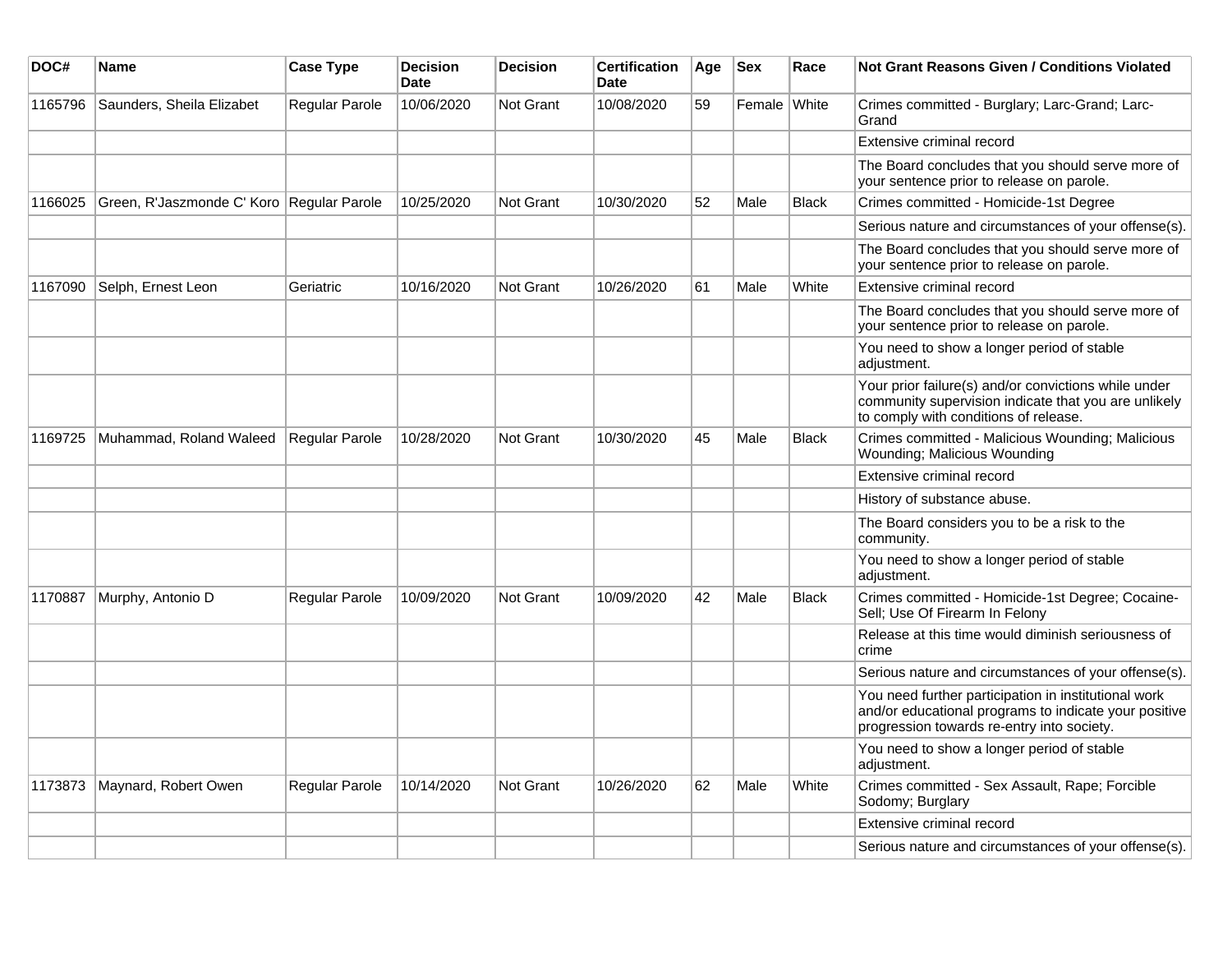| DOC#    | <b>Name</b>          | <b>Case Type</b> | <b>Decision</b><br><b>Date</b> | <b>Decision</b> | <b>Certification</b><br>Date | Age | <b>Sex</b> | Race         | <b>Not Grant Reasons Given / Conditions Violated</b>                                                                                                        |
|---------|----------------------|------------------|--------------------------------|-----------------|------------------------------|-----|------------|--------------|-------------------------------------------------------------------------------------------------------------------------------------------------------------|
| 1173873 | Maynard, Robert Owen | Regular Parole   | 10/14/2020                     | Not Grant       | 10/26/2020                   | 62  | Male       | White        | Your prior failure(s) and/or convictions while under<br>community supervision indicate that you are unlikely<br>to comply with conditions of release.       |
| 1175127 | Lampkins, Jacob      | Regular Parole   | 10/23/2020                     | Not Grant       | 10/28/2020                   | 52  | Male       | <b>Black</b> | Considering your offense and your institutional<br>records, the Board concludes that you should serve<br>more of your sentence before being paroled.        |
|         |                      |                  |                                |                 |                              |     |            |              | Release at this time would diminish seriousness of<br>crime                                                                                                 |
|         |                      |                  |                                |                 |                              |     |            |              | Serious nature and circumstances of your offense(s).                                                                                                        |
|         |                      |                  |                                |                 |                              |     |            |              | You need to show a longer period of stable<br>adjustment.                                                                                                   |
| 1177709 | Boone, Prentice      | Regular Parole   | 10/28/2020                     | Not Grant       | 10/30/2020                   | 43  | Male       | <b>Black</b> | Crimes committed - Homicide-2Nd-Degree;<br>Kidnap/Abduct; Kidnap/Abduct                                                                                     |
|         |                      |                  |                                |                 |                              |     |            |              | Release at this time would diminish seriousness of<br>crime                                                                                                 |
|         |                      |                  |                                |                 |                              |     |            |              | Serious nature and circumstances of your offense(s).                                                                                                        |
|         |                      |                  |                                |                 |                              |     |            |              | You need further participation in institutional work<br>and/or educational programs to indicate your positive<br>progression towards re-entry into society. |
|         |                      |                  |                                |                 |                              |     |            |              | You need to show a longer period of stable<br>adjustment.                                                                                                   |
| 1180063 | Ingram, Jerry L      | Regular Parole   | 10/06/2020                     | Not Grant       | 10/09/2020                   | 54  | Male       | Black        | Crimes committed - Robbery; Robbery; Robbery                                                                                                                |
|         |                      |                  |                                |                 |                              |     |            |              | Extensive criminal record                                                                                                                                   |
|         |                      |                  |                                |                 |                              |     |            |              | Release at this time would diminish seriousness of<br>crime                                                                                                 |
|         |                      |                  |                                |                 |                              |     |            |              | The Board concludes that you should serve more of<br>your sentence prior to release on parole.                                                              |
|         |                      |                  |                                |                 |                              |     |            |              | You need further participation in institutional work<br>and/or educational programs to indicate your positive<br>progression towards re-entry into society. |
| 1180181 | Hickman, Paul Ronnie | Geriatric        | 09/30/2020                     | Not Grant       | 10/05/2020                   | 69  | Male       | Black        | Crimes committed - Homicide-1st Degree; Robbery;<br>Robbery: On Or Near Street                                                                              |
|         |                      |                  |                                |                 |                              |     |            |              | History of violence.                                                                                                                                        |
|         |                      |                  |                                |                 |                              |     |            |              | Release at this time would diminish seriousness of<br>crime                                                                                                 |
|         |                      |                  |                                |                 |                              |     |            |              | The Board concludes that you should serve more of<br>your sentence prior to release on parole.                                                              |
|         |                      |                  |                                |                 |                              |     |            |              | Your prior failure(s) and/or convictions while under<br>community supervision indicate that you are unlikely<br>to comply with conditions of release.       |
| 1181245 | Laws, Keith Richard  | Dual Eligibility | 10/14/2020                     | Not Grant       | 10/26/2020                   | 72  | Male       | White        | Crimes committed - Homicide/Murder; Homicide-1st<br>Degree; Forgery                                                                                         |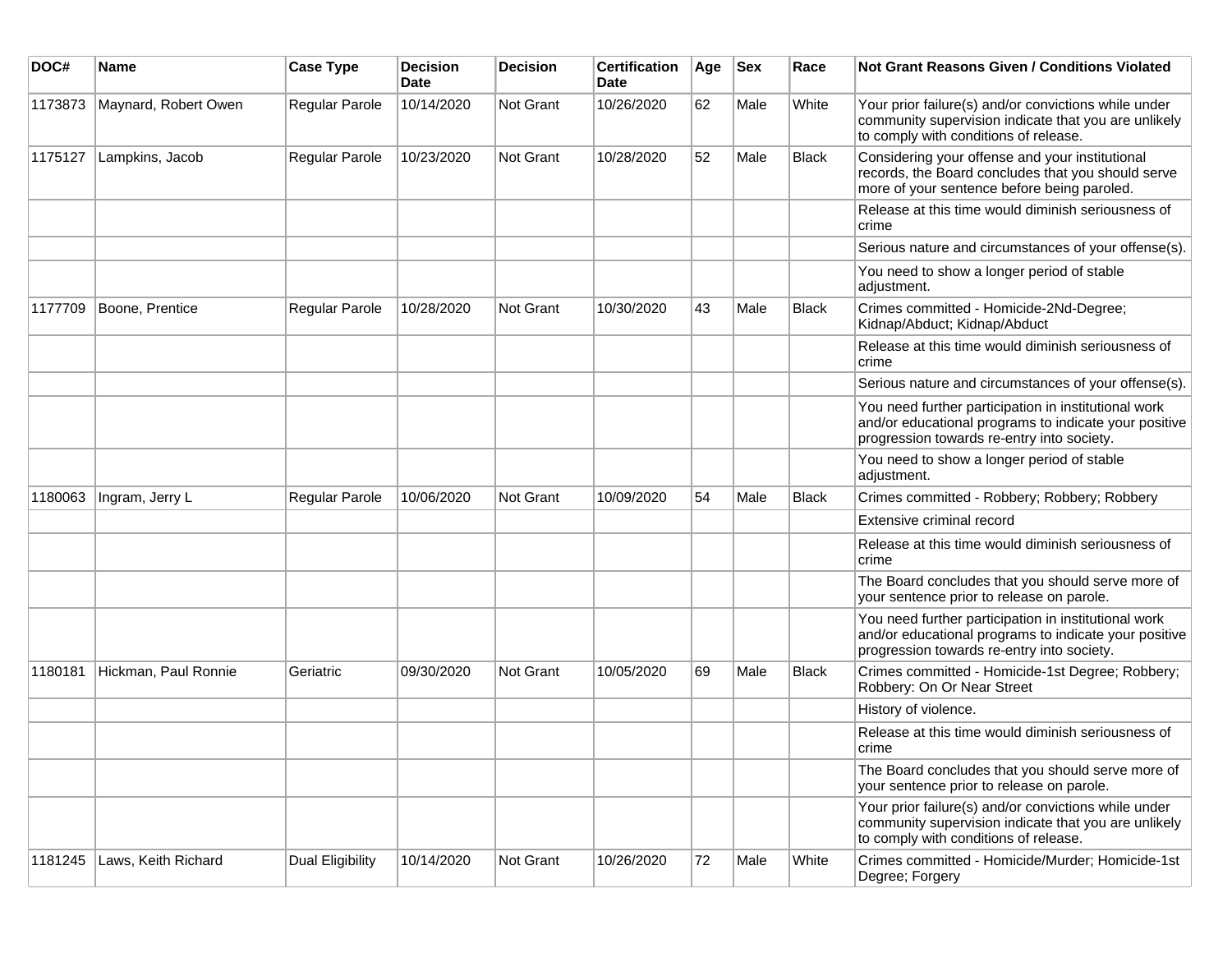| DOC#    | Name                      | <b>Case Type</b> | <b>Decision</b><br><b>Date</b> | <b>Decision</b>  | <b>Certification</b><br>Date | Age | <b>Sex</b> | Race         | Not Grant Reasons Given / Conditions Violated                                                                                                               |
|---------|---------------------------|------------------|--------------------------------|------------------|------------------------------|-----|------------|--------------|-------------------------------------------------------------------------------------------------------------------------------------------------------------|
| 1181245 | Laws, Keith Richard       | Dual Eligibility | 10/14/2020                     | Not Grant        | 10/26/2020                   | 72  | Male       | White        | Serious nature and circumstances of your offense(s).                                                                                                        |
|         |                           |                  |                                |                  |                              |     |            |              | Your prior failure(s) and/or convictions while under<br>community supervision indicate that you are unlikely<br>to comply with conditions of release.       |
| 1182232 | Strother, Rodney Neil Jr. | Regular Parole   | 10/19/2020                     | Not Grant        | 10/26/2020                   | 54  | Male       | White        | Crimes committed - (Attempted)Carnal Know: Of<br>Child 13-14Y: W/O Force; Assault: (Misdemeanor);<br>Indecent Liberties: W/Child By Parent/Etc              |
|         |                           |                  |                                |                  |                              |     |            |              | Release at this time would diminish seriousness of<br>crime                                                                                                 |
|         |                           |                  |                                |                  |                              |     |            |              | Serious nature and circumstances of your offense(s).                                                                                                        |
|         |                           |                  |                                |                  |                              |     |            |              | Your prior failure(s) and/or convictions while under<br>community supervision indicate that you are unlikely<br>to comply with conditions of release.       |
| 1182395 | Martinez, Ruben E         | Geriatric        | 09/30/2020                     | Not Grant        | 10/05/2020                   | 64  | Male       | <b>Black</b> | Release at this time would diminish seriousness of<br>crime                                                                                                 |
|         |                           |                  |                                |                  |                              |     |            |              | Serious nature and circumstances of your offense(s).                                                                                                        |
|         |                           |                  |                                |                  |                              |     |            |              | The Board concludes that you should serve more of<br>your sentence prior to release on parole.                                                              |
| 1184647 | Ratcliffe, Kenneth Dale   | Geriatric        | 09/30/2020                     | <b>Not Grant</b> | 10/05/2020                   | 61  | Male       | White        | Crimes committed - Sodomy: Victim <13 Yrs;<br>Sodomy: Victim <13 Yrs; Sodomy: Victim <13 Yrs                                                                |
|         |                           |                  |                                |                  |                              |     |            |              | Serious nature and circumstances of your offense(s).                                                                                                        |
|         |                           |                  |                                |                  |                              |     |            |              | The Board concludes that you should serve more of<br>your sentence prior to release on parole.                                                              |
|         |                           |                  |                                |                  |                              |     |            |              | The Board considers you to be a risk to the<br>community.                                                                                                   |
|         |                           |                  |                                |                  |                              |     |            |              | You need further participation in institutional work<br>and/or educational programs to indicate your positive<br>progression towards re-entry into society. |
| 1187154 | Reid, Anthony Linwood     | Geriatric        | 09/30/2020                     | Not Grant        | 10/05/2020                   | 65  | Male       | Black        | Extensive criminal record                                                                                                                                   |
|         |                           |                  |                                |                  |                              |     |            |              | History of violence.                                                                                                                                        |
|         |                           |                  |                                |                  |                              |     |            |              | The Board concludes that you should serve more of<br>your sentence prior to release on parole.                                                              |
|         |                           |                  |                                |                  |                              |     |            |              | The Board considers you to be a risk to the<br>community.                                                                                                   |
|         |                           |                  |                                |                  |                              |     |            |              | You need to show a longer period of stable<br>adjustment.                                                                                                   |
|         |                           |                  |                                |                  |                              |     |            |              | Your record of institutional infractions indicates a<br>disregard for rules and that you are not ready to<br>conform to society.                            |
| 1189232 | Rogers, Michael           | Geriatric        | 10/23/2020                     | Not Grant        | 10/28/2020                   | 60  | Male       | Black        | Extensive criminal record                                                                                                                                   |
|         |                           |                  |                                |                  |                              |     |            |              | Serious nature and circumstances of your offense(s).                                                                                                        |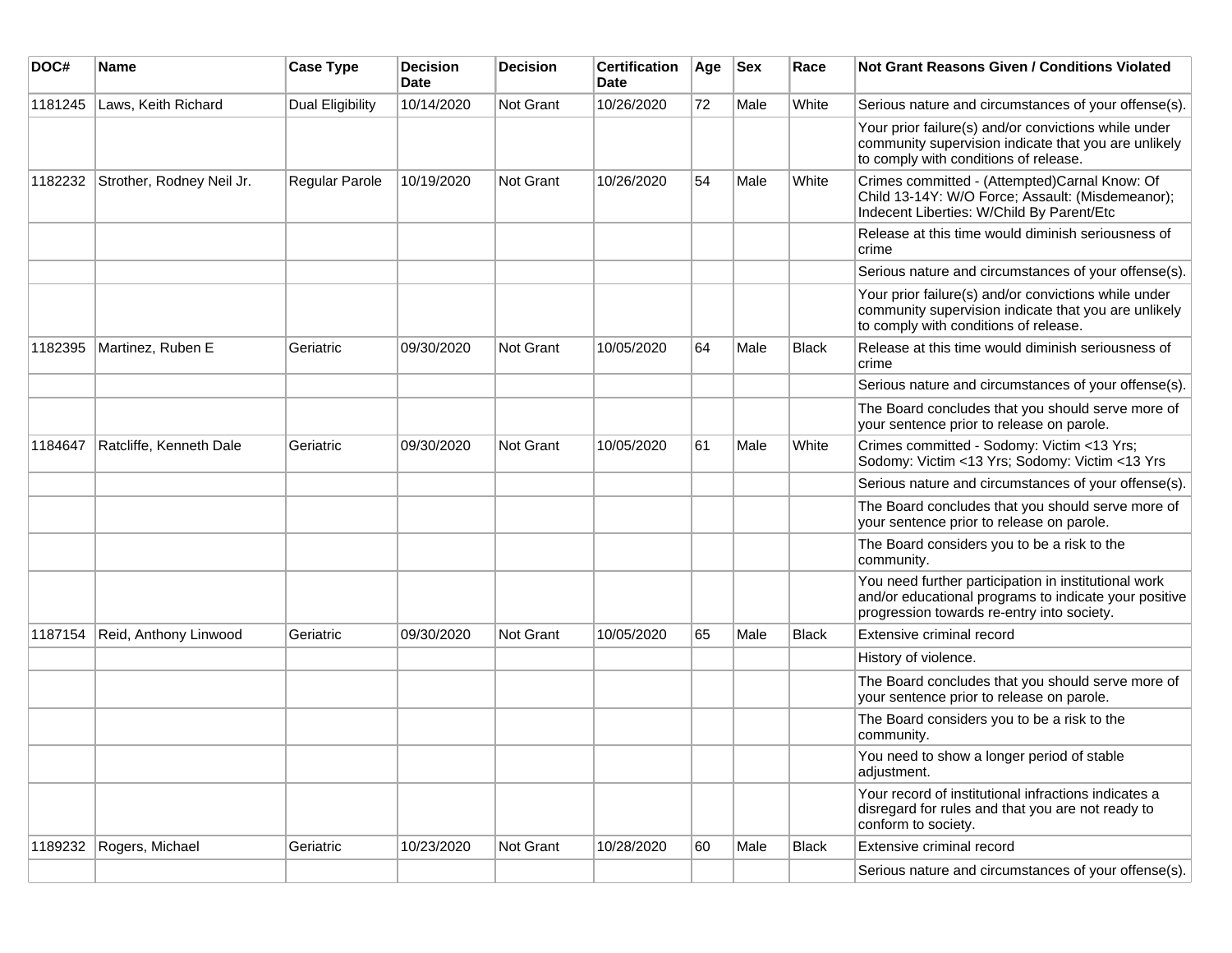| DOC#    | <b>Name</b>                | <b>Case Type</b> | <b>Decision</b><br><b>Date</b> | <b>Decision</b> | <b>Certification</b><br>Date | Age | <b>Sex</b> | Race         | <b>Not Grant Reasons Given / Conditions Violated</b>                                                                                                        |
|---------|----------------------------|------------------|--------------------------------|-----------------|------------------------------|-----|------------|--------------|-------------------------------------------------------------------------------------------------------------------------------------------------------------|
| 1189232 | Rogers, Michael            | Geriatric        | 10/23/2020                     | Not Grant       | 10/28/2020                   | 60  | Male       | Black        | You need to show a longer period of stable<br>adjustment.                                                                                                   |
| 1192996 | Womack, Keister Randolph   | Geriatric        | 10/25/2020                     | Not Grant       | 10/29/2020                   | 61  | Male       | <b>Black</b> | Crimes committed - Murder: 1st Degree                                                                                                                       |
|         |                            |                  |                                |                 |                              |     |            |              | Serious nature and circumstances of your offense(s).                                                                                                        |
|         |                            |                  |                                |                 |                              |     |            |              | The Board concludes that you should serve more of<br>your sentence prior to release on parole.                                                              |
| 1200369 | Smokes, Daniel Alexande    | Geriatric        | 10/25/2020                     | Not Grant       | 10/29/2020                   | 60  | Male       | <b>Black</b> | Crimes committed - Robbery: Bank Or Bank Type<br>Institution; Law Enf Command: Disregard Or Elude,<br>Endanger                                              |
|         |                            |                  |                                |                 |                              |     |            |              | Release at this time would diminish seriousness of<br>crime                                                                                                 |
|         |                            |                  |                                |                 |                              |     |            |              | The Board concludes that you should serve more of<br>your sentence prior to release on parole.                                                              |
|         |                            |                  |                                |                 |                              |     |            |              | You need further participation in institutional work<br>and/or educational programs to indicate your positive<br>progression towards re-entry into society. |
| 1203883 | Liggett, Terry Lee         | Geriatric        | 10/13/2020                     | Not Grant       | 10/26/2020                   | 60  | Male       | White        | Crimes committed - Object Sexual Penetration:<br>Victim <13 Yrs; Object Sexual Penetration: Victim<br><13 Yrs; Object Sexual Penetration: Victim <13 Yrs    |
|         |                            |                  |                                |                 |                              |     |            |              | Serious nature and circumstances of your offense(s).                                                                                                        |
|         |                            |                  |                                |                 |                              |     |            |              | The Board concludes that you should serve more of<br>your sentence prior to release on parole.                                                              |
| 1400471 | Thompson, Fred Nelson Sr.  | Geriatric        | 10/11/2020                     | Not Grant       | 10/14/2020                   | 60  | Male       | White        | Crimes committed - Aggravated Sexual Battery:<br>Victim <13 Yrs; Aggravated Sexual Battery: Victim<br><13 Yrs; Indecent Liberties: W/Child <15Y             |
|         |                            |                  |                                |                 |                              |     |            |              | Release at this time would diminish seriousness of<br>crime                                                                                                 |
|         |                            |                  |                                |                 |                              |     |            |              | Serious nature and circumstances of your offense(s).                                                                                                        |
|         |                            |                  |                                |                 |                              |     |            |              | You need further participation in institutional work<br>and/or educational programs to indicate your positive<br>progression towards re-entry into society. |
| 1431085 | Null, Michael Eugene       | Geriatric        | 09/30/2020                     | Not Grant       | 10/05/2020                   | 75  | Male       | White        | Release at this time would diminish seriousness of<br>crime                                                                                                 |
|         |                            |                  |                                |                 |                              |     |            |              | Serious nature and circumstances of your offense(s).                                                                                                        |
|         |                            |                  |                                |                 |                              |     |            |              | The Board concludes that you should serve more of<br>your sentence prior to release on parole.                                                              |
| 1451603 | <b>FREDO, EUGENE ALLEN</b> | Geriatric        | 10/04/2020                     | Not Grant       | 10/08/2020                   | 69  | Male       | White        | Release at this time would diminish seriousness of<br>crime                                                                                                 |
|         |                            |                  |                                |                 |                              |     |            |              | Serious nature and circumstances of your offense(s).                                                                                                        |
|         |                            |                  |                                |                 |                              |     |            |              | The Board concludes that you should serve more of<br>your sentence prior to release on parole.                                                              |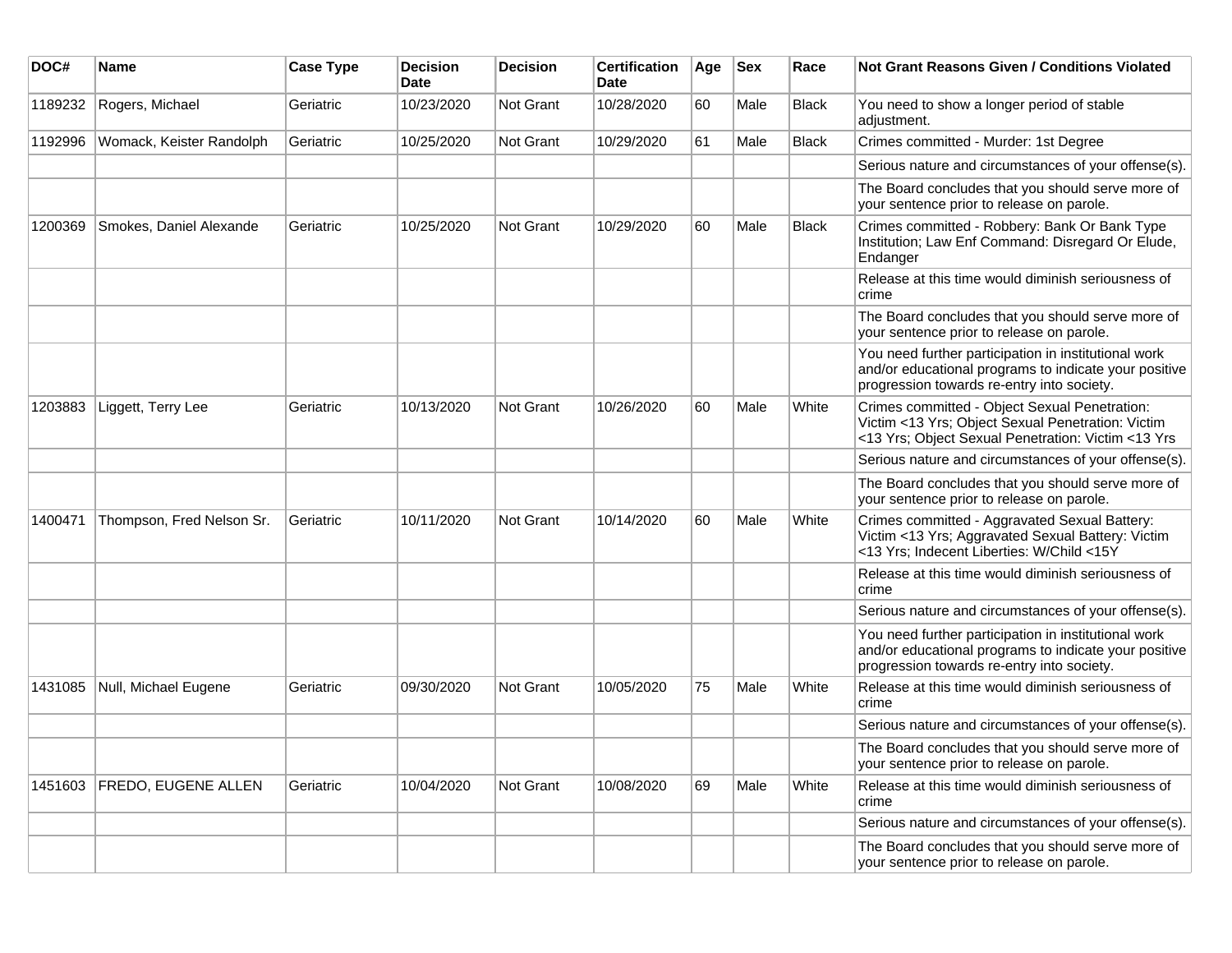| DOC#    | <b>Name</b>                | <b>Case Type</b> | <b>Decision</b><br>Date | <b>Decision</b> | <b>Certification</b><br>Date | Age | <b>Sex</b> | Race         | <b>Not Grant Reasons Given / Conditions Violated</b>                                                                                                        |
|---------|----------------------------|------------------|-------------------------|-----------------|------------------------------|-----|------------|--------------|-------------------------------------------------------------------------------------------------------------------------------------------------------------|
| 1454206 | Rios, Alipio               | Geriatric        | 09/30/2020              | Not Grant       | 10/05/2020                   | 68  | Male       | White        | Crimes committed - Aggravated Sexual Battery:<br>Victim <13 Yrs; Aggravated Sexual Battery: Victim<br><13 Yrs                                               |
|         |                            |                  |                         |                 |                              |     |            |              | Serious nature and circumstances of your offense(s).                                                                                                        |
|         |                            |                  |                         |                 |                              |     |            |              | The Board concludes that you should serve more of<br>your sentence prior to release on parole.                                                              |
| 1459159 | Everette, Daniel Lunie     | Geriatric        | 10/29/2020              | Not Grant       | 10/29/2020                   | 61  | Male       | <b>Black</b> | Crimes committed - Murder: 1st Degree                                                                                                                       |
|         |                            |                  |                         |                 |                              |     |            |              | Release at this time would diminish seriousness of<br>crime                                                                                                 |
|         |                            |                  |                         |                 |                              |     |            |              | Serious nature and circumstances of your offense(s).                                                                                                        |
|         |                            |                  |                         |                 |                              |     |            |              | The Board concludes that you should serve more of<br>your sentence prior to release on parole.                                                              |
|         |                            |                  |                         |                 |                              |     |            |              | You need further participation in institutional work<br>and/or educational programs to indicate your positive<br>progression towards re-entry into society. |
| 1467087 | Zottoli, Edward Vincent    | Geriatric        | 10/19/2020              | Not Grant       | 10/26/2020                   | 69  | Male       | White        | Release at this time would diminish seriousness of<br>crime                                                                                                 |
|         |                            |                  |                         |                 |                              |     |            |              | Serious nature and circumstances of your offense(s).                                                                                                        |
|         |                            |                  |                         |                 |                              |     |            |              | The Board concludes that you should serve more of<br>your sentence prior to release on parole.                                                              |
|         |                            |                  |                         |                 |                              |     |            |              | The Board considers you to be a risk to the<br>community.                                                                                                   |
| 1540911 | Kloman, Christopher Rogers | Regular Parole   | 10/08/2020              | Not Grant       | 10/08/2020                   | 81  | Male       | White        | Crimes committed - Indecent Liberties: W/ Child;<br>Indecent Liberties: W/ Child; Indecent Liberties: W/<br>Child                                           |
|         |                            |                  |                         |                 |                              |     |            |              | Other                                                                                                                                                       |
|         |                            |                  |                         |                 |                              |     |            |              | Release at this time would diminish seriousness of<br>crime                                                                                                 |
|         |                            |                  |                         |                 |                              |     |            |              | The Board concludes that you should serve more of<br>your sentence prior to release on parole.                                                              |
| 1659403 | Dean, William McCarthy     | Regular Parole   | 10/04/2020              | Not Grant       | 10/08/2020                   | 25  | Male       | White        | History of substance abuse.                                                                                                                                 |
|         |                            |                  |                         |                 |                              |     |            |              | Serious nature and circumstances of your offense(s).                                                                                                        |
|         |                            |                  |                         |                 |                              |     |            |              | You need further participation in institutional work<br>and/or educational programs to indicate your positive<br>progression towards re-entry into society. |
| 1875612 | Bardales, John Carlos      | Regular Parole   | 10/07/2020              | Not Grant       | 10/09/2020                   | 21  | Male       | White        | Crimes committed - Robbery: Residence                                                                                                                       |
|         |                            |                  |                         |                 |                              |     |            |              | Serious nature and circumstances of your offense(s).                                                                                                        |
|         |                            |                  |                         |                 |                              |     |            |              | The Board concludes that you should serve more of<br>your sentence prior to release on parole.                                                              |